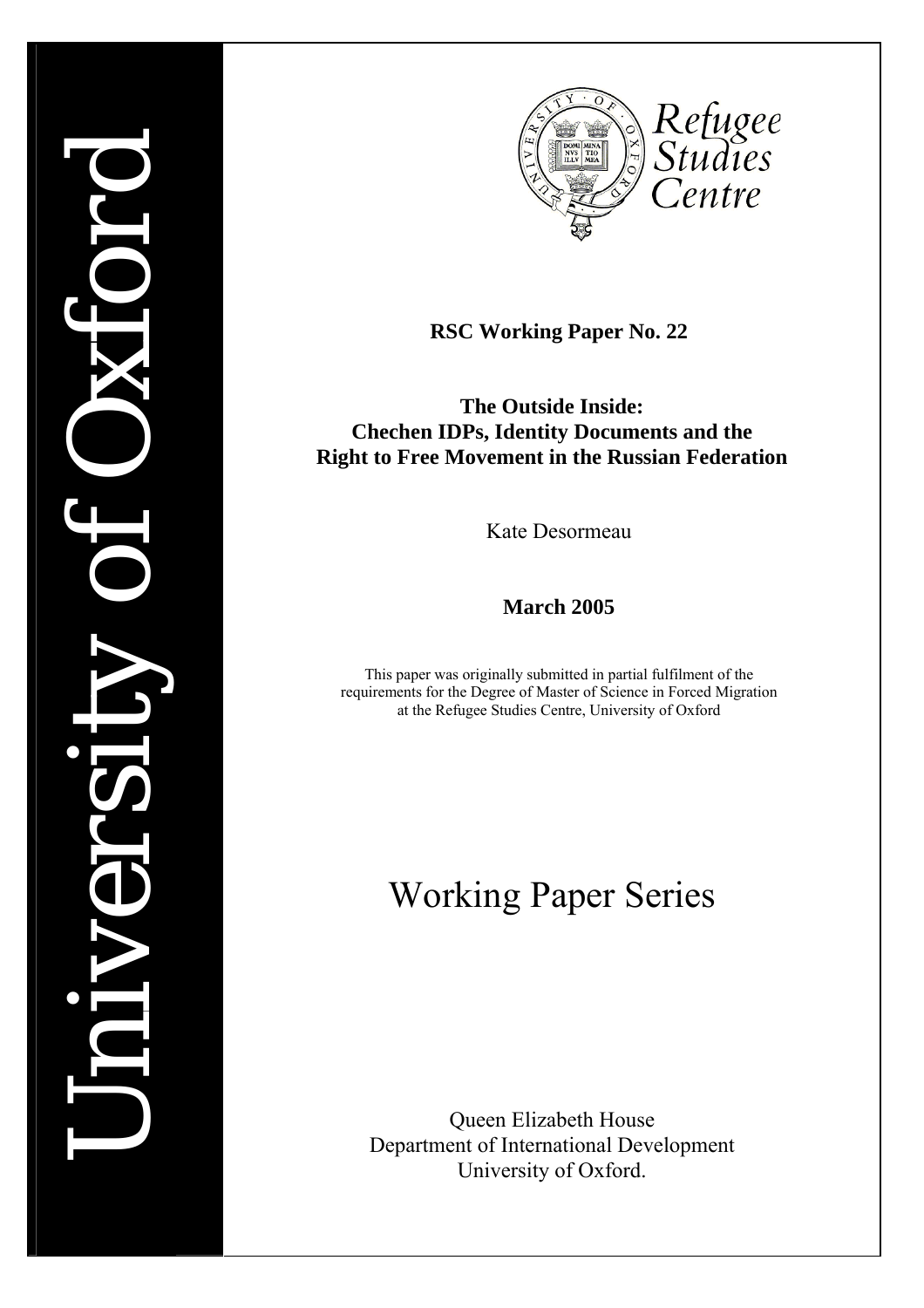The **RSC Working Paper Series** is intended to aid the rapid distribution of work in progress, research findings and special lectures by researchers and associates of the RSC. Papers aim to stimulate discussion among the worldwide community of scholars, policymakers and practitioners. They are distributed free of charge in PDF format via the RSC website. Bound hard copies of the working papers may also be purchased from the RSC.

The opinions expressed in the papers are solely those of the author/s who retain the copyright. They should not be attributed to the project funders or the Refugee Studies Centre, Queen Elizabeth House or the University of Oxford. Comments on individual Working Papers are welcomed, and should be directed to the author/s.

> Refugee Studies Centre Queen Elizabeth House University of Oxford 21 St. Giles Oxford OX1 3LA United Kingdom

Tel +44 (0)1865 270722 Fax +44 (0)1865 270721 E-mail: [rsc@qeh.ox.ac.uk](mailto:rsc@qeh.ox.ac.uk) Web: [www.rsc.ox.ac.uk](http://www.rsc.ox.ac.uk/)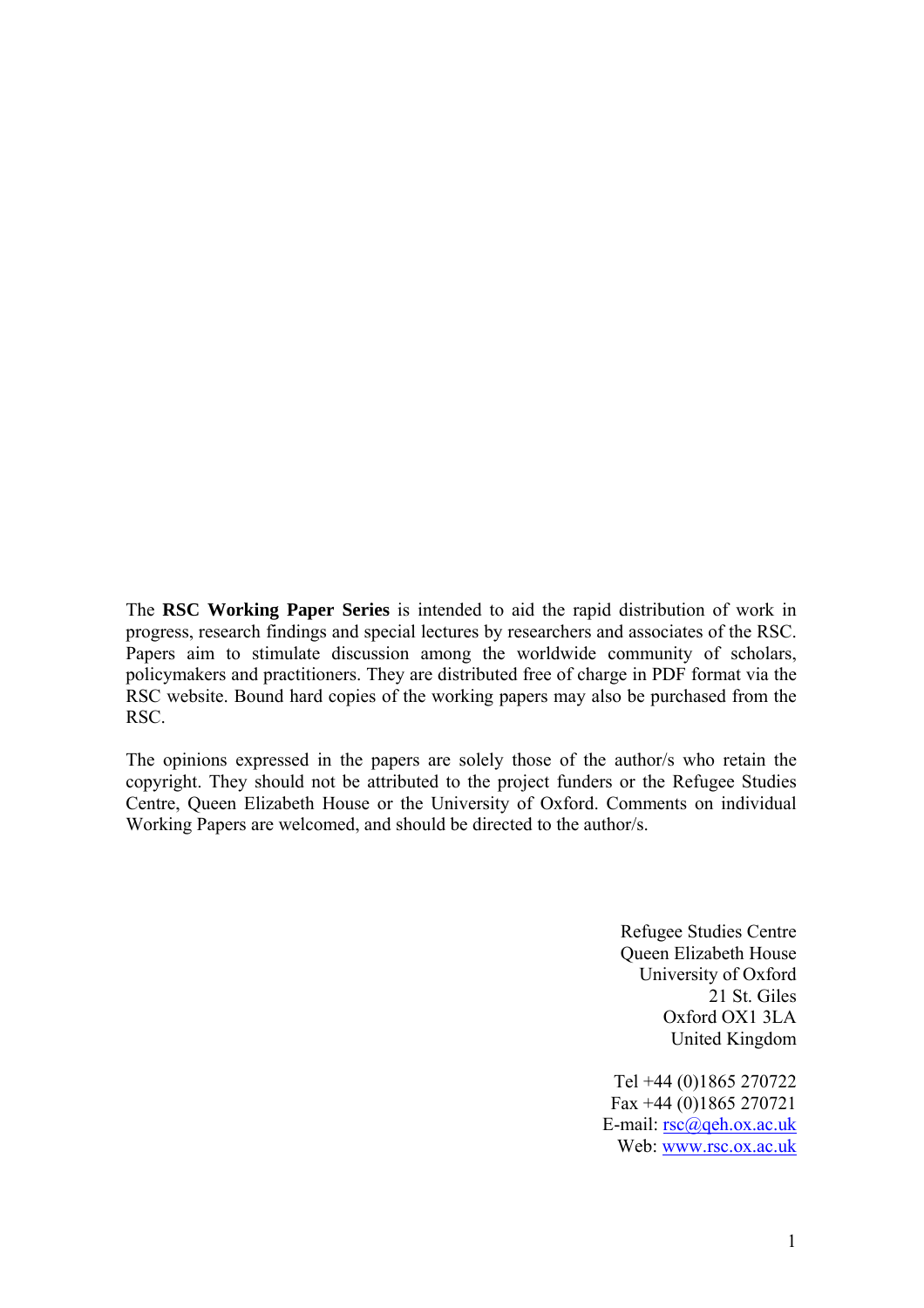# **The Outside Inside: Chechen IDPs, Identity Documents and the Right to Free Movement in the Russian Federation**

Kate Desormeau

# **TABLE OF CONTENTS**

| 1.                                                                                     |  |
|----------------------------------------------------------------------------------------|--|
| 2.                                                                                     |  |
| 3.                                                                                     |  |
|                                                                                        |  |
|                                                                                        |  |
|                                                                                        |  |
| <b>APPENDIX 1: Human Rights Treaties to Which the Russian Federation Is a Party 44</b> |  |
|                                                                                        |  |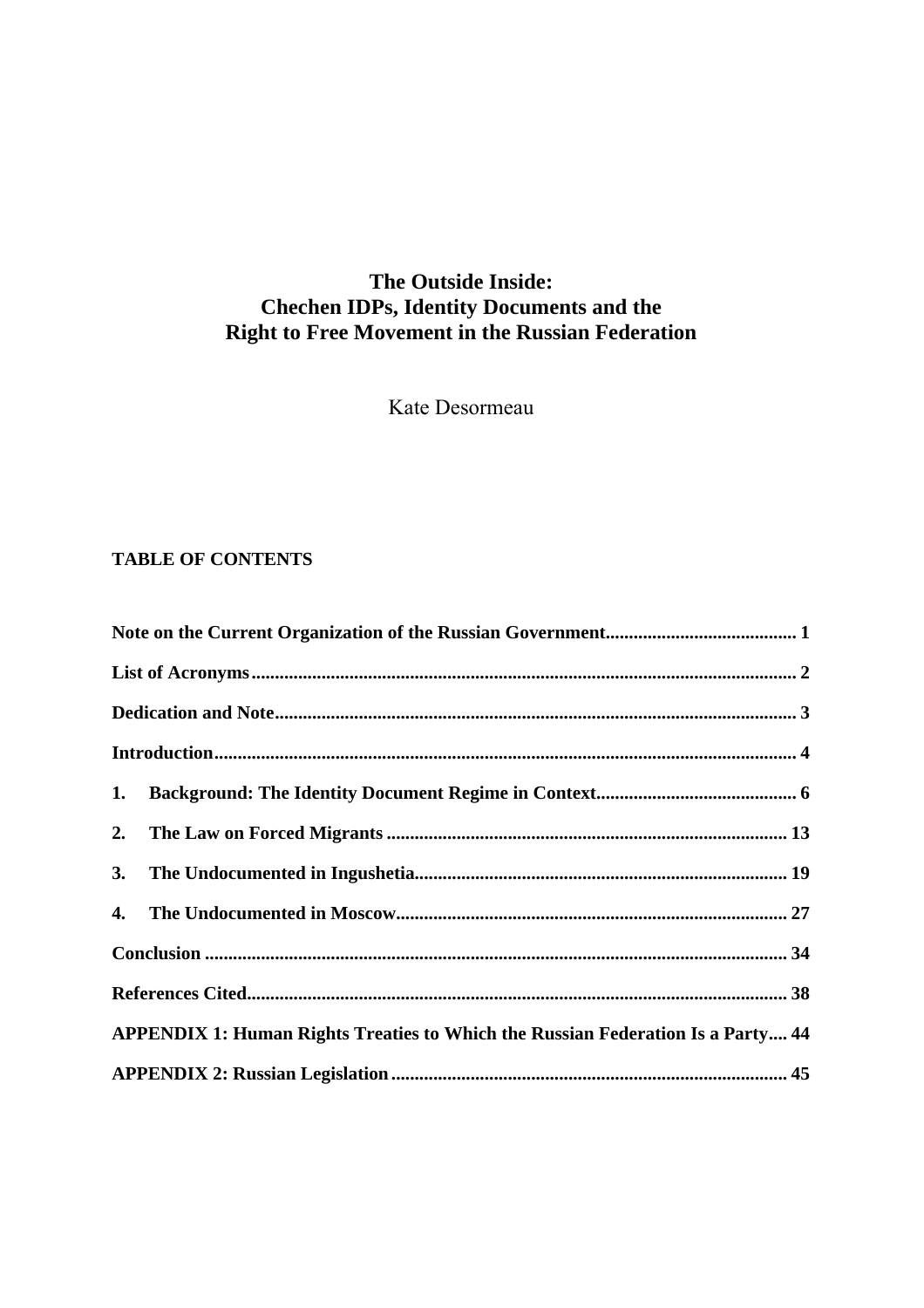## **Note on the Current**[1](#page-3-1)  **Organization of the Russian Government**

<span id="page-3-0"></span>The Russian Federation consists of 89 'subjects', or regions: 21 republics, 6 *krais* or 'territories', fifty *oblast's* or 'provinces', two federal cities (Moscow and St. Petersburg), one autonomous *oblast'* and ten autonomous *okrugs* or 'districts'. Ingushetia and Chechnya are both republics.

Each region has its own administration, headed by a popularly-elected governor (*gubernator*), president (*president*) or mayor (*mer*). Chechnya and Ingushetia, being republics, both have presidents; Moscow, being a federal city, has a mayor.

## **Federal-level ministries and services:**

- The Ministry of Interior Affairs, or MVD<sup>[2](#page-3-2)</sup> (*Ministerstvo vnutrennykh del*). A federal 'power ministry', the MVD is mainly concerned with domestic law and order. It maintains 70,000 Interior troops and a professional mobile strike force (Sakwa 2002: 92). Each region in the Federation also has its own interior ministry; these should not be confused with the federal Ministry of Interior Affairs.
	- The Federal Migration Service, or FMS (*Federal'nyi migratsionaya sluzhba*). A subsidiary body of the MVD which sets the Federation's migration policy and coordinates the operation of the regional migration services.
- The Federal Security Service, or FSB (*Federal'naya sluzhba bezopasnosti*). Another 'power ministry', the FSB deals with internal security and intelligence.
- The Ministry of Civil Defence, Emergencies and Natural Disasters, or EMERCOM. Responsible for coordinating federal IDP aid to Ingushetia.

## **Regional-level ministries and services:**

 $\overline{a}$ 

- The Moscow interior ministry, or GUVD (*Glavnoe upravlenie vnutrennykh del*).
	- The Moscow Migration Service, or MMS (*Moskovskii migratsionnaya sluzhba*). Housed within the Moscow interior ministry. Responsible for IDP and migration policy in Moscow city, as well as regulating Forced Migrant status.
	- Passport and Visa Service, or PVS (*Pasportno-vizovaya sluzhba*). A subsidiary body of the Moscow interior ministry, responsible for overseeing passport issuance and residence registration in the city.
- The Ingush interior ministry, or MVDRI (*Ministerstvo vnutrennykh del Respubliki Ingushetii*).
	- The Ingush Migration Service (*Migratsionnaya sluzhba Respubliki Ingushetii*). Housed within the Ingush interior ministry. Responsible for IDP and migration policy in Ingushetia, as well as regulating Forced Migrant status.
	- Passport and Visa Service, or PVS (*Pasportno-vizovaya sluzhba*). A subsidiary body of the Ingush interior ministry, responsible for overseeing passport issuance and residence registration in the republic.

<span id="page-3-1"></span><sup>&</sup>lt;sup>1</sup> As of August 2004. In September Putin proposed far-reaching structural changes; see below, Section 1.5.  $^{2}$  In keeping with convention J have used the Pussian esternum in this paper when referring to government

<span id="page-3-2"></span><sup>&</sup>lt;sup>2</sup> In keeping with convention, I have used the Russian acronyms in this paper when referring to government agencies, not their translated English equivalents.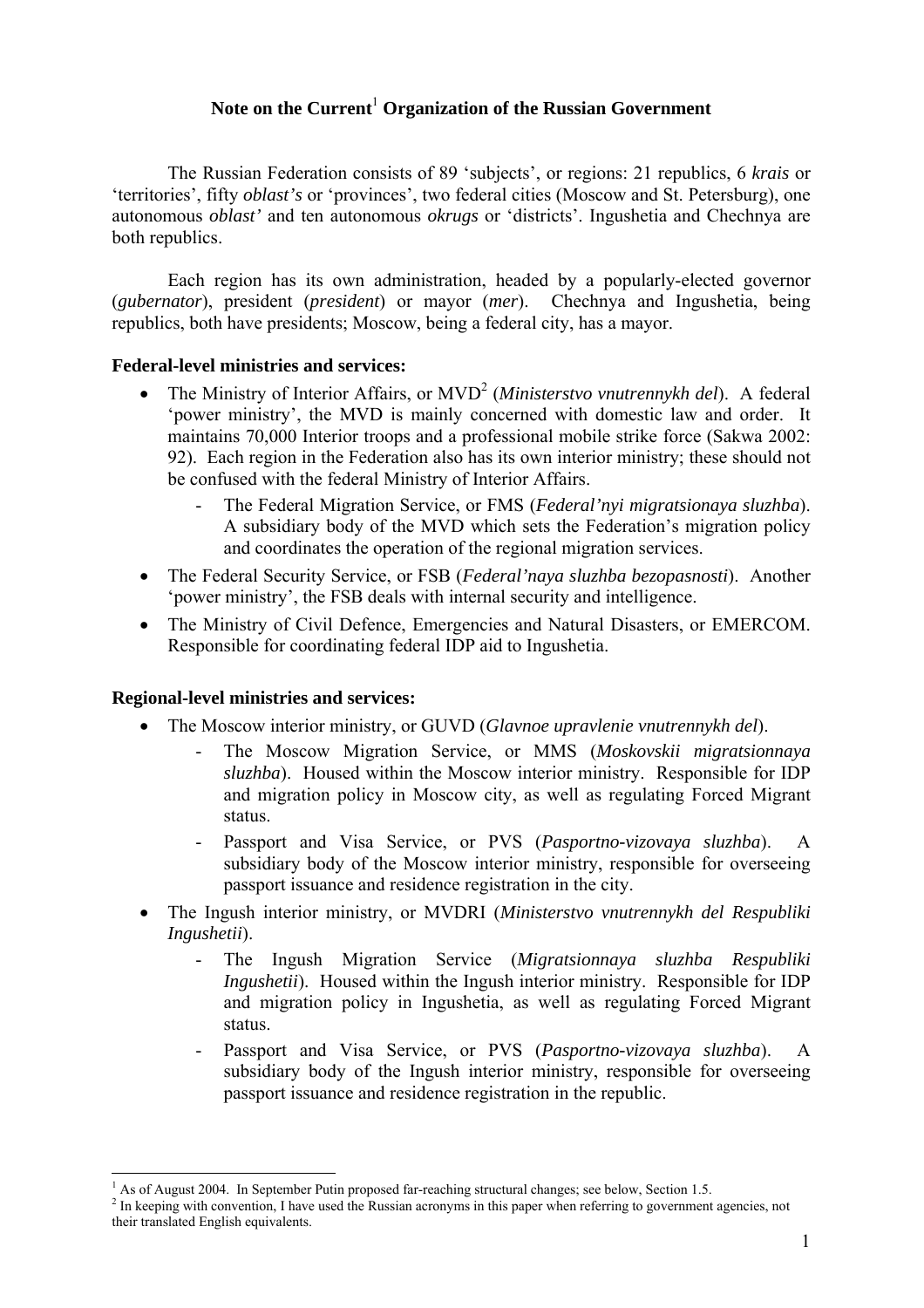# **List of Acronyms**

<span id="page-4-0"></span>

| ASSR:           | <b>Autonomous Soviet Socialist Republic</b>                                   |
|-----------------|-------------------------------------------------------------------------------|
| CCA:            | Committee on Civic Assistance                                                 |
| CERD:           | Convention on the Elimination of All Forms of Racial Discrimination           |
| <b>CHRPRF:</b>  | Commission on Human Rights to the President of the Russian Federation         |
| CIS:            | Commonwealth of Independent States                                            |
| $CoE$ :         | Council of Europe                                                             |
| DRC:            | Danish Refugee Council                                                        |
| ECHR:           | European Convention on Human Rights                                           |
| <b>EMERCOM:</b> | Ministry of Civil Defence, Emergencies and Natural Disasters                  |
| FMS:            | Federal Migration Service (Federal'nyi migratsionaya sluzhba)                 |
| FSB:            | Federal Security Service (Federal'naya sluzhba bezopasnosti)                  |
| <b>GUVD</b>     | Moscow interior ministry (Glavnoe upravlenie vnutrennykh del)                 |
| HRW:            | Human Rights Watch                                                            |
| ICCPR:          | International Covenant on Civil and Political Rights                          |
| ICESCR:         | International Covenant on Economic, Social and Cultural Rights                |
| ICRC:           | International Committee of the Red Cross                                      |
| IDP:            | Internally displaced person                                                   |
| $IMF$ :         | <b>International Monetary Fund</b>                                            |
| MMS:            | Moscow Migration Service (Moskovskii migratsionnaya sluzhba)                  |
| MSF:            | Médecins Sans Frontières                                                      |
| MVD:            | Ministry of Interior Affairs (Ministerstvo vnutrennykh del)                   |
| <b>MVDRI:</b>   | Ingush interior ministry (Ministerstvo vnutrennykh del Respubliki Ingushetii) |
| OCHA:           | United Nations Office of the Coordinator for Humanitarian Affairs             |
| OSCE:           | Organization for Security and Cooperation in Europe                           |
| PACE:           | Parliamentary Assembly of the Council of Europe                               |
| PVS:            | Passport and Visa Service (Pasportno-vizovaya sluzhba)                        |
| TAC:            | Temporary accommodation centre                                                |
| <b>UNGA:</b>    | United Nations General Assembly                                               |
| <b>UNHCHR:</b>  | United Nations High Commissioner for Human Rights                             |
| <b>UNHCR:</b>   | United Nations High Commissioner for Refugees                                 |
| USCR:           | United States Committee for Refugees                                          |
| WFP:            | World Food Programme                                                          |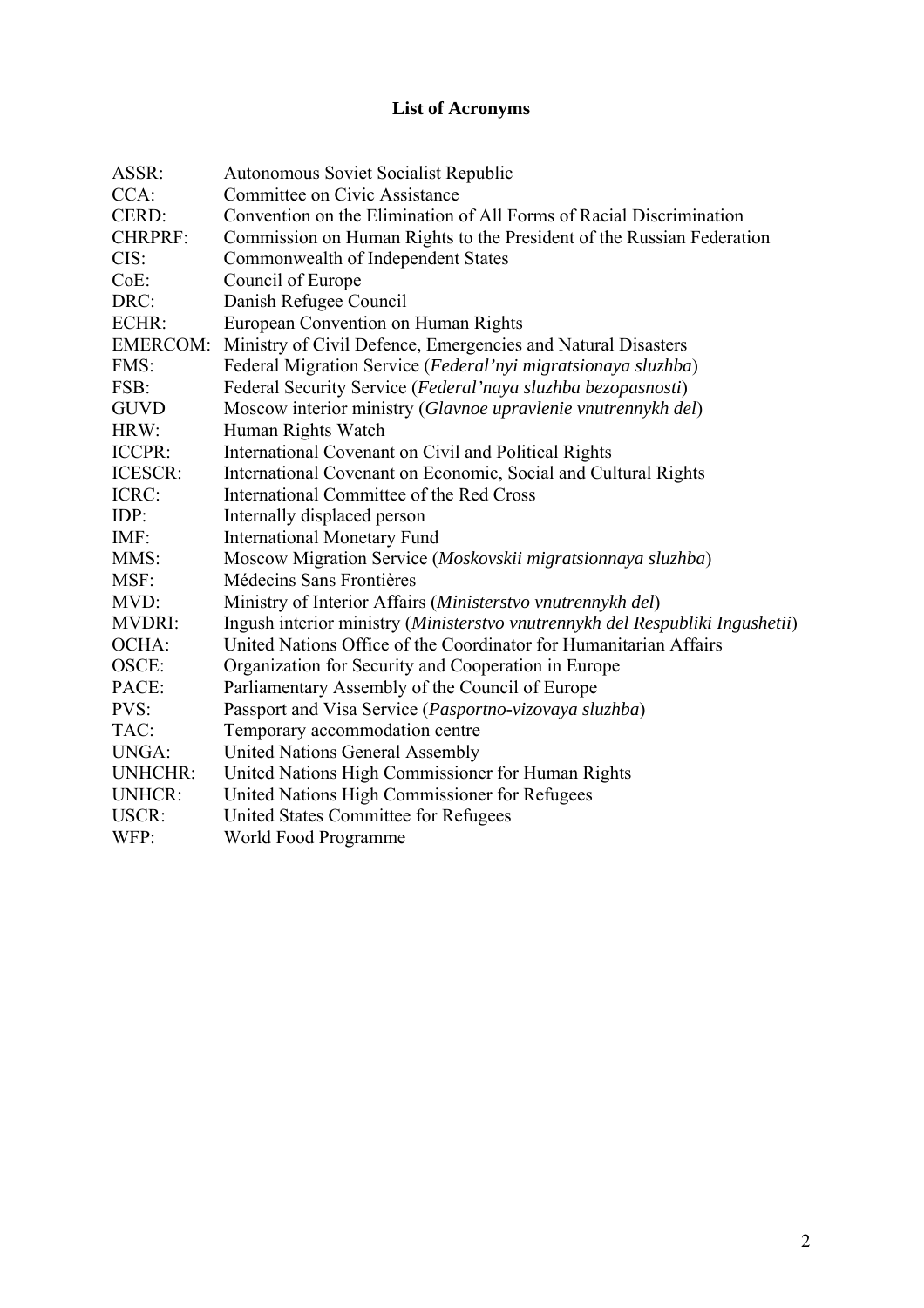## **Dedication and Note**

<span id="page-5-0"></span>I am grateful to Dr. Eva-Lotta Hedman, whose thoughtful input and many revisions have been invaluable. I would also like to thank Nicholas Hiza and Julie Joosten for their time, their patience and their enduring interest.

I would be happy to receive comments, suggestions or corrections from readers. Please direct all communications to kdesorme@wso.williams.edu.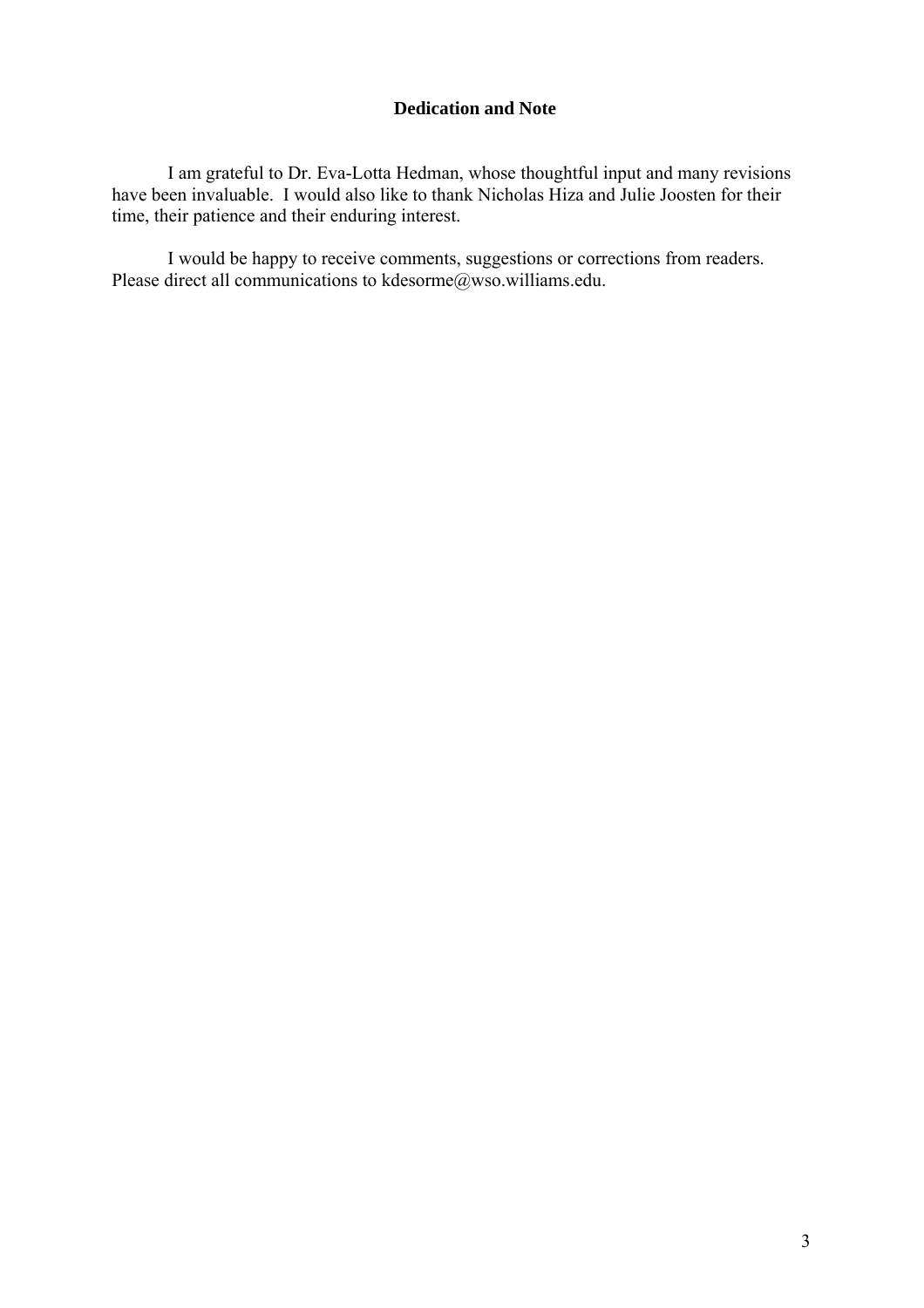## <span id="page-6-0"></span>**Introduction**

 $\overline{a}$ 

In November 1991, a separatist Chechen congress declared Chechnya's independence from the crumbling USSR. Since then, the breakaway republic has been the theatre for two wars<sup>3</sup>[—](#page-6-1)the first from 1994 to 1996, and the second from 1999 to the present—in which the Russian Federation has attempted to re-impose its sovereignty by force. The present war, like its predecessor, has become infamous for the human rights violations visited in its name upon civilians in the conflict zone. What this paper will explore, however, is the way the scope and reach of these human rights violations has expanded well beyond the Northern Caucasus. Increasingly since this war began, it is not only civilians inside Chechnya who find themselves regularly deprived of basic rights; it is also those who have fled Chechnya for other parts of Russia, sometimes hundreds of miles away from the fighting that displaced them.<sup>[4](#page-6-2)</sup> As the language of security becomes the ascendant discourse in Russia's domestic affairs, authorities at both federal and regional levels have taken the liberty of imposing tighter and more capricious restrictions on the various identity documents—internal passports, residence registration, and Forced Migrant status—which displaced Chechens would need in order to resettle outside their home republic. These bureaucratic measures have coalesced to create a *de facto* suspension of displaced Chechens' right to free intrastate movement, limiting, if not extinguishing, their chances of finding refuge within Russia.

\* \* \* \*

During the current war, Chechen civilians inside their home republic have faced daily violations of their constitutional rights to life, education, healthcare and freedom from arbitrary arrest. Meanwhile, their ability to flee the situation has been restricted by curfews, armed checkpoints, and the general climate of physical insecurity which renders all travel costly and hazardous. Nevertheless, the war since 1999 has caused massive displacement both within and from Chechnya, and many of those who have managed to flee across the republic's borders originally sought refuge in tent camps in the neighbouring republic of Ingushetia. Since 2002, however, these camps have been systematically closed under the watch of the Russian military and Ingush law enforcement officials. The camps' inhabitants, summarily evicted and in many cases offered no alternative shelter in Ingushetia, have found themselves compelled to return to Chechnya.

Such overt forms of abuse are not anomalies, nor are they restricted to the Northern Caucasus region. Indeed, since 1999 Chechen IDPs (internally displaced persons) throughout the Russian Federation have felt the effects of subtler but perhaps no less debilitating denials of their right, as humans and as citizens, to free intrastate movement<sup>[5](#page-6-3)</sup>—as well as all the other rights whose full enjoyment is bound up with it. In their case, however, the means employed involve not military force, but bureaucratic coercion: made possible by Russia's malleable and restrictive laws on identity documents and their instrumental, often discriminatory implementation.

Identity documents and their misuse in Russia today have drawn criticism from a number of scholars and advocates worldwide. As the studies of several intergovernmental organizations and NGOs have shown,<sup>[6](#page-6-4)</sup> Russia's passport and residence registration regimes have long been used to deny Chechens and other 'undesirables' their right to free movement inside the Russian Federation. What

<span id="page-6-1"></span><sup>&</sup>lt;sup>3</sup> The military campaign in Chechnya which began in 1999 is not officially a declared war, but rather an 'anti-terrorist operation'. As HRW notes, however, the campaign bears all the marks of an internal conflict or war (HRW 2004), and many independent commentators refer to it as such. This paper follows suit.

<span id="page-6-2"></span><sup>&</sup>lt;sup>4</sup> Current events necessitate a reminder here: Slavic Russian civilians, too, are feeling the effects of this war. At the beginning of September 2004 the world was horrified by the school siege in the south of Russia, where hundreds of children were held hostage by separatist Chechen gunmen. In this paper I will focus only upon the human rights violations committed *by* the Russian army and government apparatus *against* people from Chechnya—and especially but not exclusively against ethnic Chechens—but it should be borne in mind that various factions of separatist rebels are guilty of gross violations against civilians as well, both inside and outside of Chechnya. Hostage-taking and suicide bombing in pedestrian areas have become sadly prominent features of rebel war tactics in recent years.<sup>5</sup>

<span id="page-6-3"></span>The Russian Constitution guarantees free intrastate movement and choice of place of residence to all those legally on Russian territory. See Section 1, below.

<span id="page-6-4"></span><sup>&</sup>lt;sup>6</sup> In English, see UNHCR (2000: especially section 4.6), the Council of Europe (2001), and Human Rights Watch (1997). In Russian, see Gannushkina (2002 and 2003).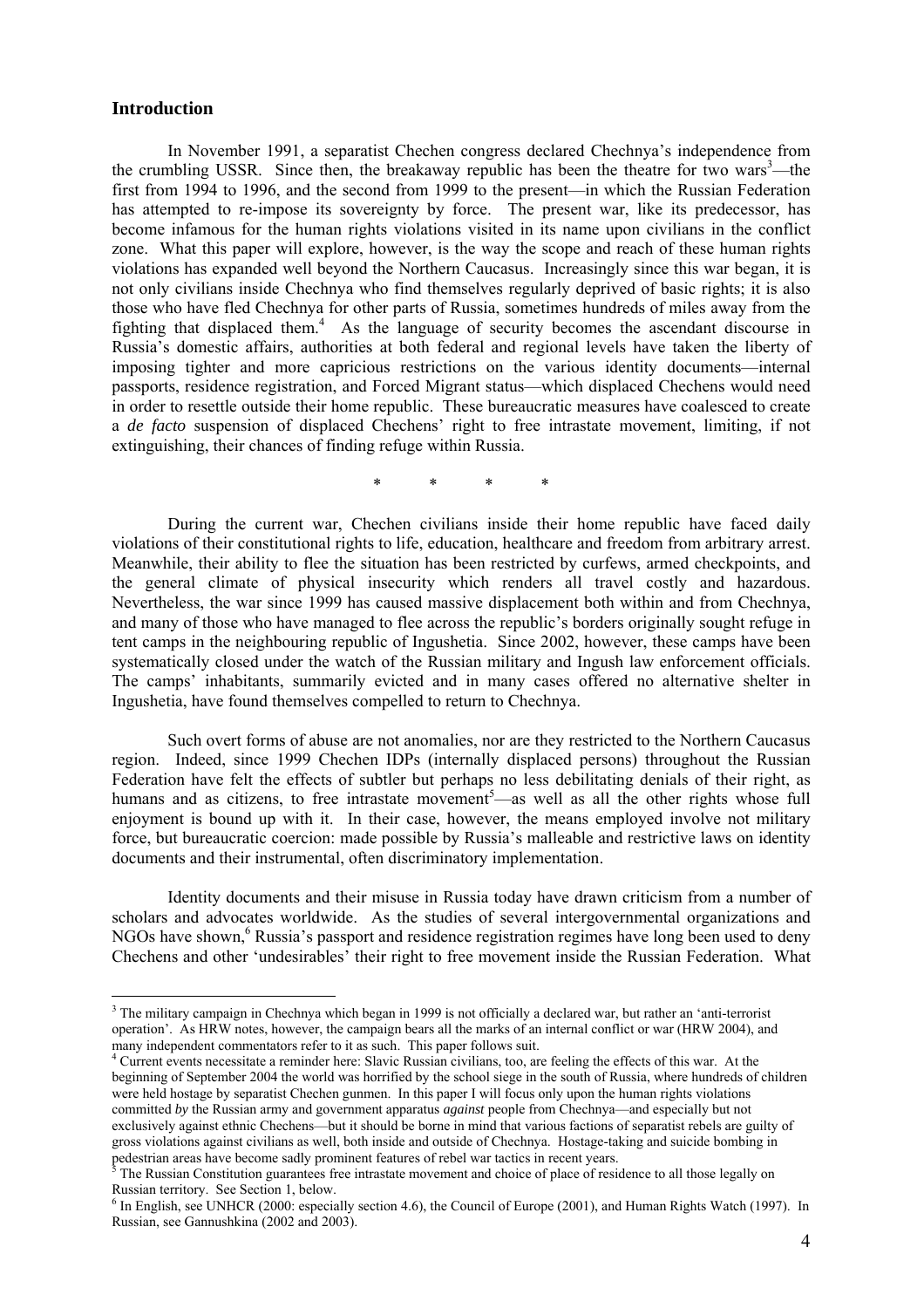has received less scrutiny in the West, however, is the way that the federal Law on Forced Migrants has complemented and contributed to this virtual *cordon sanitaire* around the breakaway republic since the beginning of the present war in 1999.

Originally passed by Parliament in 1995, the Law on Forced Migrants created the so-called Forced Migrant status<sup>[7](#page-7-0)</sup> as a way of identifying, and ensuring benefits for, internally displaced Russian citizens. In the context of the current war, however, Forced Migrant status has become in large part a policy tool used to marginalize the very people it purports to benefit. An easily manipulable legal label—made all the more elastic in the context of a 'war on terror' internationally and a weak civil society domestically—Forced Migrant status has allowed authorities strategically or discriminatorily to deny certain groups of people the protection and assistance to which they should, as displaced citizens, be entitled.

The restrictions which the federal and regional administrations have placed on Forced Migrant status in the past five years, combined with long-standing restrictions on passports and residence registration, have produced a near total absence of protection for displaced Chechens throughout the Russian Federation. Those who are unable to obtain any or all of these identity documents are often so marginalised—denied opportunities to work, vote, go to school, or collect pensions—that they have no real opportunity to resettle and begin rebuilding their lives elsewhere. While these bureaucratic manoeuvrings may not appear as obviously and directly coercive as the militarized closures of tent camps in Ingushetia, the effective result is the same. Cumulatively, such curtailments of IDPs' rights have the effect of forcing Chechens back into Chechnya, negating any possible internal flight alternative they might have within Russia.

This bureaucratic quarantine is in large part the result of the Kremlin's wartime agenda—by which it seeks to keep this brutal and unpopular conflict, as well as information about it, contained inside the small, southern republic—but it is more than simply an elite Kremlin conspiracy. As this paper will show, a variety of actors at various administrative and bureaucratic levels are involved in maintaining this state of affairs, all with diverse, though often overlapping, political and economic motives. To see how these various interests combine to discourage Chechen life outside Chechnya, in Section 1 we will review the federal regulations on passports and residence registration and the ways they are applied to Chechen IDPs. Against this backdrop, Section 2 will consider the text of the Law on Forced Migrants, the history of its drafting and its current interpretation in federal migration policy, and the ways this contributes to the already adverse conditions Chechen IDPs suffer under Russia's identity document regime. Finally, because IDPs really experience the effects of federal legislation on identity documents at the regional level—where applications are filed and services provided—and because regional authorities can interpret federal writ with a good deal of variation, this paper will also examine regional interpretations of federal regulations and their implications for the displaced. For this we will consider Ingushetia in Section 3 and Moscow in Section 4, home to the two largest concentrations of conflict-displaced Chechens in the Russian Federation, and the policies at work there which make Chechens—to borrow the 'absurd neologism' coined by UNHCR's Jean-Paul Cavalieri—'illegal citizens' in their own country (ACCORD/UNHCR 2002: 259).

 $\overline{a}$ 

<span id="page-7-0"></span> $^7$  Although the term 'Forced Migrant' is not capitalised in Russian, I have capitalised it here and throughout to show that it denotes not just a descriptive term but a specific legal status. By contrast, I use the term 'IDP' in the UN Guiding Principles sense, to refer to people who are factually internally displaced (whether or not they have been granted Forced Migrant status).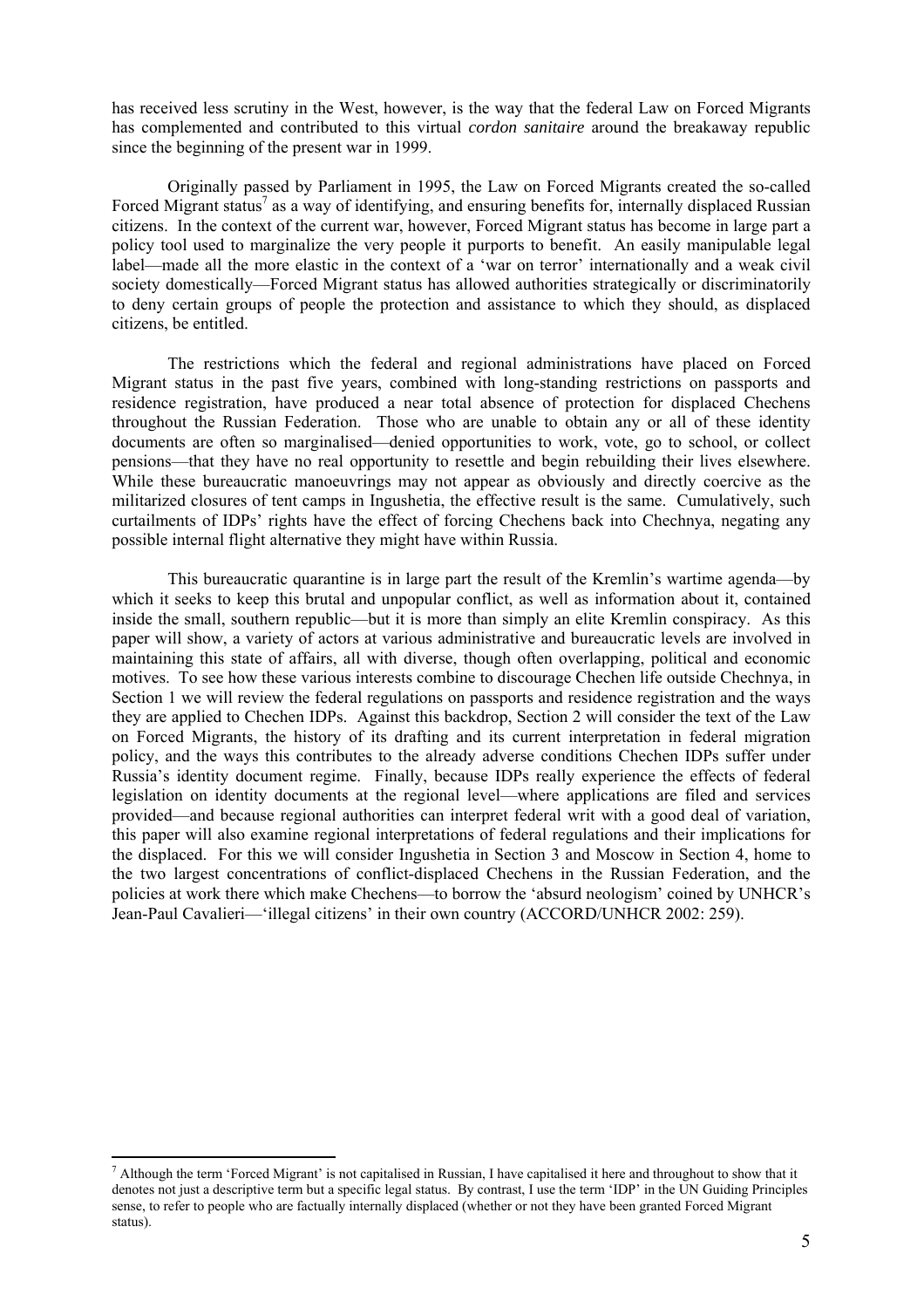#### <span id="page-8-0"></span>**1. Background: The Identity Document Regime in Context**

 The misuse of identity documents is not unique to the present war. Indeed, it has long been a feature of Russia's post-Soviet bureaucracy, where the lack of effective mechanisms of accountability have allowed for high levels of corruption and legislative idiosyncrasy. What is new to this war, however, is the ascendant discourse of security. Introduced by the Putin administration, seized upon by regional governments and reinforced by the international war on terror, the prioritisation of national security above individual rights has allowed for unprecedented abuses of Russia's displaced citizens. Identity documents like the passport and residence registration frequently serve as the vehicles of this abuse.

#### **1.1 Security**

 $\overline{a}$ 

In the five years since the current war began in 1999, advocacy groups and intergovernmental organizations alike have amassed extensive evidence of the Russian army's involvement in extrajudicial killings, disappearances and torture within Chechnya, and of government-initiated harassment and forced relocations of displaced populations in the neighbouring republic of Ingushetia. All are grave violations of international humanitarian law. Yet strong criticisms of Russia's conduct in the course of its so-called anti-terror operation, if rare before 11 September 2001, have been nearly non-existent since. Whereas Yeltsin's 1994-6 campaign in Chechnya was dubbed 'a restoration of constitutional order', Putin rode to power in 1999-2000 calling for an 'anti-terrorist operation'. This official reading of the conflict and the constraints on civil liberties it aims to legitimize have only been reinforced since the attacks on the World Trade Centre in 2001. In Russia as elsewhere, the international 'war on terror' has fed the trend of securitizing formerly humanitarian issues like migration, helping to excuse the erosion of individual rights in the name of national security (see Chimni 1998 and Waever 1995). After the World Trade Centre attacks Putin quickly adopted the Bush administration's anti-terror rhetoric, hoping to cast a halo of legitimacy over Russia's activities in Chechnya and to construe the disorder there not as a result of his own administration's policy failures but as another flare-up of international radical Islam (Lipman 2004). In a televised speech on 24 September, again in a *Wall Street Journal* interview of February 2003, and repeatedly thereafter, Putin drew the connection between international terrorist rings like Al Qaeda and the Chechen separatist movement.

His strategy has largely succeeded in muting what little outside criticism there was of the war (Shevtsova 2003: 205-8). The UN Commission on Human Rights, for example, has declined to pass a resolution on Chechnya since April 2001. Emboldened by the international community's apparent permissiveness, the Kremlin has on several occasions refused to allow outside observers into Chechnya (including the UN Special Rapporteurs on Torture and on Extrajudicial, Summary or Arbitrary Executions, and the Secretary-General's Special Representative on Internally Displaced Persons) and has repeatedly 'encouraged' various aid organizations and observers (including the OSCE and UNHCR) to leave the Caucasus region under the pretext that their safety there could not be guaranteed.<sup>8</sup> Often this occurs just ahead of planned military escalations.<sup>9</sup> Thus the Kremlin attempts—and often manages—to isolate the region, and the war which it defensively insists is an 'internal matter', from international scrutiny. Its tactics have met with minimal objections from the West. The international community continues to turn a blind eye on well documented and flagrant breaches of international humanitarian law. In this politically over-determined atmosphere, Chechen

<span id="page-8-1"></span><sup>&</sup>lt;sup>8</sup> Also, in December 2002, Russia allowed the mandate of the OSCE's Assistance Group to Chechnya to expire; the OSCE was obliged to withdraw its presence from the country. In 2003, Russia threatened to replace Lord Judd as Council of Europe's rapporteur on Chechnya because of his outspoken criticism (see RFE/RL 2003). He later resigned in protest of the 2003 Chechen constitutional referendum. More recently, on 19 April 2004, the city of Stavropol' closed an office of the Danish Refugee Council on the grounds that it had not properly informed the local authorities of a change of leadership and address.<br><sup>9</sup> See Pe

<span id="page-8-2"></span>See Redmond (2004) on UNHCR's decision to move all international staff out of Chechnya in June, just after a massive rebel raid into Ingushetia and before the subsequent military crack-down.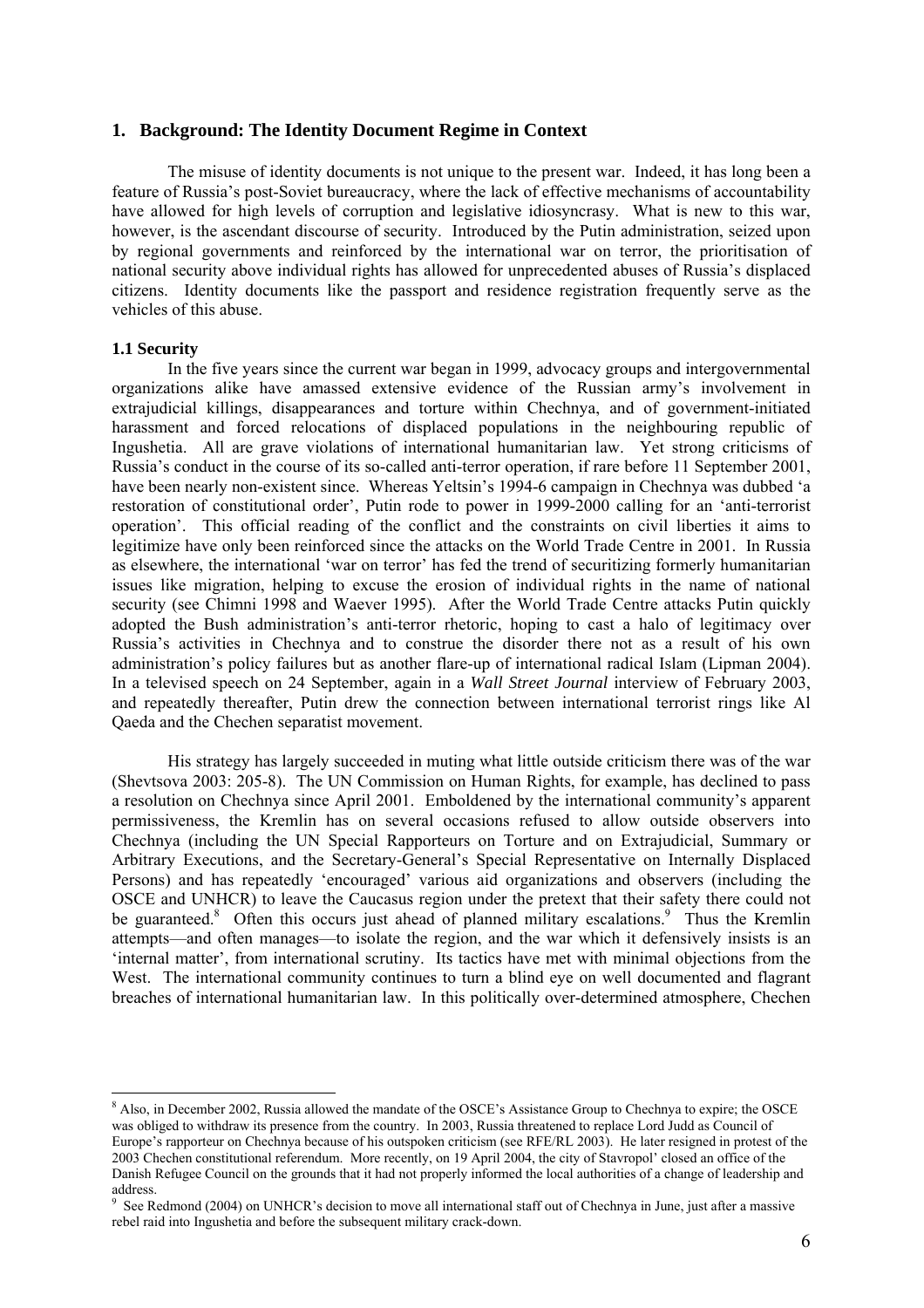IDPs whose human rights are being violated cannot look to international bodies to enforce the state's compliance with its treaty obligations.<sup>10</sup>

In theory, of course, Chechens are not just the wards of international law but are also citizens of the Russian Federation, and as such should be able to avail themselves of the protections enshrined in the Russian Constitution. Adopted in 1993, the Constitution is fairly expansive in terms of the rights it guarantees to citizens and non-citizens lawfully on Russian territory. Section Two enumerates these rights, including the rights to life (Article 20), freedom and personal inviolability (Article 22), intrastate freedom of movement and choice of residence (Article 27), choice of profession (Article 37), and access to social security, health care and education (Articles 39, 41 and 42). The government may restrict individuals' enjoyment of some of these rights, but only within the context of a declared state of emergency, and never discriminatorily on the basis on social, racial, national, linguistic or religious grounds (Articles 19, 55 and 56). Incredibly, no state of emergency or martial law has been declared in Chechnya since hostilities began in 1999 (Lieven 2004). There is thus no lawful reason that these constitutional rights should not be fully protected, even in the conflict zone.

In practice, however, citizens can only realize their constitutional rights in Russia if they can produce the proper identity documents: passports and residence registration. The misconstrual of these documents as rights-constitutive, and not rights-affirming, enables the state's administrative organs to grant or deny the constitutional rights of selected, 'dangerous' individuals simply by granting or denying them an official stamp or a piece of paper. To a certain extent, it is unavoidable that one's enjoyment of the rights and privileges of citizenship in the modern nation-state should be linked to one's ability to produce the proper documents. This becomes a serious human rights problem, however, when access to these documents is disproportionately difficult to obtain for people originating from certain areas or belonging to certain ethnic groups—whether that difficulty arises from their material circumstances, from the discriminatory behaviour of the authorities, or, as is the case here, both. Since 1999, people from Chechnya generally (and ethnic Chechens in particular) have experienced extreme difficulty in obtaining passports or residence registration, either because the costs of these documents are raised unattainably high, or because they are denied outright on the basis of the applicants' ethnicity or place of origin. Without documents, many IDPs find themselves unable to realize their rights as citizens—including the rights to education, employment, social security, political participation and healthcare.

When the authorities do attempt to justify the restriction of essential identity documents before a domestic audience, it is usually by invoking the shibboleth of public order or national security. In this way, the legitimizing discourse of security has proved doubly useful: it has immunized the administration against criticism not only from the international community, but also from within Russia. Despite considerable advances since the 1990s, Russia's civil society is still fairly weak (Cohen and Deng 1998: 248), and feelings of insecurity and war fatigue among the public have dampened popular enthusiasm for its development in recent years. Most Russians are concerned with subsistence, not civil rights.<sup>11</sup> Meanwhile, the Putin administration's attitude towards Russia's independent third sector has been disturbingly ambivalent. In his 2004 address to the Federal Assembly, Putin dismayed the human rights community by suggestively attributing sinister motives to nongovernmental organizations—whose loyalties, he warned, may lie with 'influential foreign funders' or 'dubious group or commercial interests' and not with the Russian people (Putin 2004).

Luckily, there are exceptions to the prevailing climate of civil-rights torpor. Indigenous human rights NGOs like Memorial (this year's recipient of UNHCR's Nansen award), the Committee on Civic Assistance and Vesta are working to increase public awareness of individual rights before the law and to provide pro-bono legal representation IDPs. They have scored some victories in domestic judicial channels, but the road is steep; systemic corruption, long procedural delays and the difficulties of access make the courts an imperfect remedy (UNHCR 2000: 26). Domestic courts are

 $\overline{a}$ 

<span id="page-9-0"></span> $10$  For a list of the international human rights treaties to which Russia is a signatory, see Appendix 1. The European Court of Human Rights announced in 2003 that it would hear six cases brought by Chechen civilians against the Russian government. As of this writing, the cases are still pending.

<span id="page-9-1"></span><sup>&</sup>lt;sup>11</sup> For more on the Russian public's attitude towards civil liberties, see Gerber and Mendelson (2002-*b*).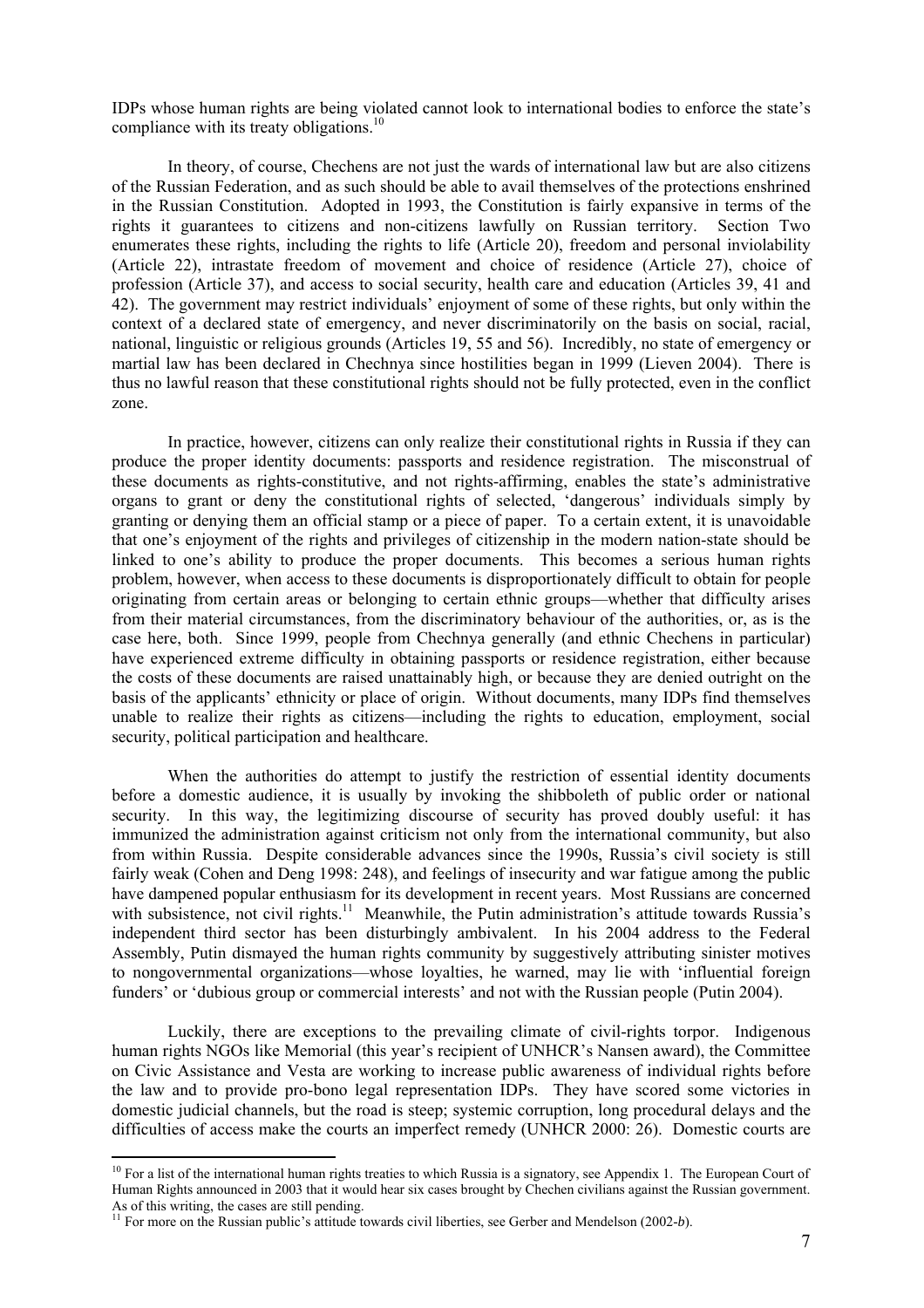chronically under-funded and lack true independence from political influence. The government, for its part, 'professes publicly the ideals of the [Rechtsstaat]' even as it 'habitually exempts itself and its officials from the law' (Hendley 1999: 95). Accordingly, most Russians doubt the law's potential for advancing their interests or helping them assert their rights vis-à-vis the state (*ibid.*: 89-90). Many citizens are uninformed of their legal rights, or are simply sceptical that the time and expense of bringing a case to court would achieve any tangible results.

In today's Russia, where the courts are widely considered ineffective and the third sector enjoys only tenuous toleration from the Kremlin and lukewarm support, indifference or even mistrust from the population at large, the majority of displaced Chechens are no better equipped to secure their rights under Russian domestic law than they are to secure their rights under international law. As we shall now see, this domestic climate allows the misuse of identity documents like the passport and residence registration to remain a serious and widespread problem.

#### **1.2 The passport**

All Russian citizens over age 14 must carry internal passports, which function as their main proof of identity and citizenship, and which must be carried and presented for various everyday purposes. IDPs whose passports were lost or stolen as they fled the fighting in their home republic, or whose passports have expired since,<sup>12</sup> have encountered significant difficulties in replacing them outside of Chechnya. In November 1999, just after the present military campaign began, the Federal Ministry of Interior Affairs (MVD) issued a directive forbidding all regional Passport-Visa Services (PVS) bureaux to issue or renew passports to people from Chechnya, 'allegedly to prevent possible Chechen militants or infiltrators from obtaining official documents' (UNHCR 2002: 19). UNHCR has noted that this ban hampers IDPs' ability to visit or return spontaneously to Chechnya 'for fear of being detained at military checkpoints' (*ibid.*), but it also limits the ability of IDPs to travel freely, safe from police harassment, elsewhere in Russia.

In the spring of 2000 the ban was partially lifted, but residents of Chechnya continue to have difficulties in obtaining passports outside their home republic. By 2001 the MVD announced that PVS bureaux in Chechnya had resumed normal operations. The federal government's position by this time was that the situation in the republic was stabilizing; there was, therefore, 'no reason' why applicants should not submit their applications there (Gannushkina 2002: II). It has since become commonplace for people applying for passports elsewhere in the Federation to be turned away from PVS bureaux on the grounds that they can only apply at their place of permanent residence, Chechnya (Gannushkina 2003: I).

Returning to Chechnya, however, is hardly an attractive option for most displaced people who have fled the region. Travel is costly and the way unsafe. Navigating through the military checkpoints along the way will almost certainly entail bribes (since they are, after all, travelling without the proper documents) and may end in detention. Young Chechen men are in danger of being sent to filtration centres<sup>13</sup> from which they may not return. Even upon safe arrival in Chechnya, the local PVS branch may or may not be open, even despite the federal MVD's assurances; there is no telling how long processing will take or how much it will cost. As Gannushkina observes, 'in Chechnya passports have long been a source of income' (2002: II). Unsurprisingly, faced with such options, many undocumented IDPs from Chechnya choose to remain so.

#### **1.3 Residence registration**

 $\overline{a}$ 

Chechens experience similar difficulties in obtaining residence registration outside of their home republic. Registration appears as a stamp on one's passport, confirming one's home address. All Russian citizens must be registered at their place of permanent residence as well as at any place of sojourn where they plan to stay for more than ten days. In order to obtain either 'permanent' or 'sojourn' registration, applicants must produce proof of identity and proof of legal residence such as a property deed, lease agreement, or an invoice from a hotel (UNHCR 2000: 25-7).

<span id="page-10-0"></span><sup>&</sup>lt;sup>12</sup> Including all those whose old Soviet passports were set to expire in 2003 (Global IDP Database 2004: 111).

<span id="page-10-1"></span><sup>&</sup>lt;sup>13</sup> The Russian military infamously maintains 'filtration camps', or detention centres, for the interrogation and identification of terrorists. For more, see HRW (2000).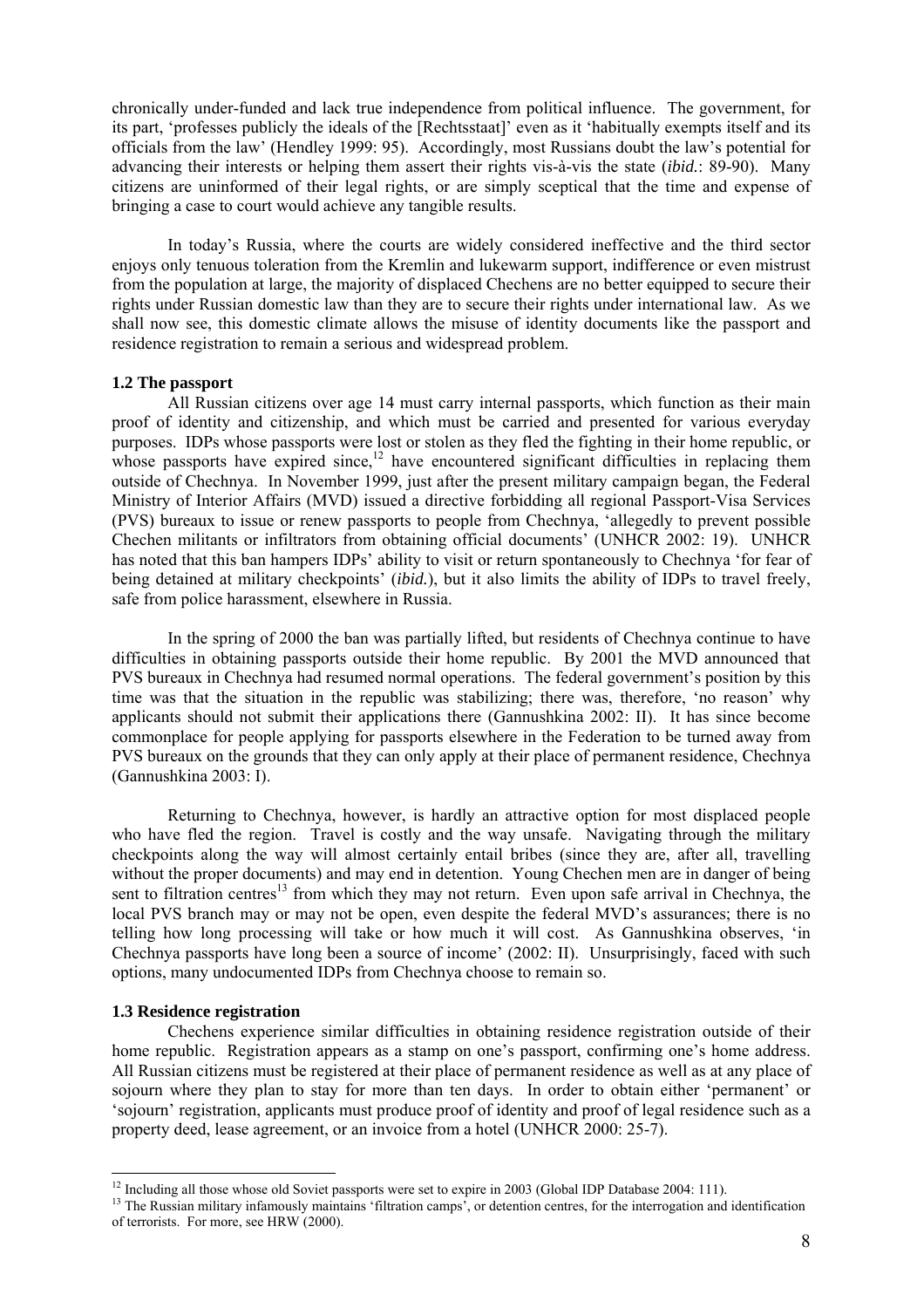Registration first appeared in the tsarist period, when it was intended to keep peasants tethered to their villages. The Soviets revived the system under the name '*propiska*' in 1932. Like the imperial government before them, the Soviet authorities used *propiska* as a means of limiting people's movement from rural and impoverished areas into the cities. When changing residences, individuals had to petition the authorities for *propiska*, or permission, to move; without it they could get on a train and travel to another city, but once there they would be unable to register for housing, find work, or even register a marriage (Rubins 1998: I). Thus *propiska* ensured that while people could physically move from their place of residence without the authorities' interference, they had no prospects of integration anywhere else without the authorities' permission. This was in essence a bureaucratic method of arranging and maintaining zones of privilege and disempowerment, of confining unwanted 'others' to their place on the periphery (Gupta and Ferguson 1992: 17).

Today's registration regime<sup>14</sup> remains true to its ancestry. Like *propiska*, it gives regional authorities the power to grant or deny individuals legal access to local employment, housing, education, medical care, pensions and other necessary social services without which individuals have no meaningful prospects of long-term settlement (Human Rights Watch (HRW) 1997: *n.* 26; Council of Europe (CoE) 2001: II.1.4). Thus, it enables regional governments to restrict the access of certain 'undesirable' individuals—this time, Chechens—to their territory. Moscow, St. Petersburg, Voronezh and other regions of Slavic Russia have all passed regulations seriously restricting nonresidents' access to sojourn registration. In defiance of a 1998 Constitutional Court ruling,<sup>15</sup> some regions limit the validity of sojourn registration to 6 months, after which the visitor's stay automatically becomes illegal. Other common restrictions include imposing extra processing fees, setting requirements about having relatives permanently registered in the area, or otherwise raising the bar of qualification high enough to exclude certain underprivileged or locally underrepresented applicants (CoE 2001: II.3.22-3; UNHCR 2000: 25-7). The Council of Europe estimated that in 1996, illegal restrictions on registration were in force in more than 30 of the 89 subjects of the Federation (2001: II.3.19). The Kremlin has little incentive to bring the regions into line on this particular issue; ensuring equal access to residence registration for displaced and destitute Chechen applicants is not a federal priority, and the removal of a steady source of income for the regional migration organs would be unpopular with the more wilful regional administrations like Moscow's.

#### **1.4 Life without documents**

 $\overline{a}$ 

In some cases, these restrictions are enforced discriminatorily against people of Caucasian, and particularly Chechen, ethnicity. This is commonly the case in Moscow, as we will see in Section 4. Yet even when they are uniformly enforced against Caucasians and Slavic Russians alike, such restrictions tend to affect displaced people far more harshly. For IDPs from Chechnya, the trauma of displacement, the loss of their property and savings, and their dislocation from a life and a social network in which they feel comfortable can make the task of navigating the bureaucracy in an unfamiliar city time-consuming, emotionally taxing, and financially draining. Newly-arrived IDPs lack information about PVS procedures, which are complicated and vary from region to region. Ethnic Chechens in particular may hesitate to present themselves to PVS authorities voluntarily, especially if their only experience with ethnic Russians in uniform has been with soldiers in the Russian military. Their hesitancy is not without reason: actively discriminatory practices on the part of government officials are endemic. This is to say nothing of the police, whose behaviour toward Chechens and other Caucasians Human Rights Watch describes as 'predatory' (1997: I). These conditions, UNHCR concludes, have made it 'almost impossible' for ethnic Chechens to register locally in many regions of Russia (2003: 22).

Not only is *obtaining* documents more difficult for Chechen IDPs than for other Russian citizens; so is living without them. Non-displaced Russians are more likely to have at least rudimentary financial and social safety nets locally on which they can rely when official sources of support (i.e. state pensions payments) are denied them. For displaced people, and especially ethnic Chechens who may be immediately recognizable by their appearance or accent, the situation is more serious. In Gannushkina's words, they 'are not only deprived of official support but, in many Russian

<span id="page-11-0"></span><sup>14</sup> Residence registration is no longer officially called '*propiska*' but '*registratsiya*', although Russians—the public and public officials alike—often revert to the old name out of habit (see CCA undated-*b*).<br><sup>15</sup> Constitutional Court 1998: pt. 6. See also Appendix 2, Resolution 713.

<span id="page-11-1"></span>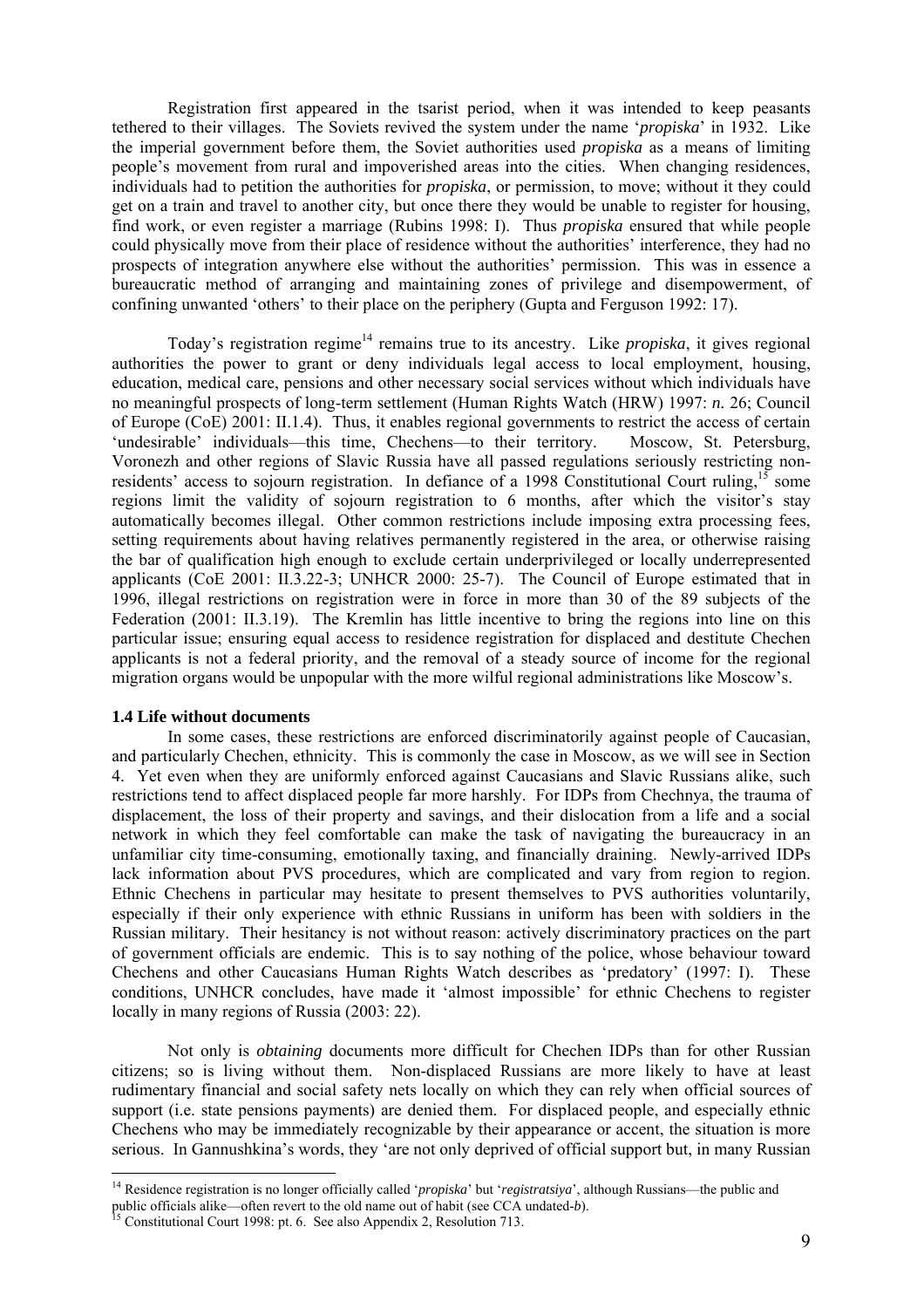regions, are pushed outside the sphere ruled by laws and are subjected to deliberate and cruel discrimination by the authorities and the public at large' (2002: I). Lacking identity documents and the benefits, rights and legal standing they confer—unable to find legal employment, unable avail themselves of social services, unable to bring claims to court—IDPs' economic survival and physical safety are simultaneously endangered.

Together, the restrictions on passports and residence registration make life outside Chechnya extremely difficult for Chechen IDPs. What has received less attention outside of Russia to date is the way Forced Migrant status serves a similar purpose of exiling ethnic Chechens from the realm of state-guaranteed rights and protections. With Forced Migrant status, as with the passport and residence registration, we see a persistent misconstrual of documents as rights-constitutive and not rights-affirming things. Displaced Chechens may in fact fulfil all the conditions for Forced Migrant status, but without an official certificate from the migration service, they cannot access the protections and economic benefits Forced Migrant status promises: most importantly, the right not to be forcibly returned and the right to receive compensation. Restrictions on Forced Migrant status are even more closely correlated with ethnicity (as opposed to simply place of origin and residence) than are the above restrictions on passports and residence registration. Indeed, as we will see in the next Section, Forced Migrant status is frequently denied ethnic Chechens on overtly discriminatory grounds.

Lacking the two main identity documents which would legalize their presence in regions outside Chechnya, and lacking the protected status of Forced Migrants, many Chechen IDPs occupy a legal limbo, vulnerable to the exigencies of the Kremlin's political agenda, the protectionist whims of regional governments, and the abuse of a frightened and increasingly ethnophobic<sup>16</sup> Russian public. Furthermore, without the financial assistance Forced Migrant aid supplies, and deprived of residence registration and the attendant freedom to seek employment, they lack the resources to support themselves and to pursue legal remedies for the government's impingements on their rights. Thus legally and economically hobbled, Chechen IDPs are effectively unable to settle anywhere outside Chechnya without facing destitution, abuse, and political disenfranchisement. Life anywhere outside Chechnya becomes a veritable non-option.

#### **1.5 A Kremlin conspiracy?**

 $\overline{a}$ 

Since 2002, UNHCR and other observers have reported the forcible closure of IDP tent camps and the pressure on their inhabitants to return to Chechnya. The restrictions on identity documents we have reviewed above seem to serve a parallel function: that of internalizing the war and its human consequences, of keeping Chechens in Chechnya. One might reasonably imagine that these parallel phenomena are evidence of a well-organized plan crafted at the highest levels of political authority—a coherent policy of systematic, state-sponsored containment conceived in the Kremlin and executed all the way down the chain of command. In my opinion, however, the truth is somewhat more complicated. The widespread suspension of Chechen IDPs' right to free movement may be better characterized not as a straightforward conspiracy, but as a confluence (partly deliberate, partly coincidental) of overlapping federal and regional interests.

At the federal level, the overriding concern ever since ground assaults began in September 1999 has been to keep the conflict contained within Chechnya, that it might not spread and destabilize other areas of the Northern Caucasus. This war was engineered almost exclusively as a means to secure Putin's claim on the presidency, but it would only be politically useful if kept safely within bounds. Thus, as the military made its first formal incursions, the Kremlin erected pre-emptive barriers, both physical (like checkpoints and sealed borders) and bureaucratic (like the federal ban on passport issuance) to keep Chechens inside their home republic. By 2001, however, containment had become imperative not only to guard against regional inflammation and keep the size of the war manageable—the latter being an aim which clearly had failed—but also because all across the Federation, the appalling mistreatment of and high casualty rates among Russian conscripts had turned popular Russian opinion against the war. The Kremlin thus reactively intensified its efforts at

<span id="page-12-0"></span><sup>&</sup>lt;sup>16</sup> 'Ethnophobia' is Malashenko and Trenin's term for anti-Chechen or anti-Caucasian sentiment. See Section 4.1, below; for more see Malashenko and Trenin (2002: II).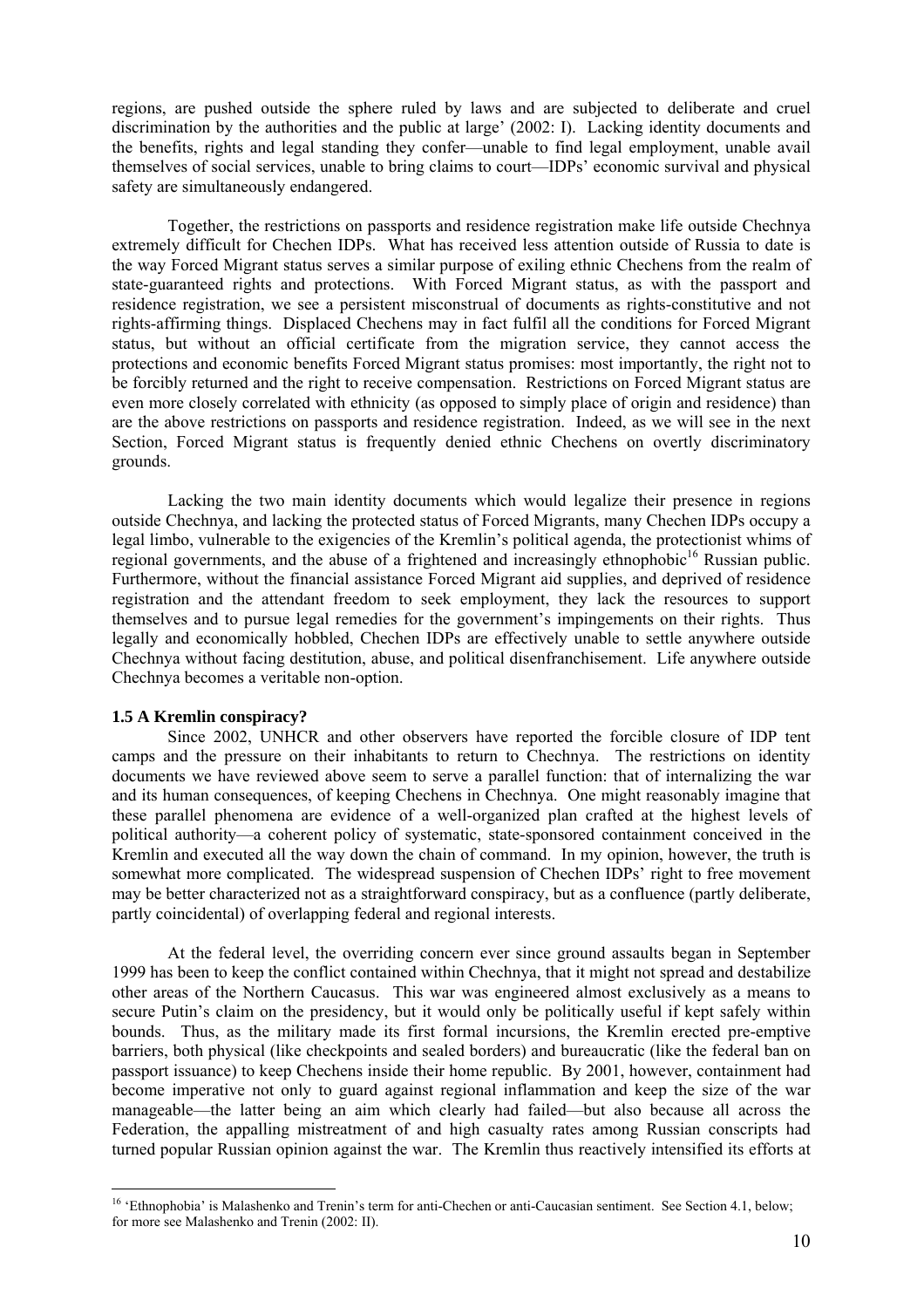internalization in the hopes that, if it could not end this costly and politically damaging military entanglement with force, it must at least suppress evidence of its continuation (Shevtsova 2003: 137). This necessitated pushing the displaced—especially those occupying camps in Ingushetia, but also large numbers of Chechens elsewhere in the Federation—back inside Chechnya and out of the public view. In the Kremlin's eyes, IDPs fleeing Chechnya are not just humans in need of aid; they are also emissaries from the zone of conflict, witnesses to and evidence of a prolonged, brutal and now deeply unpopular military entanglement which the Kremlin would like to repudiate. Thus, the federal policy of withholding passports or registration from anyone permanently registered as a resident of Chechnya is another method of denying Chechens freedom of movement—an attempt to keep them contained, in part to keep the war's human costs from public awareness.

It is revealing to note here that the November 1999 MVD ban on passport issuance applied 'to *all* IDPs from Chechnya irrespective of their ethnic affiliation'—including ethnic Russians (Gannushkina 2002: II; my italics). This only seems incongruous if one believes the Kremlin's policies are driven chiefly by nationalist or racist sentiments. In truth, however, although the Kremlin may inflame and exploit the public's feelings ethnophobia to garner support for its actions in Chechnya, it is itself driven by more pragmatic considerations. The desire to suppress and internalize evidence of the war appears to be strong enough that the government is willing to trample the rights not just of an underrepresented and popularly demonized ethnic minority, but even those of the majority, the government's 'own' people, Slavic Russians.

Such is the primary motivation behind the federal government's identity document regime. But if *federal* policies are driven largely by the Kremlin's desire to contain the war in Chechnya and avoid domestic unrest and international interference, policies at the *regional* level are also shaped by localized concerns. Yeltsin left Russia with a chaotic federal system, the disorganization of which frequently allowed regional authorities to disobey rules dictated by the centre—especially in policy areas where the Kremlin considered deviations permissible or simply unimportant. Putin's attempts to consolidate the Kremlin's control during his first term in office have gone a considerable way towards subordinating the regional administrations, but crucially, he has subordinated them not to the rule of law, but to the rule of the executive. Thus, authorities in many of the 89 regions have continued to pass and enforce unconstitutional regulations, benefiting from the Kremlin's selective permissiveness in certain circumscribed areas like residence registration policy (Shevtsova 2003: 91- 2; Sakwa 2002: 243; see also CoE 2001: II.3.31). As the regions lose more real authority to the federal government, regional politicians resort to dodging responsibility and ensuring their own personal survival and enrichment through illegal (or quasi-legal) favours and bribes. Widespread ignorance of the law, a weak and under-funded judiciary, and the deeply entrenched networks of corruption among various levels of authority allow regional politicians to subvert the law so long as this does not bring them into direct conflict with the Kremlin's agenda.

The degree of deviation allowed depends in large part on the region's relationship to the Kremlin. While the administrations of the Federation's smaller and poorer regions like Ingushetia are anxious to demonstrate their obedience, others, like Moscow, have more latitude in pursuing their own agendas in open defiance of federal law and regulations. The Moscow administration excludes Chechens from its labour market not because it cares particularly about proving its loyalty or assisting the Kremlin in its campaign in the Northern Caucasus, but because it is interested in playing to the protectionist mood of city residents, using it to ensure electoral support and continued funding for local migration and law enforcement agencies. Growing public unrest about terrorist attacks in Russia has provided election-minded regional politicians with a particularly powerful incentive for to crack down on IDPs. As this summer's two plane crashes and the Beslan school massacre tragically proved, endemic corruption and a lack of accountability have left Russia's regions ill equipped to guard against attack. (It took a bribe of only 34 dollars to convince airline officials to allow one of the bombers to board the plane she was to destroy (Baker and Glasser 2004).) Regional politicians and law enforcement officials themselves are often implicated in the networks of corruption, and are often unable or unwilling to rectify the problem. In order to deflect voters' doubts about their capability to tackle terrorism at home, politicians and law enforcement officials must appear to be doing *something*, and taking a tough stance on IDPs is an easy and relatively successful diversionary tactic. Meanwhile, regional migration organs which execute Forced Migrant policy have a vested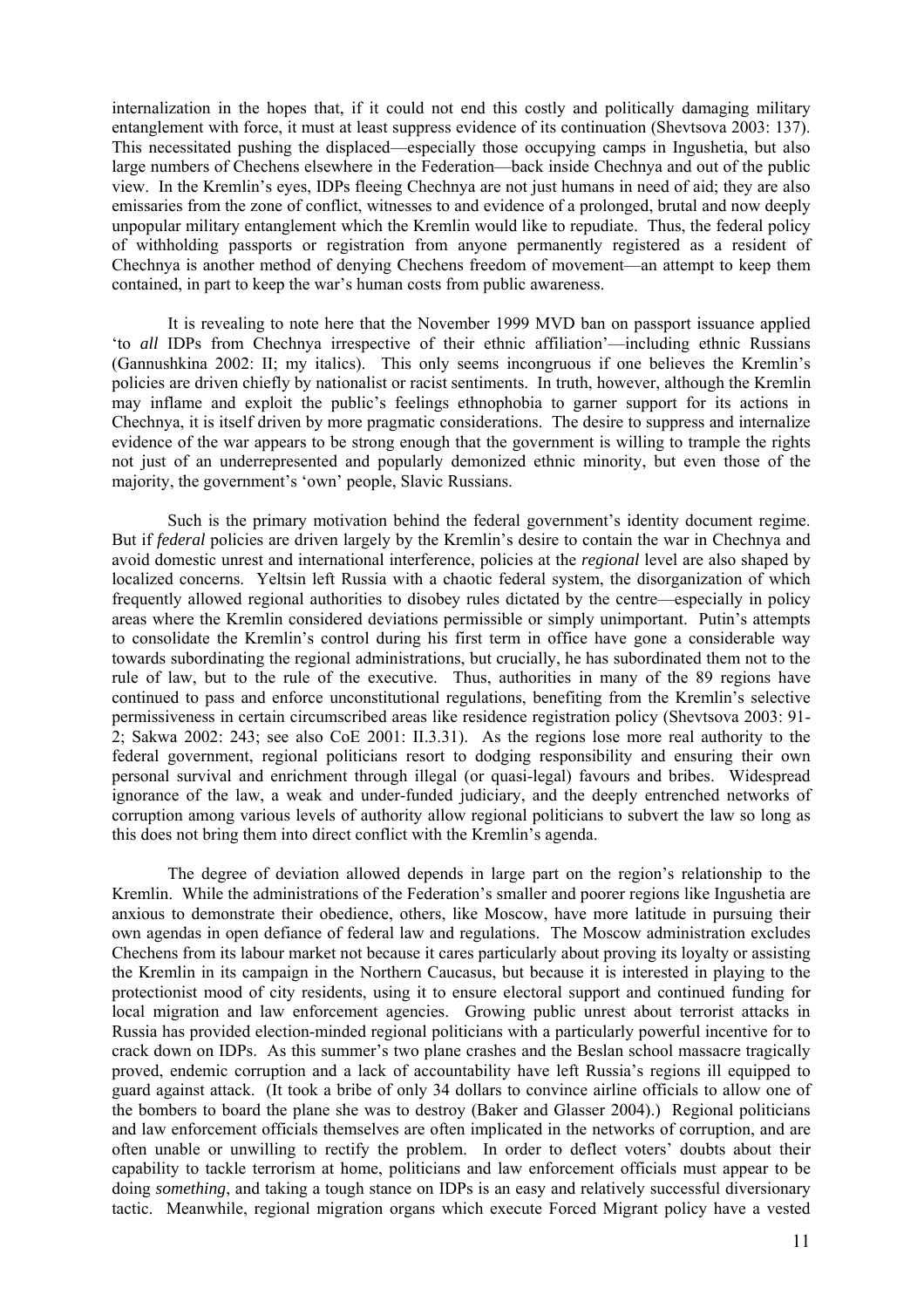interest in keeping migration securitized—a top-priority issue which will justify their continued existence and funding (see Waever 1995 and Bigo 2002). The fact that regional politicians and migration authorities have their own reasons to deny Chechens access to their territory, quite apart from the Kremlin's wartime agenda, means that they might strive to make their bureaucratic defences insurmountable to Chechens even independently of the Kremlin's commands, incentives, threats or calculated indifference.

When regional authorities exclude ethnic Chechens from the identity document regime, then, they tend to justify such measures before their local constituencies as measures necessary to ensure *local* public order and security or to protect *local* resources and job markets—not as measures necessary to wage a national war or preserve the integrity of the Federation's borders. The latter rationale holds no great appeal for Russian voters today; the former certainly does. Once should not, however, overestimate the capacity of voters' concerns to dictate regional policy. In many ways, although the Kremlin may allow regional authorities to use migration and identity document regulations as a populist issue with their regional constituents, it does predetermine what the concerns of those constituents will be by pre-emptively setting the terms of possible debate. The Putin administration has secured a *de facto* monopoly on the televised news media, and thus it controls not only which issues receive the attention of the Russian public, but also how they are popularly understood (Gerber and Mendelson 2002-*b*). The widespread perception of migration as a regional security issue did not spring up spontaneously, endogenously, inevitably in constituencies all across the Federation; it has been manufactured by the federal government (for *its* own reasons), and cultivated and capitalized upon by regional authorities (for *their* own reasons). The Kremlin is in large part responsible for supplying regional politicians with a ready-made scapegoat—the Chechen migrant—and for producing a war-weary, politically lethargic and increasingly ethnophobic Russian populace which desires stability above all else and which is decidedly disinclined to mount any organized public opposition when that scapegoat's civil rights are violated.<sup>17</sup> Yet there is a way in which these things take on a life of their own. Increasingly now the general public themselves landlords, teachers, law enforcement officers, petty bureaucrats—have become active participants in the marginalization of Chechens. In some cases their actions are driven by the desire for personal gain through bribes; in other cases by a fear of punishment from above; in still others by feelings of vulnerability and anger as the war drags on.

To what extent all this has been planned by the Kremlin, and to what extent it is the unwitting convergence of independent factors, however, is difficult to say. During Yeltin's presidency, disorganization was so widespread that mounting a large-scale government conspiracy was simply not a logistical possibility (Lieven 1998: 94). Putin has striven to change this, streamlining the channels of authority in the Russian government into what he calls 'the vertical of power', which ends at his desk. Recently, in early September 2004 and in the wake of the horrific school siege in Beslan, Putin announced radical plans to restructure the government and further consolidate control over the regions in the federal executive branch. Among other things, he called for an end to the popular election of regional governors, proposing instead that they be nominated by the Kremlin and appointed by the legislatures (Myers 2004). Regional administrations would then have to answer to the Kremlin, not to their local constituencies. If these proposed changes do come to fruition, they will certainly have a profound impact on the functioning of Russia's regional governments. Until then, however, regional governments will continue to craft their identity document policies with one eye on the Kremlin, and one eye on their constituents.

## **1.6 Summary**

 $\overline{a}$ 

Since 1999 these diverse factors at federal, regional and even individual levels have coincided, sometimes haphazardly, to produce a bureaucratic quarantine on Chechen IDPs, more strictly observed in some areas than others but nevertheless in force throughout the Federation. Yet the fact that it is motivated by many and sometimes unrelated factors does not make it any less harmful. Considering the level of fighting still going on in Chechnya, the suspension of IDPs' right to move freely and choose their place of residence constitutes not just a violation of their human rights and dignity—as enshrined in Article 27 of the Russian Constitution and in a number of

<span id="page-14-0"></span> $17$  I am grateful to Nicholas Hiza for his suggestions on this point.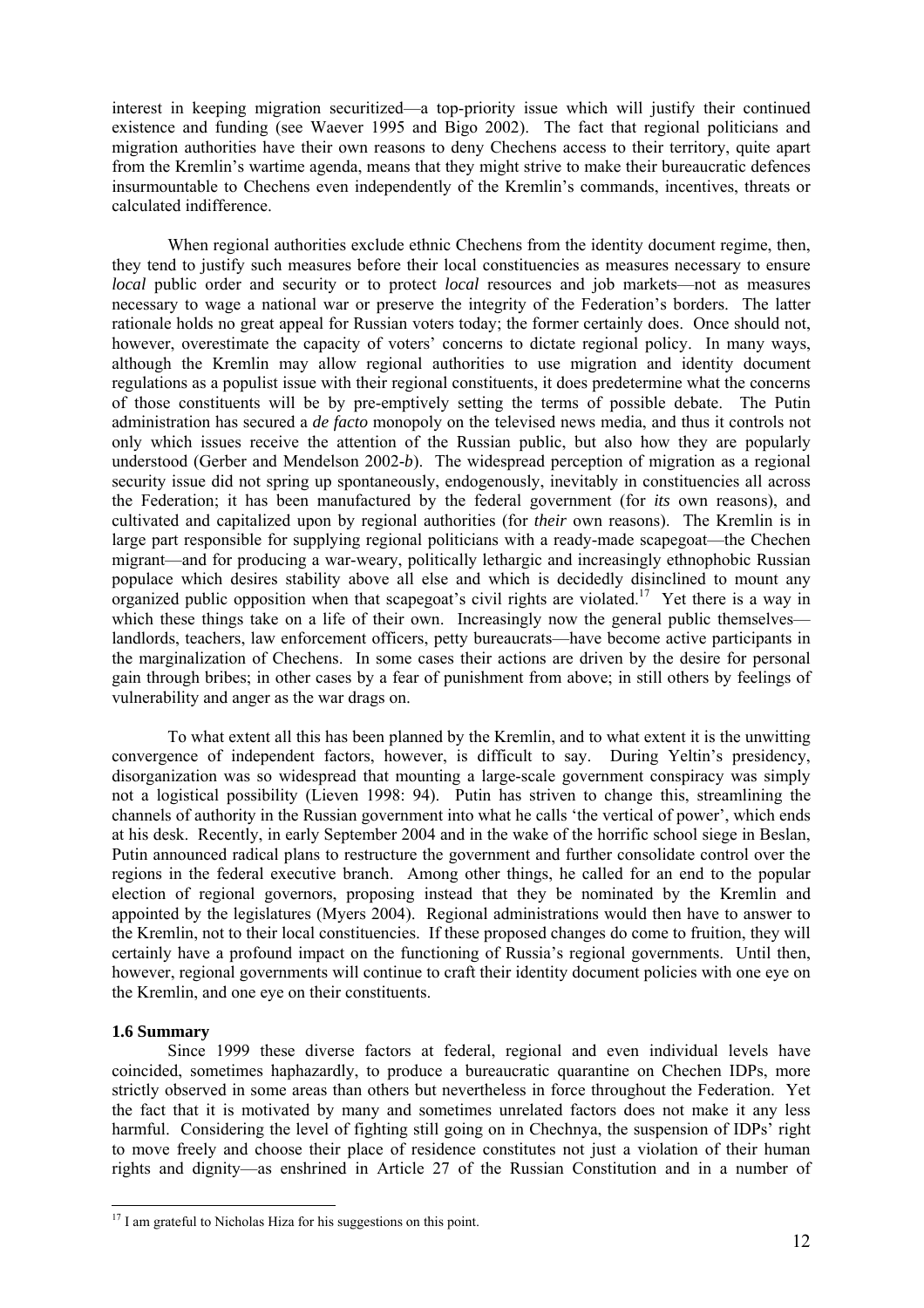<span id="page-15-0"></span>international human rights treaties to which Russia is a party—but an immediate threat to their survival. Along with kidnappings by rebel forces, 'disappearances' by the Russian army, uncontrolled crime and sporadic irregular fighting in Chechnya, UNHCR notes that more formal warfare

has continued to rage [...] despite Moscow's claim that hostilities have subsided. [...] Russian aircraft and artillery [continue to] pound [. . .] several regions in southern Chechnya in a daily effort to hit suspected rebel bases. (UNHCR 2004-*b*)

The assassination of president Kadyrov in May 2004 and the election of his successor General Alu Alkanov in August have occurred in an atmosphere of complete social disorder and generalized insecurity. Notwithstanding the Kremlin's optimistic estimates that 79% of Chechnya's residents turned out to vote on Alkhanov's election day, journalists on the ground noted that the streets of Grozny were empty; civilians did not dare to leave their homes for fear of random attacks by militiamen and rebels. An estimated 80,000 federal troops, too, remain stationed within Chechnya, and there is no sign of that number diminishing soon (BBC 2004-*a*, 2004-*b*). This instability which Chechens face in their home republic, combined with the near impossibility of settling elsewhere in the Federation, has prompted UNHCR to suggest that ethnic Chechens whose permanent residence is in Chechnya have no genuine internal flight alternative in the Russian Federation (2003: 31-2).

## **2. The Law on Forced Migrants**

In 2002, at a Brookings-sponsored conference on internal displacement in Russia, Vladimir Kartashkin of the Commission on Human Rights for the President of the Russian Federation (CHRPRF)[18](#page-15-1) noted that IDPs are 'nationals of the state and thereby entitled to all the rights and liberties of nationals of the state' (Brookings 2002: 1). We have already seen that this entitlement does not always translate into enjoyment, because the accoutrements of citizenship—passports and residence registration—are often denied IDPs from Chechnya. Of course, IDPs also have special needs which other, non-displaced citizens do not. The fact of being displaced can render IDPs far more vulnerable to breaches of their constitutional rights—such as the right to move freely within the Federation's borders, the right to choose one's place of residence, and the right to own property (and, implicitly, to be compensated if it is lost). The 1995 Law on Forced Migrants would appear to be an effective way to ensure IDPs' rights in these areas of particular vulnerability when more general protections of their rights under the Russian Constitution and international law fail.

In fact, however, the Law does not provide adequate protection or even assistance to Chechen IDPs, particularly those of Chechen ethnicity, for it is flawed in both its conception and its execution. First, the text of the Law fails to address the needs of a large category of displaced people: namely those displaced within their own federal region. Secondly, while the Law extends economic assistance to Forced Migrants, it omits any substantive discussion of the state's obligations to the displaced in the sphere of civil and political rights. These problems of wording are further compounded by problems of implementation. Status determination procedures are not immune to the influence of political interests at various levels: the international war on terror, the Kremlin's agenda in Chechnya, and regional protectionist impulses. Since 1999 the interaction of these various interests has led, as we will see, to a discriminatory shift in the Law's official interpretation which effectively leaves ethnic Chechens outside the Law's protection.

#### **2.1 The drafting of the Law on Forced Migrants**

 $\overline{a}$ 

Just before the fall of the USSR, between 54 and 65 million Soviet citizens were living outside their home republics—an astounding one-fifth of the Soviet Union's total population (UNHCR 2000: 5). These people, many of whom had migrated for employment opportunities, suddenly found themselves on the wrong side of international borders as the Soviet Union dissolved

<span id="page-15-1"></span><sup>&</sup>lt;sup>18</sup> The Commission on Human Rights for the President of the Russian Federation monitors human rights around the Federation and reports to the President with recommendations. Hereinafter referred to as CHRPRF.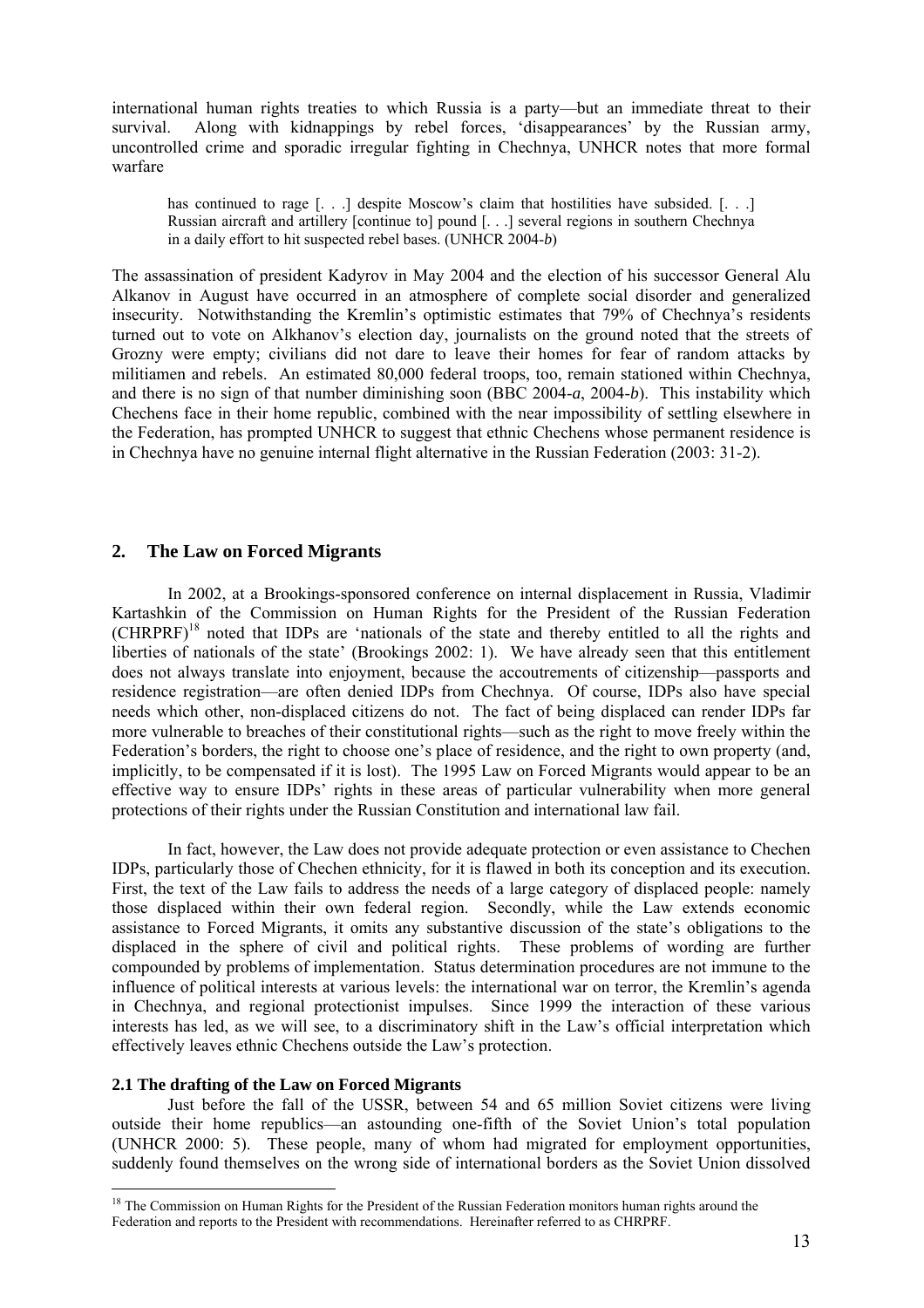into new nation-states. Fears about their physical safety and job security in the face of reviving nationalisms spurred many ethnic Russians living outside Russia proper to move back (Helton and Voronina 2000: 74). Naturally, the fledgling Russian government ranked migration management high on its list of priorities as it braced for impending population movements. It was in this context that, in February 1993, the Russian Federation became a signatory to the 1951 Convention on the Status of Refugees. Not long thereafter it incorporated the Convention's key norms into a domestic Law on Refugees (1993). This was in part a practical move; the government apparatus of the young Federation was ill-prepared to address the region-wide migration crisis following the USSR's collapse (Messina 1999: 14; Pilkington 1998: 35-6). By demonstrating its allegiance to international refugee standards, Russia made itself an attractive candidate in the eyes of international donors for the financial and capacity-building assistance it needed to deal with these population movements (see Messina 1999: 147).

In the same year Parliament passed the Law on Forced Migrants, establishing a parallel legal status alongside that of refugees for displacees with Russian citizenship.<sup>19</sup> Recipients of Forced Migrant status are entitled to a range of integration assistance from the government, including a onetime cash allowance, transportation of their belongings to their current residence, medical care, accommodation in a temporary accommodation centre (TAC) and interest-free loans for housing construction. While it acknowledges the possibility of Forced Migrants returning to their former places of residence (Article 7.2.5), the main purpose of the Law is to facilitate resettlement and local integration. The Law on Forced Migrants thus represents a deeply contextual response to the post-1991 migration crisis: a declaration of the responsibility the state ought to bear towards ethnic Russians returning 'home' from other former Soviet republics. Not only was some form of government assistance imperative if the large numbers of returnees anticipated were to resettle in Russia without straining the local infrastructure, but it was also widely considered among Russians to be something of an ethical obligation, as Vladimir Shkolnikov of the OSCE points out (Brookings 2002: 5).

Such was the context when the Law on Forced Migrants was first passed in 1993, and its amendment in 1995 preserves this spirit.<sup>20</sup> Article 1.1 of the amended Law sets out the following definition:

A forced migrant is a citizen of the Russian Federation who was forced to leave his place of [permanent] residence due to violence committed against him or members of his family or persecution in other forms, or due to a real danger of being subjected to persecution for reasons of race, nationality, religion, language or membership of some particular social group or political opinion, which grounds have served as reasons for hostile campaigns with regard to individual persons or groups of persons,  $[or<sup>21</sup>]$  mass violations of public order. (My translation)

In some respects this definition is more inclusive than the 1951 Convention definition of a refugee on which it was originally modelled. For example, the Law stipulates that violence directed against applicants' family members (not just against applicants themselves) may constitute sufficient grounds for a positive status determination. The scope of the definition becomes less clear towards the end of Article 1, however. Particularly puzzling is the mention of 'mass violations of public order': does this constitute independent grounds for Forced Migrant status, distinct from the persecution paradigm, or is it simply a description of the conditions under which persecution might occur (Gannushkina 2002: I)? When it was first passed in 1993, the Law on Forced Migrants received criticism for its vague wording. The 1995 version has partially remedied that problem, but ambiguities like this

<span id="page-16-1"></span><span id="page-16-0"></span><sup>&</sup>lt;sup>19</sup> Or for those who are eligible to become Russian citizens under the citizenship laws passed after the fall of the USSR. <sup>20</sup> The 1995 amendments addressed some problems of vagueness in the Law's wording. This was both to ensure consistent implementation and to account for financial constraints the drafters had not foreseen (Pilkington 1998: 43). Nevertheless, the impulse motivating the 1993 Law—to take care of and facilitate the integration of 'Russia's own'—remains intact. For more on the 1995 amendments, see Helton and Voronina (2000: 130-3), Pilkington (1998: 42-9), Chernysheva (undated)

<span id="page-16-2"></span>and Gannushkina (1995-*a*). <sup>21</sup> The sentence would make more sense if there were a conjunction here. Strangely, there is none, which makes the relation <sup>21</sup> of the ensuing clause to the rest of the sentence even more unclear.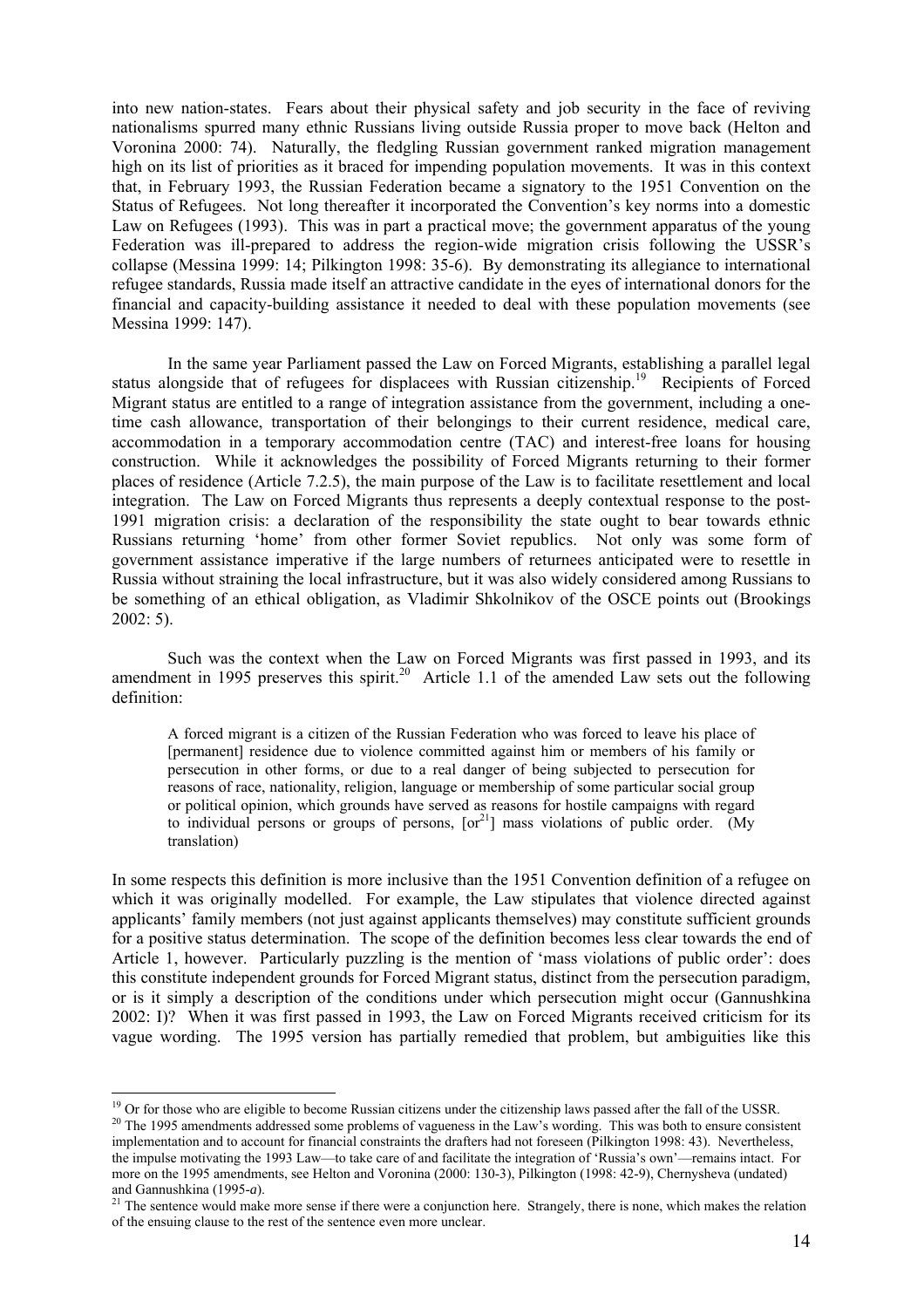remain, allowing for a wide range of interpretation both over time and across all 89 regional migration authorities in the Federation (which are responsible for individual status determinations).

If the definition of a Forced Migrant is more inclusive than the 1951 Convention regarding the reasons for flight, it is far more restrictive than the definition of IDP put forward in the UN Guiding Principles. Consider Article 1.2 of the Law, which sets out the two main categories of people eligible for Forced Migrant status:

1) a citizen of the Russian Federation who was forced to leave the place of his permanent residence on the territory of a foreign state and came to the Russian Federation; [and] 2) a citizen of the Russian Federation who was forced to leave his place of permanent residence on the territory of a subject of the Russian Federation *and came to the territory of another subject* of the Russian Federation. (My translation and italics)

Rather than applying to people who 'have not crossed an internationally recognized State border', as the UN Guiding Principles on Internal Displacement do (OCHA 1998), the Law on Forced Migrants applies explicitly and only to people who have crossed either an international border or an administrative border within Russia. Therefore, Russian citizens displaced inside their home subject cannot look to the Law on Forced Migrants for protection. This includes the estimated 150,000 residents of Chechnya who have lost their homes, but who have not dared or managed to leave the republic, since  $1999$ <sup>22</sup>

Indeed, *protection* is not the Law's primary focus. The UN Guiding Principles enumerate a host of political, civil and socio-economic rights to which IDPs are entitled—including freedom of movement, freedom from arbitrary arrest, freedom from discrimination, and the right to political participation—not because IDPs' entitlement to those rights is fundamentally different from the entitlement of non-displaced citizens, but because IDPs, by virtue of their displacement, are more vulnerable than other citizens to the violation of those rights (Cohen and Deng 1998: 75; Kälin 2000: 2). Thus the Guiding Principles act as extra reinforcement, a restatement of the rights due to IDPs just as they are due to all nationals of a state. The purpose of the Russian Law on Forced Migrants is different. It aims to provide displaced Russian citizens with financial help to facilitate their integration into the Russian Federation. It does not acknowledge their vulnerability vis-à-vis the state; $^{23}$  in the main it acknowledges only their vulnerability to impersonal threats like disease and economic hardship. The only *protections* the Law guarantees explicitly are the right to choose one's residence (Article 6.1.1) and the right not to be forcibly returned (Article 8.1). Beyond this, it addresses none of the political and civil rights of displacees which the government is bound to honour.

## **2.2 Changing interpretations of the Law**

 $\overline{a}$ 

The protection which the Law on Forced Migrants offers IDPs is sorely inadequate, in terms of both its neglect of a large category of vulnerable people who have not crossed an administrative border and its focus on economic over civil and political rights. In a sense, however, the wording of the Law is immaterial. The vast majority of ethnic Chechen IDPs, even those who have managed to cross the border into other regions of the Federation, are unable to obtain Forced Migrant status in the first place. This is due not to the wording of the Law but to the discriminatory ways it is currently interpreted and implemented at federal and regional levels.

Between 1994 and 1996, an estimated 450,000 people fled Chechnya. Of these, 162,000 received Forced Migrant status (Global IDP Database 2004: 42, 43). The present conflict, however, has seen much lower conferral rates. The Danish Refugee Council estimates that between September

<span id="page-17-0"></span> $22$  The Danish Refugee Council has been unable to register displaced Chechens inside Chechnya since January 2003. 150,000 is the estimate UNHCR used for programme planning in 2003 (Global IDP Database 2004: 33).<br><sup>23</sup> Unless, of course, that state is not Russia but one of the former Soviet republics, like Latvia, Lithuania or Estonia.

<span id="page-17-1"></span>Law on Forced Migrants has been the source of much friction between Russia and the Baltic states, as the latter have alleged that the Kremlin uses Forced Migrant status as a means of discrediting the human rights records of their newly independent governments (Messina 1999: 148).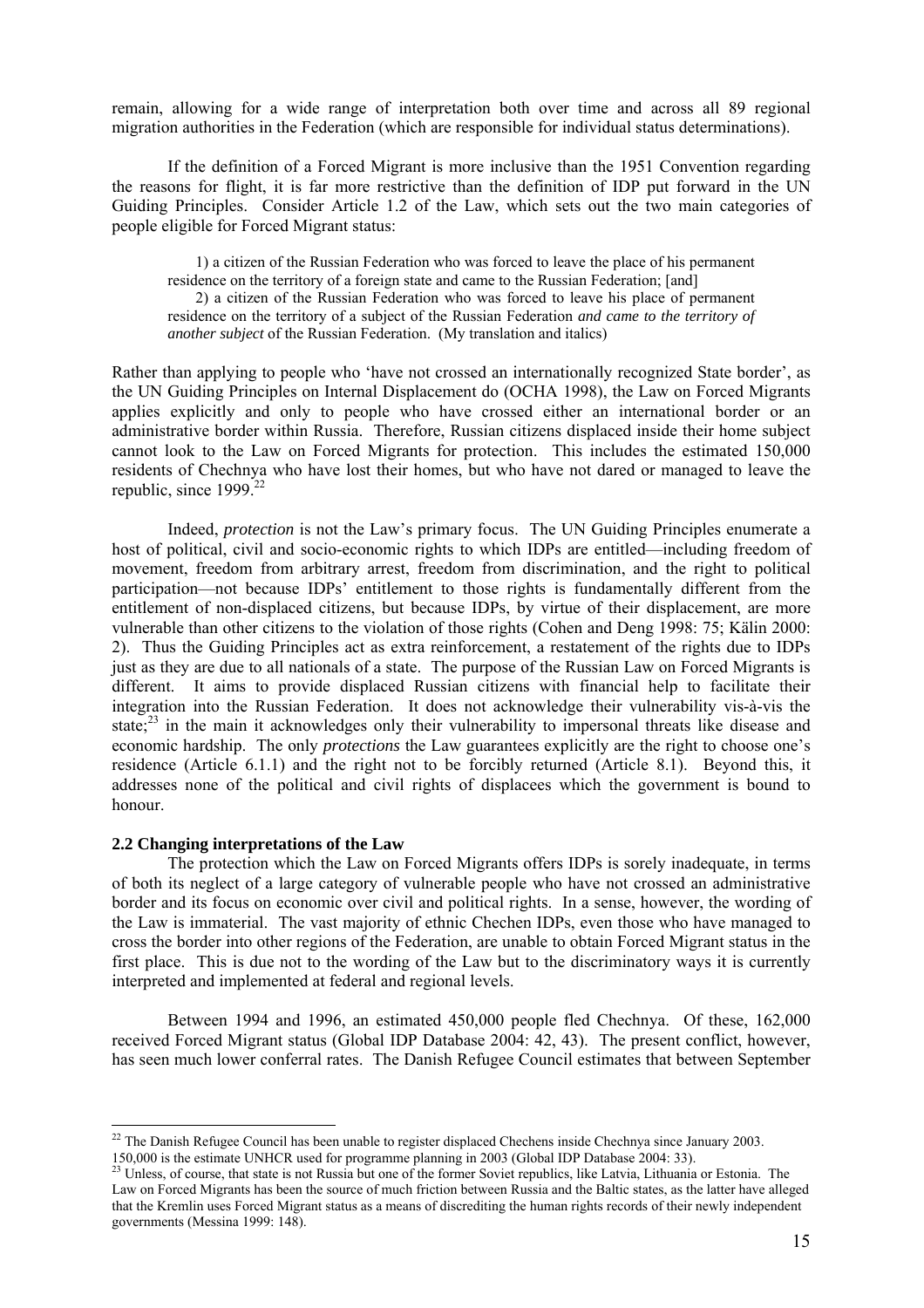1999 and December 2002, the conflict in Chechnya put  $350,000^{24}$  people to flight (quoted in UNHCR 2003: 4). In the same period of time only just over 13,000<sup>25</sup> obtained Forced Migrant status (*ibid.*: 10). According to Gannushkina, the immediate cause of this discrepancy is a change in migration authorities' interpretation of the Law, centring on the ambiguous mention of 'mass violations of public order' in Article 1.1. During the first conflict, regional migration authorities (taking their cue from federal policy) interpreted this phrase broadly to mean that people fleeing generalized conflict, whatever the cause, were eligible for Forced Migrant status. Since 1999, however, migration authorities have not accepted violations of public order committed by the Russian army as grounds for Forced Migrant status; as a rule they only accept violations of public order committed by Chechen separatist groups. Their logic runs thus: if the Russian army's operation in Chechnya is aimed at *restoring* public order, it cannot be said to *cause violations of* public order (Gannushkina 2002: II; Global IDP Database 2004: 114).

Two major things have changed between the earlier Chechen war and the present one to precipitate this shift in federal migration policy. First, Putin's categorization of the war as an 'antiterrorism operation' (and not a 'restoration of constitutional order' *a la* Yeltsin) has made national security the ultimate goal, as well as the discursive framework within which Russia's actions are to be understood and the ultimate standard by which they are to be judged. This logic demands that individual rights be subordinated to the security and inviolability of the state (Chimni 1998). Following a now well-worn path, Russia's federal authorities have therefore begun to conflate migrants with threats to national security and stability, and they have tightened their control over Forced Migrant status accordingly (see also Suhrke 2003; Waever 1995).

Secondly, the demographic profiles of people fleeing Chechnya have changed since the 1994- 6 war. In 1991 the population of Grozny was still about 50% Slavic Russian, many of whom had come to participate in Grozny's once-lucrative oil refining industry (Tishkov 1997: 197). It was primarily these ethnic Russians, lacking strong cultural or familial ties to Chechnya, who became the first wave of IDPs to leave the republic during the previous war (Lieven 1998: 45). They account for most of the 162,000 positive status determinations recorded between 1994 and 1996. In contrast, the IDP exodus since 1999 has consisted largely of ethnic Chechens, partly because there are now fewer ethnic Russians left to flee (Gannushkina 2002: I).

As Gannushkina notes pointedly, this shift in demographics coincides neatly with the shift in the official federal interpretation of Article 1.1. While passports are regularly denied all residents of Chechnya regardless of ethnic background, as we saw above, it is ethnicity, not place of origin, which is the salient factor in Forced Migrant status determinations today. Of the 13,000 people who have received Forced Migrant status since 1999, most are still ethnic Russians. Migration authorities' records do not specify the ethnicity of successful applicants for Forced Migrant status, but one representative of the MVD admitted to Memorial that '"the majority [. . .] did not belong to the title nationality"'—meaning they were not ethnic Chechens (Gannushkina 2002: I). UNHCR has similar information:

Those IDPs from Chechnya who were granted [F]orced [M]igrant status as a result of the current conflict are almost all ethnic Russians. Such information is partly corroborated by looking at the regions where forced migrant status was granted. For the most part, these are regions where there is traditionally no Chechen resident community [and thus where Chechens would be unlikely to resettle]. (2003: 11)

According to Gannushkina and UNHCR, the only known cases in which ethnic Chechens successfully obtain Forced Migrant status are those in which the applicants can prove they have been persecuted by Islamic fundamentalists in Chechnya—a claim which, while possibly true, is essentially rewarded with a positive status decision because it dovetails with the Russian authorities'

 $\overline{a}$ 

<span id="page-18-0"></span> $2<sup>4</sup>$  This figure includes people displaced within Chechnya itself, as well as those who fled elsewhere in the Russian Federation and abroad.

<span id="page-18-1"></span><sup>25</sup> This figure includes not only people who fled Chechnya during the present war, but also people displaced by the 1994-6 conflict as well; status determination procedures are notoriously slow and there is a considerable backlog.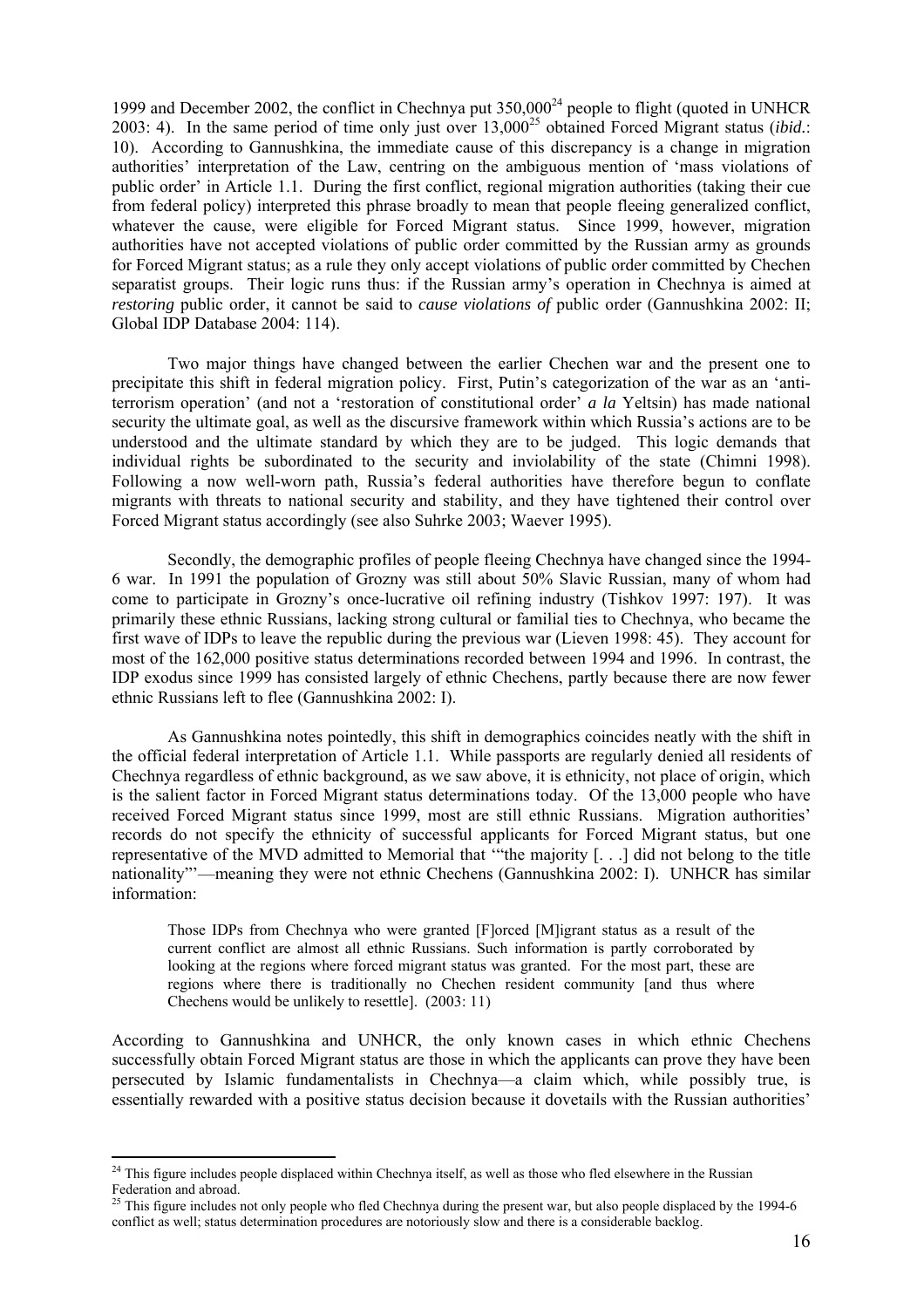anti-terror rhetoric, and because it does not implicate the Russian army in human rights violations (UNHCR 2002: 21; Gannushkina 2002: I).

 It is not clear to what extent this shift in policy has originated from the centre, and to what extent it has occurred spontaneously at regional migration authorities' own initiatives. Gannushkina suggests that direct instructions not to grant status to ethnic Chechens were issued from the federal migration agency itself. When interviewed by Memorial, migration officials in the city of Voronezh referred to Letter No. 08-3757 sent out by the federal MVD in May 2001, stipulating that '"the counter-terrorist operation cannot be regarded as a mass violation of public order because it is aimed at restoring public order"'—meaning, implicitly, that only Slavic Russians claiming that they had been persecuted by Islamic groups in Chechnya were eligible for status (Gannushkina 2002: I). The applications of ethnic Chechens claiming they were put to flight by the Russian military were to be rejected out of hand. Considering the volumes of official letters in circulation every year, and the tendency of regional officials to be ignorant of or indifferent to their existence, it is perhaps doubtful that Letter 08-3757 by itself is responsible for the federation-wide drop in Forced Migrant conferral rates. More likely, growing public resentment towards Chechen 'migrants', especially in economically depressed areas of Slavic Russia, meant that regional authorities were already disinclined to do anything to facilitate the settlement of Chechen IDPs in their regions and risk alienating their constituents. Meanwhile, the increasingly hard-line rhetoric from the centre, reinforced by the international war on terror, gave them the license they needed to turn ethnic Chechen applicants away.

## **2.3 The federal migration apparatus**

 At this point, a note about the structure of the Russian migration apparatus is necessary. In 1991 the Committee on Population Migration was established within the Ministry of Labour. In 1992 this body became the Federal Migration Service (FMS), which was responsible for setting the national migration agenda and coordinating the work of regional migration bureaux. As Pilkington notes, these regional migration organs had a

dual allegiance [. . .] and in most cases actually were much more integrated horizontally (into regional governments) than vertically (into the FMS). [. . .] Regional [migration services] often did not know FMS regulations but acted in accordance with local regional norms. (Pilkington 2004; see also CCA undated-*a*)

Thus, implementation of migration policy across the Federation was from the beginning idiosyncratic and not easily separable from regional politics. In May 2000, a presidential decree dissolved the FMS and replaced it with the so-called Ministry for Federal Affairs, National and Migration Policy. By October 2001, that body too had been dissolved and the responsibility for setting federal migration policy was transferred to a reconceived Federal Migration Service (FMS), this time under the umbrella of the MVD, where it resides at present (Helton and Voronina 2000: 133; Gannushkina 2002: III; UNHCR 2002: *n.* 8). All this institutional shuffling has sparked concern at UNHCR, which fears that the legal training it has conducted with federal migration authorities will be lost in the ensuing changes of personnel (2000: 45-6).

More worrisome than personnel changes, however, is the possibility that the MVD is an inappropriate venue for the drafting of federal IDP policy. Duma speaker Gennadii Seleznev, former Ingush president Ruslan Aushev, and various advocacy groups have expressed misgivings about the MVD's ability to 'adequately address the needs of internal refugees' as well as the appropriateness of entrusting the management of a 'humanitarian issue' to a law-enforcement body (US DOS 2002: 2d). Duma member Dmitrii Rogozhin unwittingly proved these concerns well-founded when he noted with approval that a 'law enforcement [body] would be more effective in preventing *illegal immigration'* (US DOS 2002: 2d; my italics). Rogozhin's statement is particularly troubling in light of the fact that migration authorities, police forces and much of the Russian public routinely use the term 'illegal migrants' or even 'illegal immigrants' to describe Chechen IDPs, despite the fact that as citizens they are entirely within their constitutional rights to move and settle wherever they like inside the Federation (Brookings 2002: 13).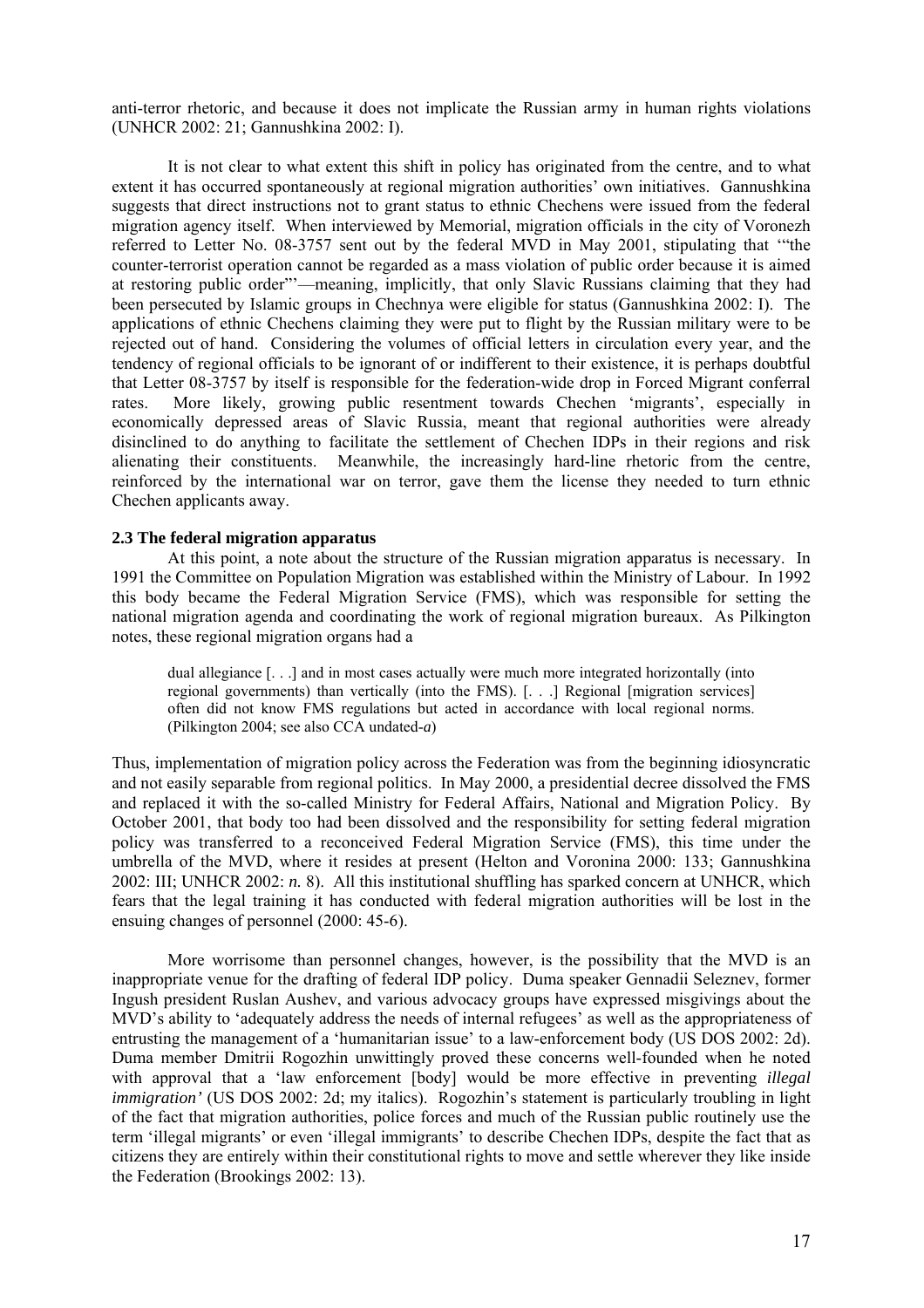Transferring control over federal IDP and Forced Migrant policy to the MVD, then, may indeed signal the 'increasing securitization of migration' (Flynn 2004) and an attempt to consolidate central control, potentially much to the detriment of IDPs' rights. It is worth noting that as of September 2003, the MVD has also assumed responsibility for directing the 'final phase' of the antiterrorist operation in Chechnya (Ministry of External Affairs 2004: 75). The fact that the agency in charge of bringing the operation in Chechnya to a swift and successful conclusion is *also* the agency with the authority to decide when it is 'safe' for IDPs in Ingushetia to return home raises serious concerns for human rights. Indeed, the MVD's insistence on the 'timely' return of IDPs suggests that it sees IDPs not as human beings and holders of rights, but as variables in an equation to be moved where political and military expediency dictate—as the premature closure of tent camps in Ingushetia has made clear (see Section 3).

#### **2.4 The usefulness of Forced Migrant status**

Given the inauspicious state of the Forced Migrant status determination process—the defects in the letter of the Law and the problems of its implementation at both federal and regional levels the pool of people who apply for Forced Migrant status in the first place is highly self-selecting. Like residence registration, the Forced Migrant application process is time-consuming and costly, especially considering not just the processing fees but the bribes and court fees which may be necessary before a positive decision is reached, and this can be prohibitive for IDPs without local financial resources. Moreover, many Chechens reportedly do not consider the chance of a positive status determination great enough to warrant the risk they feel they are taking by presenting themselves to Russian authorities (Gannushkina 2002: II).

Without Forced Migrant status, then, what are ethnic Chechen IDPs missing? Surely, having a piece of paper with the migration authority's 'Forced Migrant' stamp on it offers only the most minimal protection—the right not to be forcibly returned—and this would be of little use when the federal government and law-enforcement organs themselves are more concerned with political expediency than with the rights and safety of civilians. Yet while Forced Migrant status might not give Chechen IDPs in Ingushetia's tent camps and temporary settlements adequate legal protection from official pressure to leave those camps, it *would* entitle them to a basic economic safety net and, thus, a viable alternative to returning to the conflict zone when the camps are ultimately closed. Forced Migrant status enables IDPs to start 'looking ahead' and planning a future, argues Gannushkina, and this is the critical distinction between those with status and those without (Gannushkina 2002: II).

Admittedly, whether and when those who do get a positive status determination are able to claim these economic benefits is no sure thing. The Law on Forced Migrants promises accommodation in temporary accommodation centres (TACs), but in practice this is sometimes conditioned on having local residence registration—if indeed the TACs exist at all. Fact-finding missions by Human Rights Watch, the Commission on Human Rights to the President of the Russian Federation, Vesta and the Council of Europe have revealed that of the TACs the Chechen and Russian administrations have claimed are ready for habitation in Grozny, many are in fact unsafe, only partially constructed, or simply non-existent (HRW 2003*a*: 3, 8-10; CHRPRF 2004; Gannushkina 2002: III; Gil-Robles 2003: III.8). Furthermore, the practical details of disbursing compensation for lost property remain problematic (UNHCR 2003: 12).

If nothing else, however, Forced Migrant status is a public acknowledgement on the part of the state of its obligations towards its displaced citizens. As news coverage of the camp closures in Ingushetia over the past two years would suggest, the Russian government seems to view the people there not as bearers of rights, but as variables in a political equation to whom it owes nothing. Regional governments, too, view people from Chechnya not as citizens with a legitimate claim to entry but as quasi-aliens to be kept from 'immigrating' and integrating into the community. Forced Migrant status would not solve these fundamental problems, but it would at least give IDPs a legal document to hold up against the government—concrete, stamped-and-sealed proof of their entitlement to aid and protection.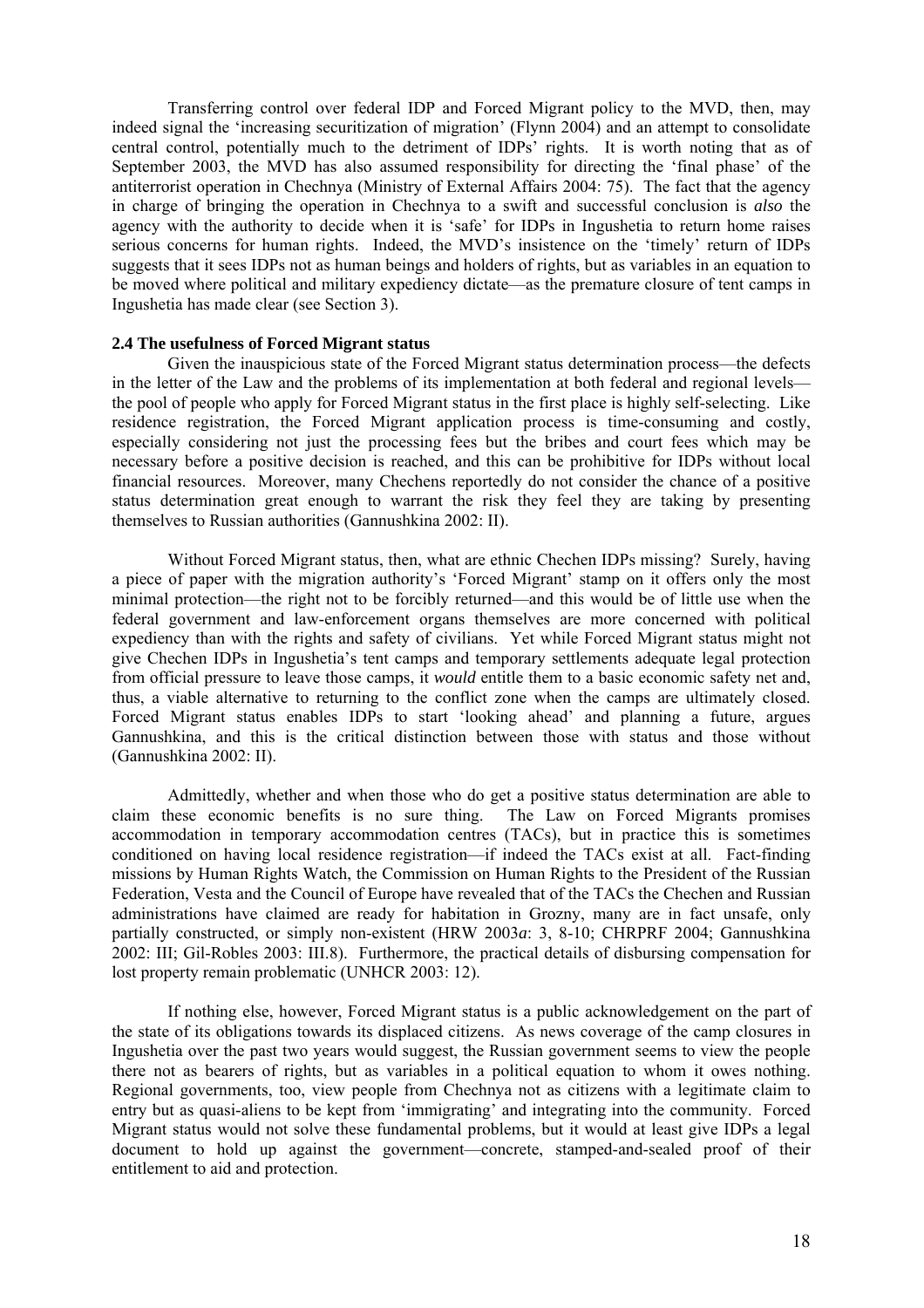<span id="page-21-0"></span> But as it is, Forced Migrant status is more often put to a different kind of use. The very fact that it exists and can be granted means that it can also be denied. Critics like Gannushkina point out that it is denied selectively, discriminatorily, based on the federal and regional authorities' political agendas. Yet the authorities can counter that they *are doing something:* funds are in theory available to IDPs. Thus the federal administration can exonerate itself from accusations that it is neglecting its displaced citizens as it prosecutes its war, and regional administrations can continue to benefit with impunity from the elasticity of the law and the Kremlin's calculated permissiveness. Used in this way, the Law on Forced Migrants may well do more harm than good to Chechen IDPs. A further problem is this: those whose Forced Migrant applications are turned down have, in effect, been officially deemed undeserving of protection and assistance, and the apparent formality of the process masks its crudely discriminatory nature. In this way, Forced Migrant status has an insidious sort of utility: one that allows the state to assess the level of its own responsibility for and obligation to its displaced citizens, and to deny any responsibility to those whose claims fail to meet the state's own standards, all the while appearing to adhere to legal standards. When the state is the sole decisionmaker and the courts are incapable of providing adequate and independent oversight, it may be dangerous for a separate legal status for IDPs to exist at all.

#### **2.5 Summary**

Ideally, identity documents should be descriptive, not constitutive, of the holder's status. Although the Law on Forced Migrants states in Article 1.2 that the condition of being a Forced Migrant is not something 'granted' but 'acknowledged' ('признается'), the Law later goes on to stipulate that the guarantees it provides (including, presumably, the guarantee against forcible repatriation) do not inhere in individuals by virtue of their being forcibly displaced, but rather are 'granted' to them 'on the basis of' their possession of Forced Migrant status-affirming certificates (see Appendix 2, Law on Forced Migrants, Articles 3.4 and 5.2). By this logic, without Forced Migrant certificates, IDPs are not *entitled* to (not just unable to access) the protection and assistance these documents provide. Again, this becomes a truly serious problem when such documents are discriminatorily awarded or denied on the basis of the applicant's place of origin or ethnic affiliation—as has been the case in Russia since 1999. The implicit logic behind federal and regional IDP policy is one which conceives of rights not as attributes which reside in the individual, but as privileges which the state can grant or withhold at its discretion, for a variety of political and strategic purposes.

The denial of the rights this paper has considered so far—the right to compensation under the Law on Forced Migrants, the right to seek employment or collect pensions payments under the residence registration scheme, and so forth—are dangerous not only in themselves, but also because cumulatively they constitute a general suspension of IDPs' right to free movement and their ability to resettle anywhere else in the Federation. We will now see how this occurs in detail by considering the experiences of IDPs in Ingushetia and Moscow.

## **3. The Undocumented in Ingushetia**

 $\overline{a}$ 

Since early summer 2002, reports on the closures of IDP tent camps in Ingushetia and the expulsion of their inhabitants have caused many observers to make allegations of forced return.<sup>26</sup> In fact, however, this trend did not begin in 2002. The Russian government—increasingly now with the cooperation of the Ingush and Chechen administrations—has been inducing return since the war began in 1999. Camp closures are only the most recent and visible element of a complex campaign for return also involving more bureaucratic restrictions on the disbursement of humanitarian aid and the issuance of identity documents. The result of these combined restrictions is that Chechen IDPs' options for resettlement within Ingushetia and elsewhere are seriously curtailed—making return to Chechnya their only viable option.

<span id="page-21-1"></span> $26$  See for example Médecins Sans Frontières's opinion in Rostrup (2002).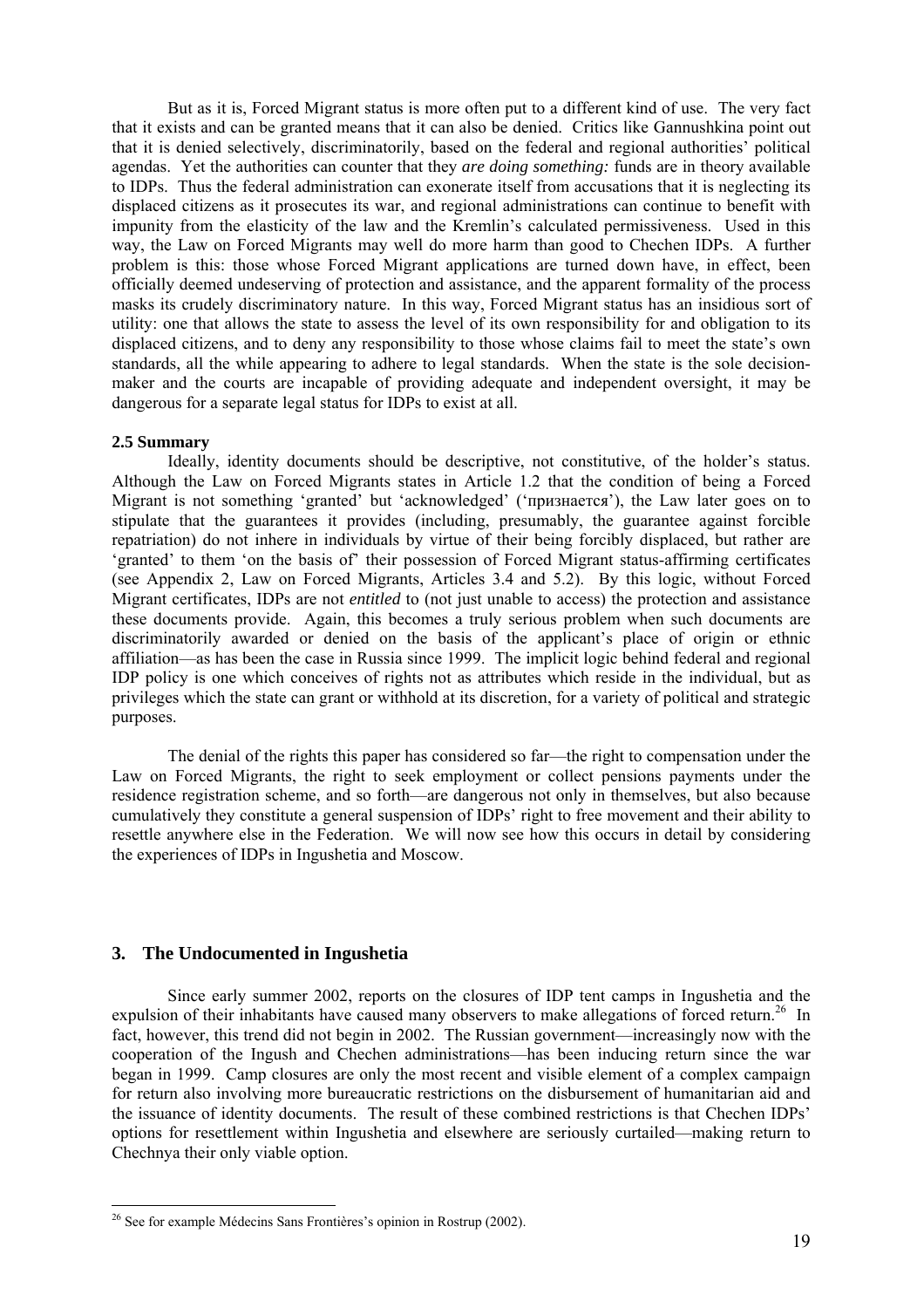#### **3.1 The context**

From the beginning of the conflict in September 1999, federal policy was aimed unequivocally at preventing an exodus of civilians from the republic. Chechnya's administrative borders were sealed, and increased police presence at train stations and airports in nearby regions erected a *cordon sanitaire* around Chechnya, ostensibly to catch terrorists fleeing the republic. Caucasians in transit were subjected to intense scrutiny or even detention, usually purely on the basis of their physical appearance.<sup>27</sup> The Kremlin also tried to contain the displacement by creating 'safety zones' within Chechnya. Authorities forbade people living in these zones from registering on aid distribution lists anywhere else, claiming that their places of residence were safe and there was no reason to flee (Memorial/CCA 2000). Periodic shelling by Russian forces, however, proved these safety zones to be cruel misnomers. Civilians fleeing along designated safety corridors out of Grozny were also shelled in 1999 (Zelkina 2004).

 These containment tactics could not stop the flow of IDPs, however. While other sections of the border were closed, Ingushetia's border with Chechnya remained open at Ingush president Ruslan Aushev's personal instruction. In the first few months of fighting, Ingushetia, a small republic with a permanent population of 310,000, received over 200,000 IDPs from Chechnya (Gannushkina 2002: IV). Since then the number of IDPs in Ingushetia has fluctuated, as IDPs circulate between Ingushetia and Chechnya when circumstances permit in order to check on relatives or property at home, but at any given time since 1999 Ingushetia has been host to tens—sometimes hundreds—of thousands of IDPs. At latest count, in March 2004, UNHCR knew of 63,578 Chechen IDPs registered to receive aid in Ingushetia (UNHCR 2004-*a*).

Ingushetia is an obvious destination for Chechens fleeing the war because of its geographic proximity and the cultural and linguistic affinities between the two nationalities. The Chechens and Ingush are ethnically related; both are predominantly Muslim, and their languages are similar enough to bear the joint name 'Vainakh' (Dunlop 1998: 2). Their histories, too, are closely linked. Before being incorporated into the Russian Empire both peoples conceived of themselves as belonging to a greater community of Caucasian mountain peoples (*ibid.*: 21). Then, under Soviet rule, they were jointly administered in the Checheno-Ingush Autonomous Soviet Socialist Republic (ASSR), the boundaries of which were perennially shifting to ensure that discrete Chechen and Ingush national consciousnesses did not emerge, even as they were kept separate from the other Caucasian nations to dilute the strength of a larger 'mountaineer' mentality which could jeopardize their absorption into the USSR (*ibid.*: 46-9). In 1944, fatefully, Stalin accused the Chechens and Ingush of collaborating with the Germans. The Checheno-Ingush ASSR was immediately abolished, the appellations 'Chechen' and 'Ingush' expunged from the Soviet Encyclopaedia, and the entire populations of both nations, approximately 425,000 people, deported *en masse* to Central Asia (Lieven 1998: 319). Those who survived the journey remained in exile until Khrushchev formally rehabilitated them in 1957. Their return to the reconstituted ASSR was for many a mere continuation of years of humiliation, as they found their homes occupied by ethnic Russian or other settlers. Their shared ordeal has been critical in forming the separate but intertwined modern national identities of both groups.

When the Chechens began agitating for independence in 1990, the Ingush quickly distanced themselves from their neighbours and assured the Kremlin of their loyalty. The Ingush administration had seen enough of the style of discipline Moscow reserved for wayward minority nations, and it was anxious to avoid the suffering Chechnya was about to call on itself (Lieven 1998: 70-1). In response to a 2003 suggestion that Ingushetia join Chechnya in an autonomous republic, Murat Zyazikov, who would replace Aushev as Ingush president, pointedly likened the Chechens and Ingush to 'two brothers [. . .] each of whom should have his own house' (CACIAnalyst 2003). Having witnessed the destruction of Grozny and the brutalization of Chechnya's civilian population since 1991, Ingush popular opinion has hovered between sympathy and resentment: sympathy, because Chechens are fellow Caucasians and Muslims; resentment, because the Ingush have no wish to tie their fate to Chechnya's and see their own republic become a theatre for conflict as well.

<span id="page-22-0"></span> $\overline{a}$ <sup>27</sup> Much the same thing happened in 1994; for details, see Tishkov (1997: 222).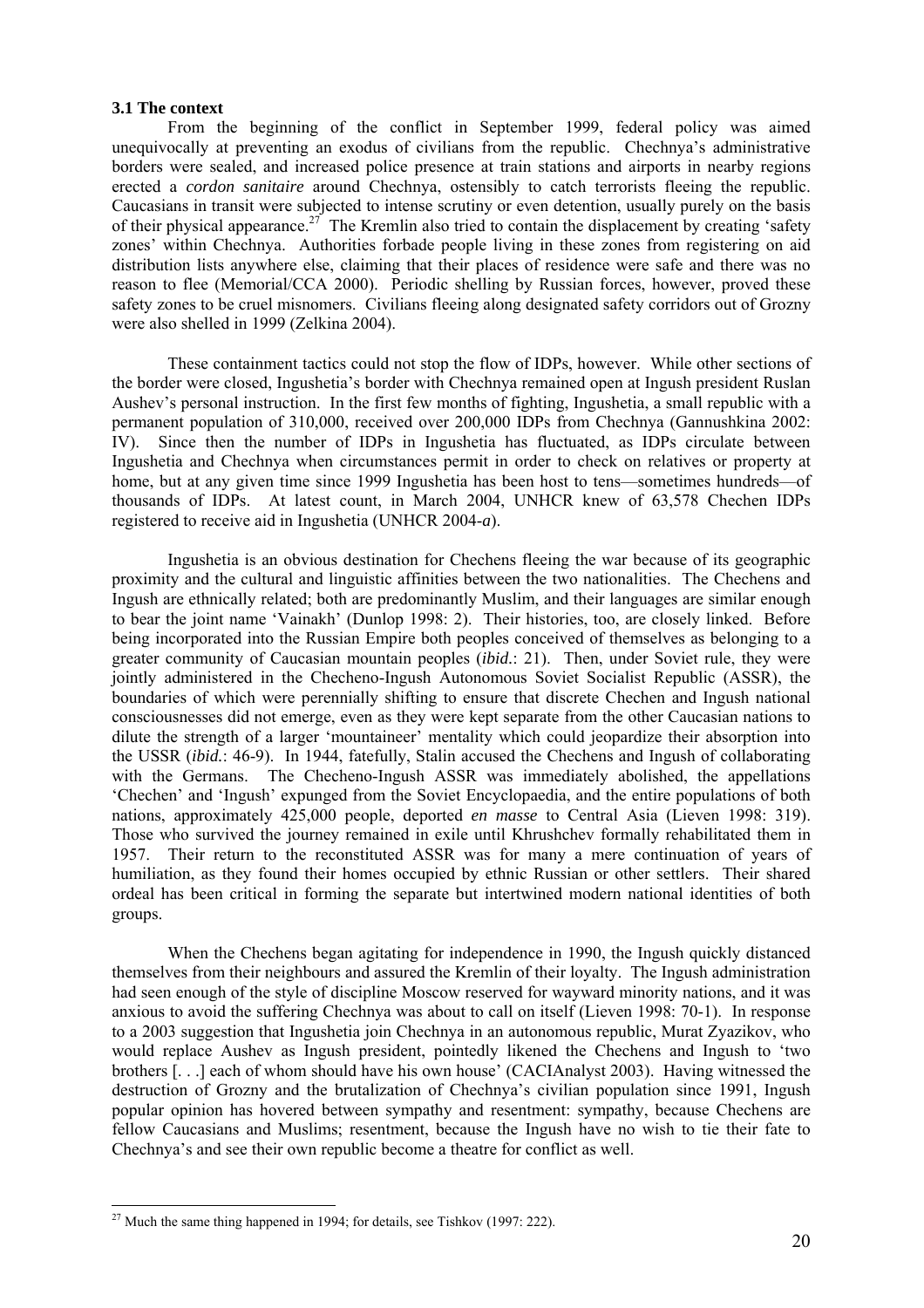Since 1999 the Ingush administration has grown increasingly worried that, in the eyes of the Kremlin leadership, any humanitarian sympathy for Chechen civilians might be mistaken for political solidarity with the Chechen separatist cause. Ingushetia is a small, poor republic which cannot afford to lose the Kremlin's approval; the past few years have therefore seen increasing harshness in Ingushetia's IDP policy. At the popular level as well, the enormous strain on resources and the frequent spillages of fighting over the Ingush border have helped erode local patience with the IDP population. (Russian military forays into Ingush territory have always been common, but more recently, in June 2004, a group of Chechen rebels launched a large-scale raid into Ingush territory, killing nearly 100 Ingush civilians and fuelling Ingush resentment and anxiety about the nearby war.) Thus, despite Ingushetia's relative tolerance for IDPs at both administrative and popular levels despite the cultural similarities and parallel histories of the Chechens and Ingush, and despite the fact that a significant number of the IDPs from Chechnya are in fact ethnic Ingush (Redmond 2004) there were reasons enough even in 1999 for Ingushetia to cooperate with federal authorities in 'encouraging' the return of IDPs to Chechnya. For the first few years of fighting, this encouragement took three forms: force, economic isolation, and the restriction of identity documents.

#### **3.2 The first phase: pressure to return (1999-spring 2002)**

#### *3.2.1 Use of military force*

Most IDPs arriving in Ingushetia early in the war found accommodation privately with local families; others took shelter in tent camps administered by the Ingush government and serviced by humanitarian aid agencies. These crowded camps and the suffering they made visible soon became proof to the country and the world that the Kremlin's Chechnya campaign would not be the swift, surgical operation Putin had promised. It was not long, therefore, before the Russian government launched its first push-back campaign. As early as November 1999, Deputy Prime Minister Nikolai Koshman pledged that by 25 December, all Chechen IDPs in Ingushetia would be returned. Over the next two months, Chechens seeking safety in Ingushetia were forcibly returned to Chechnya in vans—even, in one case, in the very train cars they were using for shelter (Gannushkina 2003: III.1; Memorial/CCA 2000). International criticism quickly ended such overt forms of forcible repatriation, but the campaign for return continued, using subtler, non-military methods.

#### *3.2.2 Economic isolation*

 $\overline{a}$ 

One such method consists of isolating the IDP problem in Ingushetia by curtailing federal aid to the republic. The federal Ministry of Civil Defence, Emergencies and Natural Disasters (EMERCOM) is responsible for distributing federal aid to registered recipients in Chechnya and Ingushetia. The World Food Programme observes that

the general policy of the Government [. . .] is to encourage Chechen IDPs to return to their place of origin. In line with this policy, and as a result of resource constraints, EMERCOM has tended to reduce the level of assistance it provides in Ingushetia and to concentrate resources in Chechnya (WFP 2002: II.17)<sup>28</sup>

Because Ingushetia lacked sufficient funds of its own to bear the weight of so many needy people, EMERCOM's diversion of federal funding left camp inhabitants largely dependent on aid from international NGOs (Memorial 2001). In a complementary move, the Russian government began restricting the freedom of international NGOs to operate in the area. In order to limit access to the displaced population—and thereby to limit the displaced population's access to necessary aid federal and regional authorities have enforced byzantine administrative hurdles and even denied international aid workers access permits or visas, usually citing the security situation (see OCHA 2003*b*: 1). All this feeds a general federal policy of containing the displacement problem within the Northern Caucasus. When Ingush president Aushev was in office, his advocacy, along with international opinion, served as something of a constraint on the Kremlin's actions. Yet while federal authorities could not physically force IDPs back across the border into Chechnya, they could cut off

<span id="page-23-0"></span> $28$  Memorial actually claims that in June 2000 the Russian government cut off IDP funds to Ingushetia altogether (Memorial/CCA 2000). I have been unable to verify this claim, but in any event federal aid to Ingushetia has been extremely curtailed during the course of this war.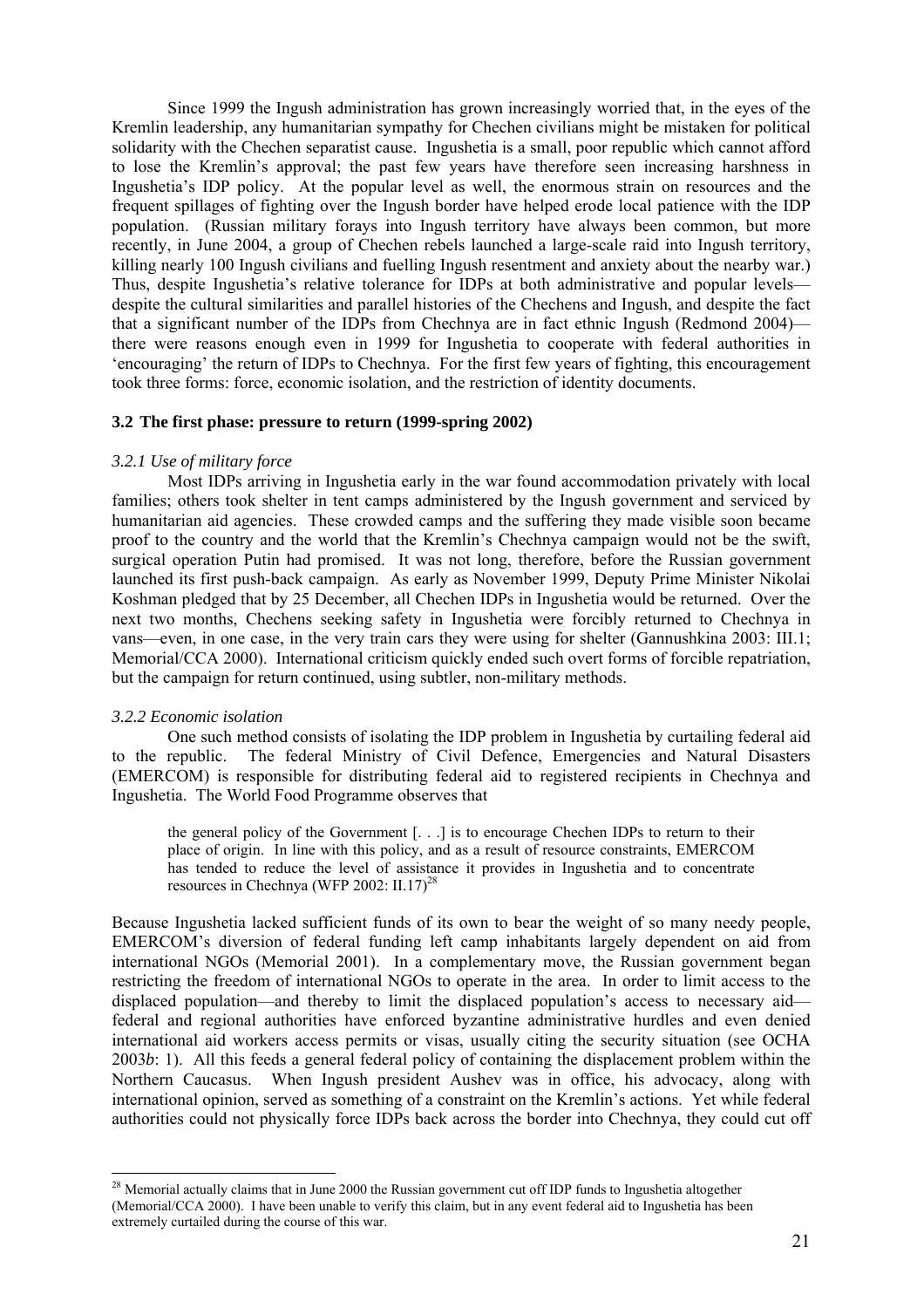aid to Ingushetia, relying on the lack of sufficient food and other necessities to make life there increasingly difficult and thus to compel the IDPs to return.

#### *3.2.3 Restriction of documents*

The curtailment of federal aid was so damaging in part because many Chechen IDPs in Ingushetia were (and remain) undocumented, and therefore had no legally enforceable right to employment or to the accommodations assistance or the one-off cash allowances promised by Forced Migrant status. Any of these provisions would have helped them to achieve some sort of financial security themselves despite EMERCOM's aid blockade. As discussed earlier, however, few ethnic Chechens who theoretically qualify as Forced Migrants ever obtain the status. This holds true in Ingushetia for several reasons. First, Gannushkina notes, the Ingush Migration Service is closely watched by the FMS and is reluctant to deviate openly from its instructions (Gannushkina 2002: II). Even if regional Forced Migrant status determinations were not constrained by the federal political agenda, however, the Ingush Migration Service's infrastructure would have been unable to deal with the number of people who arrived in 1999; individual status determinations were simply not feasible. Precisely for this sort of mass influx situation, in March 1997 the FMS created Form 7: a system of *prima facie* IDP registration for the purposes of maintaining the government's statistical records and facilitating aid distribution. Form 7 is not an identity document, and it does not confer Forced Migrant status or the attendant benefits and protections, but it does give IDPs access to emergency food, healthcare and temporary accommodation in government-administered camps (UNHCR 2002: 20).

IDPs' access to this minimal form of assistance, however, has been curtailed in Ingushetia just as Forced Migrant status has been nationwide. In December 1999, not long after the war began, the FMS issued Order No. 110 instructing the migration services of Dagestan, Stavropol', Ingushetia and North Ossetia—all subjects neighbouring Chechnya—to freeze their Form 7 registration lists and encourage new arrivals to return to Chechnya (Global IDP Database 2004: 52). The Ingush Migration Service enforced Order No. 110 only sporadically until April 2001, when the Ingush Minister for Emergency Situations announced a total suspension of registration until a new form had been worked out (Memorial 2001). As of this writing, three and a half years later, no new form has materialized. Thus all newly displaced Chechens who have entered Ingushetia since April 2001 are officially 'invisible', entitled to none of the government assistance Form 7 provides (Global IDP Database 2004: 37). Nor can they attain Forced Migrant status. Furthermore, Médecins Sans Frontières and the Commission on Human Rights to the President of the Russian Federation report that regional authorities frequently refuse to grant Form 7 registration to children born on Ingush territory, even if their mothers *are* registered (*ibid.*; CHRPRF 2004). These restrictions on Form 7 aid signal the erosion of the Ingush administration's tolerance for IDPs (UNHCR 2003: 16) and its growing desire to demonstrate its compliance with federal policy.

Complementing these restrictions on Forced Migrant status and Form 7 registration, the Ingush interior ministry has tightened controls over IDPs' access to residence registration and passport renewal—thus withholding the two identity documents IDPs need to legalize their presence in Ingushetia. The Ingush interior ministry's compliance with the FMS's 1999 ban on issuing identity documents to Chechen IDPs (see above, Section 1.2) has left thousands of IDPs without passports, especially since 2003 when the old Soviet passports automatically expired (Global IDP Database 2004: 111). The lack of a passport may not present immediate problems within the camps, but it does make safe, legal travel outside the camps difficult—whether that be to Ingushetia's private sector or other parts of the Federation in the hopes of resettling there, or to Chechnya to assess independently prospects of returning home. Similarly, while OCHA notes that a lack of local residence registration typically does not hamper IDPs' access to medical aid or education within the camps (quoted in Global IDP Database 2004: 116), it does mean that, outside the camps, IDPs cannot legally access local job markets (UNHCHR 2002: 21; Global IDP Database 2004: 100).

Compounding the problem, Form 7 aid is sometimes tied to residence registration. A federal resolution of 2001 (extended and amended in 2002) stipulates that government assistance in the form of cash allowances, food and rent reimbursements are available to IDPs in Ingushetia only if they have registered with *both* the Ingush Migration Service for Form 7 *and* the local PVS for sojourn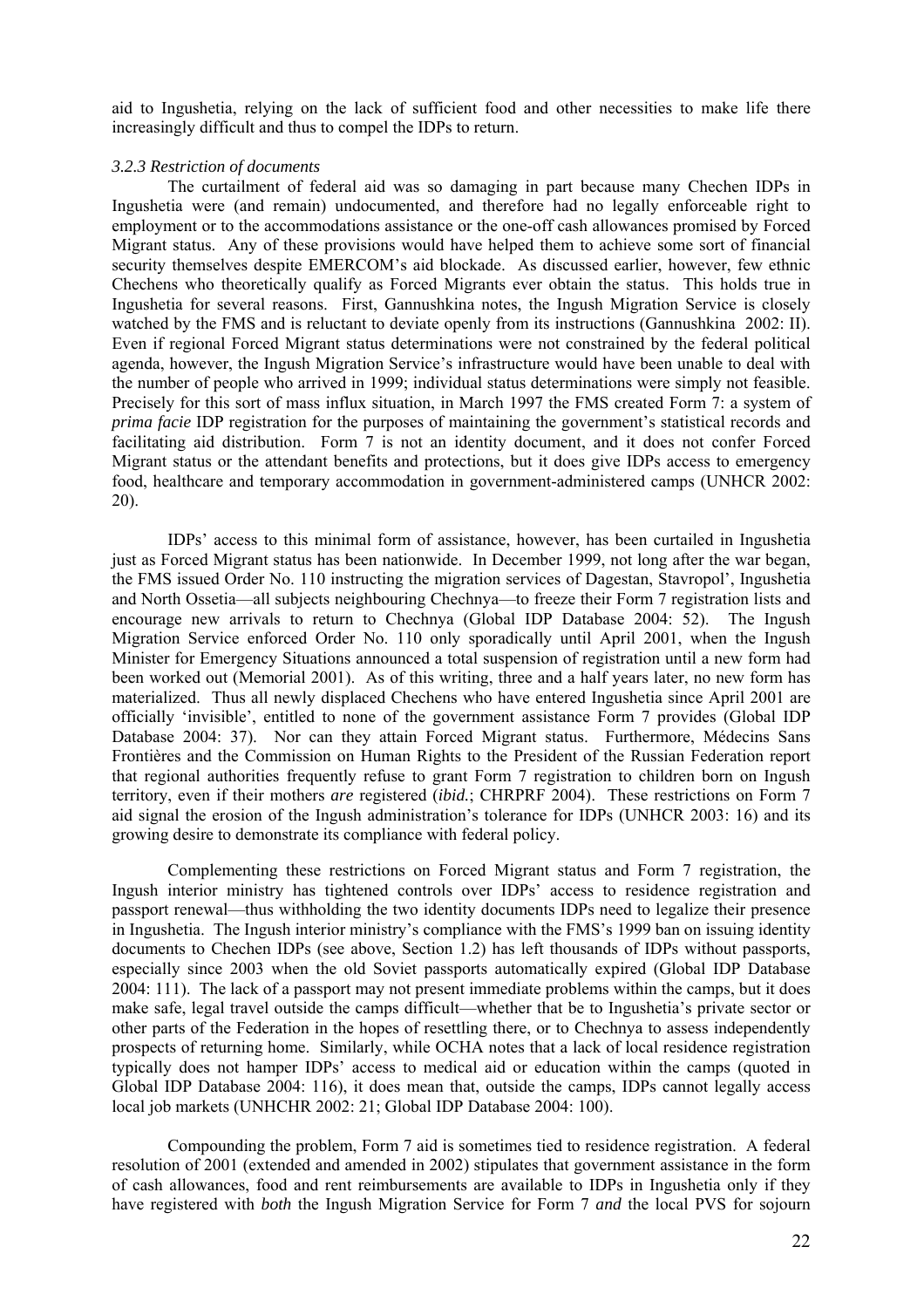registration (UNHCR 2003: 13; see Appendix 2, Resolutions 163 and 797). Meanwhile, Ingush PVS authorities have reportedly denied sojourn registration to IDPs who cannot first produce proof of Form 7 registration (Global IDP Database 2004: 53). Conditioning humanitarian aid upon possession of Form 7 *and* residence registration—especially when the latter is made a necessary condition for the former—leaves many IDPs in Ingushetia without formal access to aid, let alone the opportunity to earn wages and work towards self-reliance.

#### **3.3 The second phase: administrative changes (spring-autumn 2002)**

Most Chechen IDPs sheltering in Ingushetia during the first years of fighting—even those without the identity documents which would make their presence there legal—found that the tent camps offered them basic physical safety and some approximation of a settled life (HRW 2003-*c*: 4; Rostrup 2002). No large-scale military push-backs had occurred since the train-car incident of December of 1999 (see Section 3.2.1). Thus, although isolated, cut off from aid and unable to start a new life in Ingushetia or elsewhere, IDPs were at least not physically compelled to return to the conflict zone. But the protection Aushev's personal sympathies had provided for Chechen IDPs evaporated in April 2002 when Murat Zyazikov, professed Kremlin loyalist and former FSB general, succeeded Aushev as Ingush president. Zyazikov's entrance into office inaugurated an era of closer cooperation between Ingush and federal authorities, both of whom now began advocating the swift closure of the tent camps and the expulsion of their inhabitants. Engaged in the war on terror, the international community voiced little protest.

Within two months of the election, Zyazikov of Ingushetia and Kadyrov of Chechnya<sup>29</sup> signed an aggressive Action Plan which foresaw the return of all IDPs by the end of October (Memorial 2003: III.1). Their return was to be voluntary, but the subsequent intensification of pressure on camp inhabitants calls this into doubt. Federal troops increased their presence in Ingushetia and began checking identity documents more frequently. Ingush Migration Service authorities stepped up their bureaucratic assault and began actively removing people from Form 7 aid distribution lists, taking unannounced head-counts in tent camps and de-registering anyone not found at home. In July 2002 Memorial reported:

If previously it was done once in a month, now representatives of the [Ingush interior ministry] can appear at any day and even several times a week. If during their visits some member of the family is absent, then he is automatically [de-registered and] deprived of allowance. [\(Memorial](http://www.memo.ru/eng/hr/return02e.htm) 2002)

By February 2003, UNHCR estimated that this policy of culling supposed duplicate, absentee or fraudulent names from Form 7 lists, combined with the ongoing suspension of Form 7 registration for new arrivals and births, left some 42,000 displaced people in Ingushetia without formal access to aid (UNHCR 2003: 17-8). Not only camp inhabitants feel the effects of this policy; even IDPs who have found shelter in private accommodations or privately-owned temporary settlements are now increasingly vulnerable to eviction, because their Ingush hosts only receive government reimbursements for their utility costs if their IDP tenants possess Form 7 (Global IDP Database 2004: 82). Thus, Ingush and federal authorities have made it harder for Chechen IDPs to live anywhere in Ingushetia. Because IDPs typically lack the financial ability to arrange for other housing themselves, and because simultaneously Russian authorities began actively obstructing the efforts of UNHCR and other agencies to construct alternative shelters in Ingushetia, many of the deregistered people found themselves with nowhere to go (HRW 2003-*c*: 5).

 Meanwhile, representatives of the Ingush Migration Service and the Federal Security Service (FSB), sometimes accompanied by armed Russian soldiers (HRW 2003-*a*: 6), began using a mixture of persuasion and threats to compel people in tent camps to sign forms attesting to their desire to return. Claiming that the situation in Chechnya was stabilizing, they offered incentives such as compensation for lost housing or rooms in newly-constructed TACs in Grozny to those who agreed to return; simultaneously they warned that the tent camps in Ingushetia would soon be closed whether or not their inhabitants agreed to leave—and that those who did not leave voluntarily would receive no benefits back in Chechnya. What exactly these promises of compensation are based on is unclear.

 $\overline{a}$ 

<span id="page-25-0"></span><sup>&</sup>lt;sup>29</sup> On Kadyrov, see below, Section 3.4.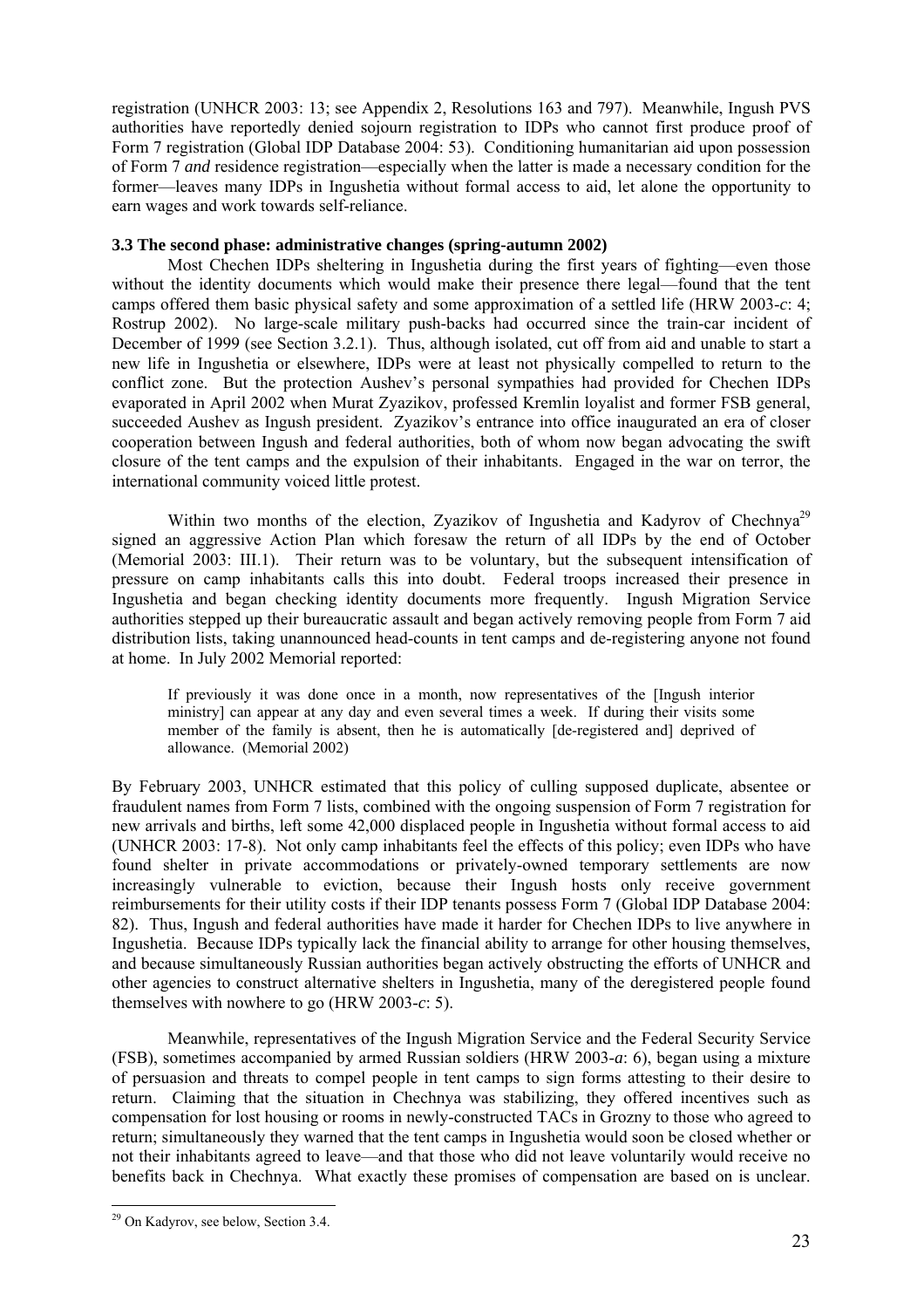Not until the passage of Resolution 404 in July 2003 did any official document outlining a compensation scheme for post-1999 displacees exist. Moreover, Resolution 404's scope is limited: it only offers compensation to people whose houses have been 'completely' destroyed (Gannushkina 2003: I and III; CHRPRF 2004). Few IDPs can afford paid lawyers, and advocacy groups like Memorial and the Committee on Civic Assistance cannot reach everyone in need of legal advice. Moreover, because the vast majority of Chechen IDPs do not have Forced Migrant status, they cannot refer to the Law on Forced Migrants to see what sorts of compensation and temporary housing they have a right to expect from the Russian government. Compensation is offered to them not as a *right*, but as a *gift* from the Russian government, which can be revoked at any time.

This paternalistic logic and the general lack of information were meant to put Chechen IDPs in a position of total dependency. Vague threats from Russian officials and sporadic electricity and gas cut-offs emphasized to IDPs the tenuousness of their situation in Ingush camps. Afraid of losing a chance at state assistance, many IDPs began to wonder if return was the better of two bad options. The rate of return in 2001, however, fell far short of Russian and Ingush expectations. IDPs remained generally reluctant to leave because, although the virtual ban on identity documents made it harder for them to travel to Chechnya and assess the situation there, they had enough information from those who made the journey, and from the newly displaced Chechens arriving all the time, to know that Chechnya remained a conflict zone (HRW 2003-*a*: 12; Rostrup 2002).

#### **3.4 The third phase: 'Chechenization' (autumn 2002-summer 2004)**

By the autumn of 2002, the Russian public, which initially had backed the war strongly, was disillusioned and fatigued. Russian military casualties had been high. The populace was alarmed by the bloodshed and demoralized by the state's apparent inability to secure the integrity of its borders against a small and poorly-armed minority. Neutralizing the 'terrorist threat' in Chechnya had been Putin's only real campaign platform in the 2000 elections, and his administration had by now obviously failed to deliver on its promise. In a nation-wide survey, Shevtsova notes,

only 17% of those polled [. . .] supported a military variant for Chechnya. More than two thirds supported a peaceful solution. For the president who had entered the Kremlin on the wave of the 'antiterrorist operation' in the Northern Caucasus, this was [...] a fiasco. [...] Now, the Kremlin had to think not only about what to do with Chechnya but also about how to preserve the legitimacy of the team that had come to power endorsing antiterrorist operations. (Shevtsova 2003: 252)

 The 23rd October 2002 was a turning point. A group of Chechen separatists seized Moscow's Dubrovka Theatre, holding 800 people hostage inside. The Kremlin refused to negotiate. The resulting standoff ended in a horribly botched rescue operation: the gas which the FSB used to incapacitate the hostage-takers left over 100 hostages dead. Yet rather than protest the recklessness of the FSB or the obscurantism of the administration (which for days refused to make public the names of the deceased or to reveal what kind of gas was used), the Russian public threw its support behind Putin and began calling, once again, for a 'strong hand' in Chechnya. The hostage crisis ruled out any possibility of talks with Chechen president and separatist leader Aslan Maskhadov, whose disavowal of the hostage-takers was not emphatic enough, in the opinion of the Kremlin and the general public, to salvage his credibility as a potential negotiating partner. Hawkish rhetoric began buzzing in the Kremlin, and despite the Kremlin's earlier plans to reduce the number of Russian troops in Chechnya, November saw an intensification of military operations (Feifer 2002; UNHCR  $2003:3$ ).

At the same time, however, Putin launched a new rhetorical offensive. In December 2002 he signed a decree calling for a constitutional referendum and presidential and parliamentary elections in Chechnya. Thus Putin inaugurated the so-called policy of 'Chechenization', by which the Kremlin would disassociate itself from the conflict, ceding (at least nominally) responsibility for the continuing struggle with the separatists to a local Chechen administration—staffed with carefully selected politicians whose ethnic affiliation was Chechen, but whose political loyalties lay with the Kremlin. In return, the Kremlin's endorsement would secure for these newly-implanted leaders official recognition and the authority to rule. Thus the war in Chechnya would become an internal conflict, a civil war confined within the borders of a small republic on the southern periphery of the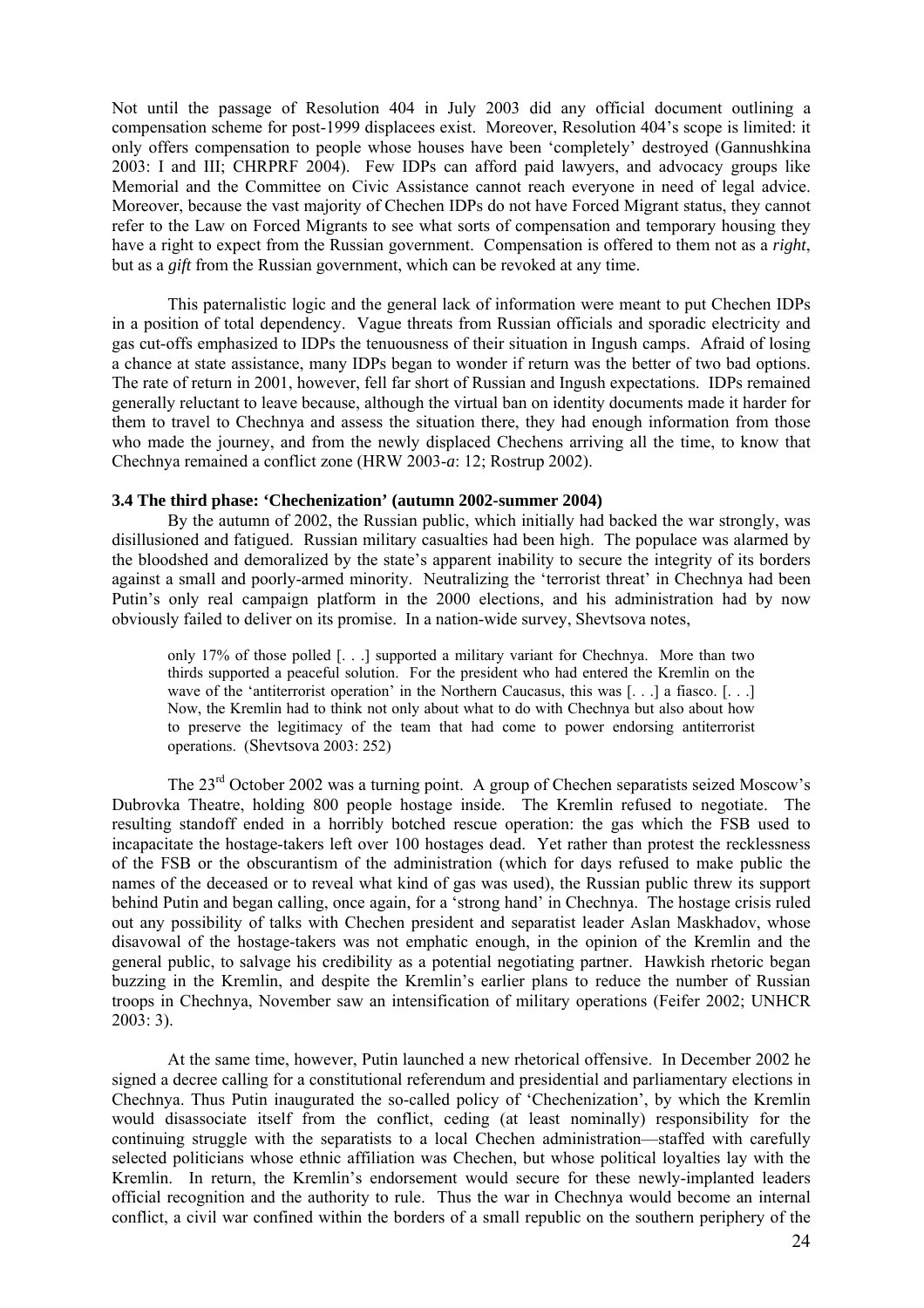Russian Federation. After the Russian army's phased withdrawal it would be Chechen police and militias, not Russian troops, fighting against the separatists; responsibility for the way they waged that fight would lie with the Chechen administration, not with the Kremlin (De Waal 2003; Shevtsova 2003: 257; Mite 2004).

In truth, Chechenization was nothing radically new (see Goble 2000; Feifer 2002; RFE/RL 2003). The logic behind it is fully consonant with the various internalizing policies the Russian government has employed in the Northern Caucasus since the beginning of this campaign: the pushbacks, the nativization of economic responsibility for humanitarian aid, and the bureaucratic impediments to IDPs' freedom of movement discussed above. Chechenization, put crudely, is a way of pushing the conflict and its human witnesses back to the periphery. This solution seemed to appeal to a not insignificant proportion of the beleaguered Russian public. In a 2002 public opinion poll, the third most popular potential course of action on Chechnya was to jettison any possibility of negotiations, 'withdraw the troops and seal the border'.<sup>30</sup> This suggests that at least part of the Russian population had resorted to extreme, wilful denial: with no end to the conflict in sight, things were best cordoned off and kept out of mind.

And so the government's long-standing policy of internalizing the conflict now had a name, as well as a clear plan for its execution. A pro-Kremlin administration with the Islamic-cleric-cum-Kremlin-loyalist Akhmad Kadyrov at its head had already been installed in Chechnya in June 2000 (RFE/RL 2000). It had been miming the appearance of a functioning government in the city of Gudermes since then, despite the fact that Maskhadov's claim on the presidency had not yet expired (he had been elected to a five-year term in 1997). Now, the Kremlin resolved to give Kadyrov's administration a veneer of democratic legitimacy—to make Kadyrov, not Maskhadov, the sole representative of the Chechen republic and its population. Presidential elections were planned for 5 October 2003.

The tent camps in Ingushetia, meanwhile, stood as embarrassing evidence that the conflict continued to smoulder, and this threatened to discredit the new Kadyrov administration and its claims of stabilization. Furthermore, a vote in Chechnya would hold no water, domestically or internationally, if a substantial portion of the population was actually living elsewhere. Displaced Chechens in Ingushetia had been allowed to vote in the constitutional referendum in March at remote polling stations near their tent camps, but no such provisions were made for the presidential election (Gil-Robles 2003: II.17.1). It was politically imperative not only that a large number of Chechens vote, but also that they return to the republic and legitimize the new government. At a meeting with Putin on 4<sup>th</sup> July 2003, Kadyrov audaciously promised that not 'a single tent' would remain in Ingushetia by September (Suleimanova 2003).

Accordingly, all forms of pressure on IDPs—bureaucratic, economic and increasingly now military—intensified as election preparations began in late 2002. Identity documents became even more difficult to obtain. A new federal law explicitly predicated government assistance upon return to Chechnya by allotting stipends for food and rent only to IDPs who returned to their places of permanent residence (See Appendix 2, RF Resolution 797). Meanwhile, federal troops assumed permanent positions near the major tent camps, their heavily-armed presence clearly intended to intimidate camp inhabitants. Federal and Ingush law-enforcement officials also became more intrusive; according to Human Rights Watch, they routinely threatened IDPs with hints about upcoming sweep operations (*zachistki*) [31](#page-27-1) to root out terrorists hiding in the camps, and mass arrests of anyone suspected of possessing drugs or weapons (HRW 2003-*c*: 2). The increasing securitization of camps, ironically, meant only insecurity for their inhabitants; Human Rights Watch notes that 'people see the deteriorating security situation in Ingushetia as a clear demonstration of Russia's resolute plan to force them back to Chechnya by making Ingushetia an equally unsafe place' (*ibid.*: 6). IDPs'

 $\overline{a}$ 

<span id="page-27-0"></span> $30$  This is out of 8 options total. The above-mentioned option received 11% of the vote; the next most popular response at 19% was 'no opinion' (!), and the most popular overall, at 39%, was to 'intensify military action to annihilate the Chechen fighters' (Gerber and Mendelson 2002-*a*: 2). 31 Military operations in which Russian troops cordon off a neighbourhood or settlement and search the houses for terrorists.

<span id="page-27-1"></span>*Zachistki* are notorious for their high incidence of arbitrary arrest, murder, disappearances and looting. For more, see HRW (2000).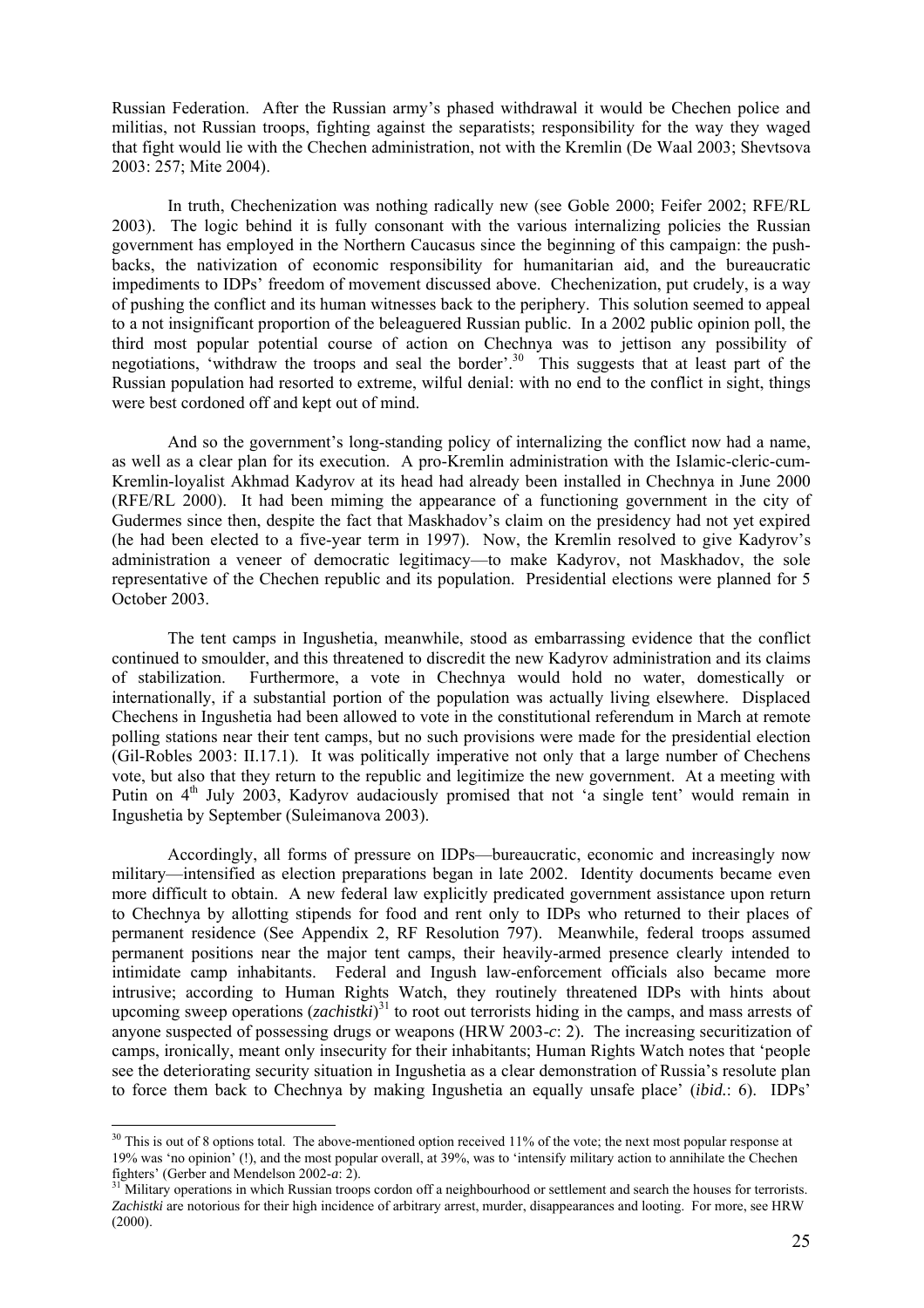physical vulnerability became clear in December 2002 when, in sub-zero temperatures, authorities summarily closed camp Imam near the town of Aki-Yurt. The government made no provision for alternative shelter in Ingushetia for Imam's 1,500 inhabitants, and even forbade aid agencies to provide accommodations in Ingushetia for those unwilling to return to Chechnya (UNHCR 2003: 17, 19; CHRPRF 2004; HRW 2003-*c*: 5).

International outrage at Imam's closure gave IDPs in Ingushetia a few months' reprieve, but by the summer of 2003 Chechen, Ingush and Russian authorities had unveiled a systematic program of camp closures, transferring the inhabitants who refused to leave Ingushetia to other camps, only to move them again when those camps, too, were closed. Some IDPs undoubtedly disappeared into Ingushetia's private sector, but increasingly large numbers have agreed to return to Chechnya. The net rate of return to Chechnya since 2002 has far surpassed the rate of new displacement into Ingushetia (for figures, see Global IDP Database 2004: 32). Senior UNHCR protection officer Jean-Paul Cavalieri suggests that the prospect of compensation in Chechnya was a major reason for this pattern (OCHA 2003-*a*: 4). Gannushkina agrees that promises of compensation, however vague and in reality unimplementable, were a central factor in IDPs' decisions to return:

The administration of Bella camp [claimed] that about 75% of people submitted applications for return to Chechnya. It is quite probable that [this is true], because people are tired of living in tents [. . .]. Promised compensation is [. . .] serving as bait for many. It is very ephemeral, as [. . .] there [are] no documents, which [. . .] define the amount and terms of compensation payments. But people hope. (Gannushkina 2003: III.3)

This 'hope' was doubtless also partly due to the fact that Chechen IDPs in Ingushetia had increasingly little to lose. Cavalieri acknowledged that 'violence and detentions of IDPs in Ingushetia [have] been increasing and this could also be affecting IDPs' decision to return' (quoted in OCHA 2003-*a*: 4).

Yet, dangerous as the camps were, IDPs knew that Chechnya was no more secure; a 2003 survey by the Danish Refugee Council found that 85% of IDPs in Ingushetia still regarded Chechnya as an unsafe place (quoted in Global IDP Database 2004: 125). Why, then, have so many signed agreements to return? It is because the repatriation campaign has consisted not just of cajoling, threatening or physically compelling IDPs to return to Chechnya, but also of a complementary strategy: making life anywhere else a non-option. Tent camp closures would be ineffective in inducing return if the inhabitants had other resettlement possibilities open to them. But IDPs' excision from government aid lists, the difficulties of obtaining registration and passports in Ingushetia, and the virtual impossibility of acquiring Forced Migrant status have all deprived IDPs in Ingushetia of viable alternatives to return. Without registration IDPs cannot legally stay or work in Ingushetia; as tent camps closed, the inhabitants, often undocumented and impoverished, had nowhere to go but back to Chechnya, to an uncertain future built tenuously upon the government's promises of financial rewards. In this way the Russian, Chechen and Ingush administrations have managed to push the Chechen IDP population back to the fringes of the Russian Federation—and to the fringes of the Russian public's attention.

#### **3.5 The present situation**

After Kadyrov's election, camp closures continued, albeit somewhat less hurriedly. UNHCR monitored the situation to ensure that IDPs were not pressured to sign return agreements, and that returns proceeded with full information, 'in safety and with dignity' (OCHA 2004: 5; UNHCR 2003: 14-5). Ingush and Chechen authorities, meanwhile, repeatedly professed their commitment to the principle of voluntary return, but their penchant for setting deadlines for camp closures gave this commitment the lie. In early June the last official tent camp, Satsita, was closed (UNHCR 2004-*d*). It had been home to 14,000 IDPs at last count in May (UNHCR 2004-*c*); now these families have left for Chechnya, or for temporary settlements in Ingushetia, or for other destinations in the private sector.

#### **3.6 Summary**

The campaign of coerced repatriation since 2003 displays the Russian, Chechen and Ingush authorities' fundamental disregard for the principle of free movement and the prohibition on forced return, articulated not only in the UN Guiding Principles but also in Russia's own Constitution and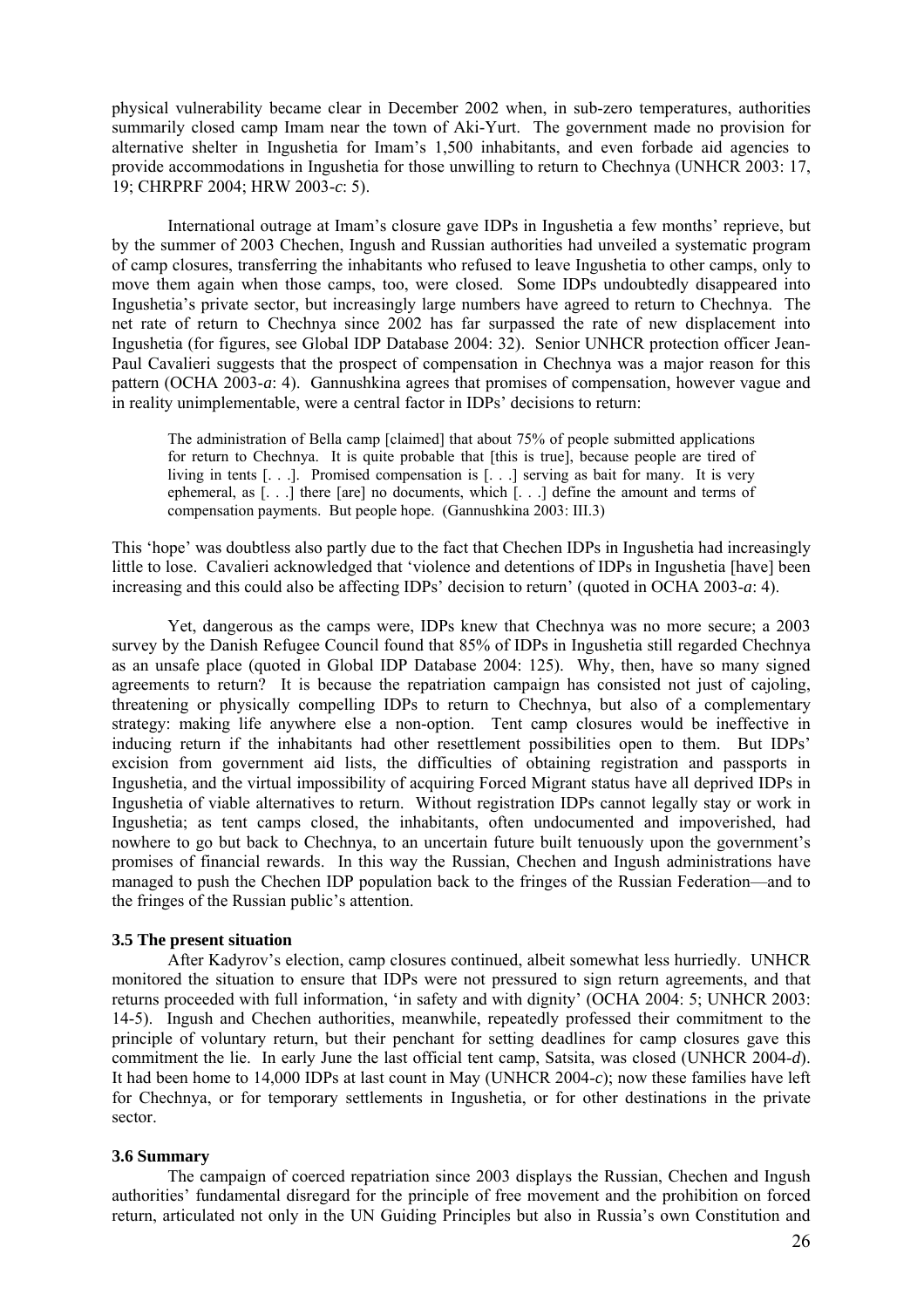<span id="page-29-0"></span>Law on Forced Migrants. For Ingush authorities the return of IDPs is desirable both to quell popular Ingush fears about the spread of the war and to assure the Kremlin of their loyalty and worthiness of aid. For the new pro-Moscow administration in Chechnya, the return of IDPs is desirable to create the appearance, if not the reality, of a functioning society with a legitimate and capable government. It is also desirable to the Kremlin as a necessary step on the road to the stabilization, or at least internalization, of a disastrous war from which it cannot seem to extricate itself.

It would be naïve, then, to suggest that 'if only' IDPs in Ingushetia had access to documents witnessing their right to remain there (i.e. local residence registration) or their right not to be forcibly moved (i.e. Forced Migrant status), the authorities would be compelled to recognize these rights. But while greater access to documents might not halt the closure of Ingush tent camps and temporary settlements, it would have immediate practical benefits. Residence registration in Ingushetia would give IDPs the opportunity to find work locally and free themselves from dependency on *ex gratia*  emergency aid; Forced Migrant status (if implemented properly) would give IDPs the legal basis for claiming property compensation which is not conditional on their return to Chechnya. Either one would enable Chechen IDPs in Ingushetia to act as free agents and to start new lives for themselves where they choose. Without these documents and the rights and legal standing they confer, however, many of the 7,800 IDPs remaining in temporary settlements as of July 2004 may soon have no real choice but to return to Chechnya (Redmond 2004). Migration authorities have now begun to evacuate and dismantle the temporary settlements just as they evacuated and dismantled the tent camps—shutting off electricity, coaxing and threatening the inhabitants—and now UNHCR staff, unable to obtain guarantees from the Russian government about their safety, are no longer present in the region to monitor their closure (UNHCR 2004-*d*).

#### **4. The Undocumented in Moscow**

The policy of Chechenization—internalizing the conflict and its human consequences—is not peculiar to Ingushetia and the North Caucasus. Even in areas farther from the war zone, while IDPs may not be vulnerable to overt forms of pressure such as military checkpoints and forcible camp closures, they are nevertheless subject to similar bureaucratic controls on their freedom of movement—again, through the passport, residence registration and Forced Migrant regimes. The city of Moscow employs particularly restrictive identity document regulations which limit IDPs' ability to realize their rights locally, thus denying them the opportunity to settle in the city. Unfortunately, the situation in Moscow may be extreme, but it is not an aberration; similar policies are in effect in other cities in Slavic Russia as well. In Moscow, however, thanks to the assiduous work of local advocacy networks like Memorial and the Committee on Civic Assistance, the situation of IDPs is far better documented than it is in other areas of the Russian Federation. Moscow is also home to far more ethnic Chechens than anywhere else in northern Russia, and so its policies affect the lives of a great many displaced people. Moscow thus provides a detailed and instructive look at securitization at work. The context and the stakes are very different from those which obtain in Ingushetia, but, significantly, the effects are not dissimilar: in both regions, Chechens are systematically marginalized and unable to resettle.

#### **4.1 The context**

In Chechnya itself, restrictions on free movement are easily justified as necessary for maintaining some modicum of security—if ever the authorities feel the need to justify it to anyone. In the neighbouring republic of Ingushetia as well, restrictions on movement and local integration meet some popular support partly because of concerns over job protection, resource allocation and of increasing importance now—physical security. These may be legitimate concerns, as Ingushetia is a poor republic whose infrastructure has been nearly overwhelmed by large numbers of IDPs since 1999, and the conflict that displaced these IDPs has frequently spilled over the border. Moscow, in contrast, is a distant, populous, economically vibrant and politically powerful region, and its IDP-tototal-population ratio is reportedly lower than the national average (Pilkington 1998: 91).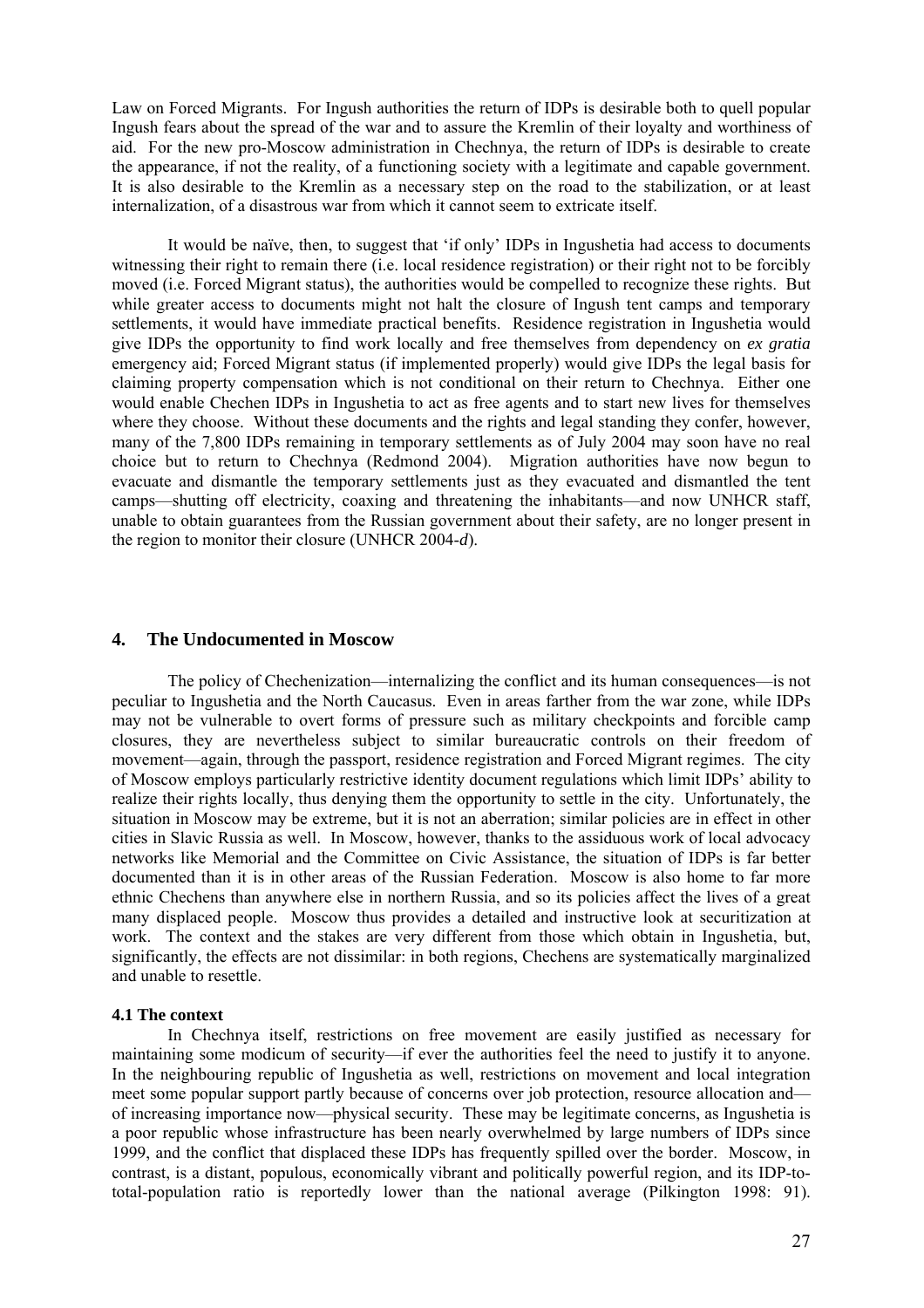Protectionist sentiment, however, is perhaps more virulent here than in Ingushetia—in part because the rhetoric of ethnic difference is readily available to underwrite it.

As we know, Ingushetia's population, like Chechnya's, is predominantly Muslim and Caucasian. Thus IDPs from Chechnya differ very little culturally, linguistically and religiously from their Ingush hosts. Indeed, many of the IDPs still in Ingushetia today are actually ethnic Ingush who had been living in Chechnya before the fighting displaced them (Redmond 2004). This is not so in Moscow. To the average Slavic Russian Muscovite, ethnic Chechens are easily identifiable 'others': they look, speak and worship differently. Aside from these external markers of cultural difference, the fact that Chechen IDPs are emissaries from the conflict zone where Russian conscripts are dying daily charges interethnic relations with added significance. Since this latest military campaign began, some Slavic Russians have begun to view Chechens not as co-nationals but as people

from an enemy camp, whose relatives and friends 'somewhere down south there' are killing 'our boys', and wishing for the disintegration of Russia. In short, a part of the Russian public has begun to view Caucasians not just as irritating strangers, but as an external enemy'. (Malashenko and Trenin 2002: 59; my translation)

This phenomenon coincides with what Malashenko and Trenin call the 'dual nature' of this war (*ibid.*: 56). Since 1999 the Kremlin has maintained its insistence that the situation in Chechnya is an 'internal matter'; this is necessary not only to legitimize its claim on the contested territory, but also to keep international scrutiny at bay. Kremlin officials publicly affirm that Chechens are Russian citizens, and that Chechnya is a natural, integral part of the Russian Federation. Yet the Kremlin displays a simultaneous tendency to emphasize the *foreign* elements among the separatist forces. Since 1999, and increasingly since the World Trade Centre attacks in 2001, Russian officials have stressed the numbers of foreign mercenaries and Arab-born jihadists supposedly fighting amongst the separatists in Chechnya. Whether or not these allegations are exaggerated, it is significant that they play a central role in the public relations war the Kremlin must wage in order to maintain domestic support for the military's continued engagement in the republic. The media regularly speculate about the volunteer fighters and the strains of radical Islam which have allegedly found their way into Chechnya from the Middle East; this alarmist discourse about the porosity of Russia's southern border exploits the Russian public's feelings of profound insecurity, helping cultivate in the popular imagination a vague dread of an undifferentiated threat from the south. Part of the Russian public now considers itself engaged in a war with an enemy which is decidedly not 'self' but which is also not far enough away to be comfortably 'other', which is in fact living 'in our midst'. In this atmosphere of ethnophobic paranoia, the line between 'Chechen' and 'Wahhabi',<sup>32</sup> or between 'Chechen' and 'Arab', becomes dangerously blurred.

This is not a case of latent racism springing up spontaneously among the Slavic Russian population. As Tishkov points out, the Russian population exhibited a striking *lack* of anti-Chechen sentiment during the 1994-6 war (Tishkov 1997: 221-2; see also Mendelson 2004). Racism, in this conflict as in so many others, is a policy tool. As discussed above (Section 1.5), it is largely the Kremlin that controls the television media in Russia, and much of the blame for the sensationalization and ethnic polarization of the war can be attributed there. Regional authorities, for their part, take advantage of the ethnophobia which the media propagates; they lose nothing by demonizing Chechens in a bid to justify their increasingly tight hold on power and to deflect the blame for all manner of social ills which they themselves have failed to cure. The Russian public, immobilized by feelings of insecurity, are primed to respond positively to such manoeuvres.

The public's mood of ethnically-charged distrust and defensiveness—inflamed by the populist harangues of opportunistic city politicians angling for re-election—has enabled the development of a strict and ethnically discriminatory identity document regime for people arriving in Moscow from the southern republics, especially Chechnya. Mayor Yurii Luzhkov, who has governed Moscow since 1992, regularly exploits the link between Chechens, migrants and security threats, passing bombastic and morally outrageous mayoral decrees which restrict Chechens' access to the city in order to shore up his own popularity (see below, 4.4). Such regulations play on a growing

 $\overline{a}$ 

<span id="page-30-0"></span> $32$  The Russian media uses the term 'Wahhabism' quite impressionistically to denote any form of imported radical Islam.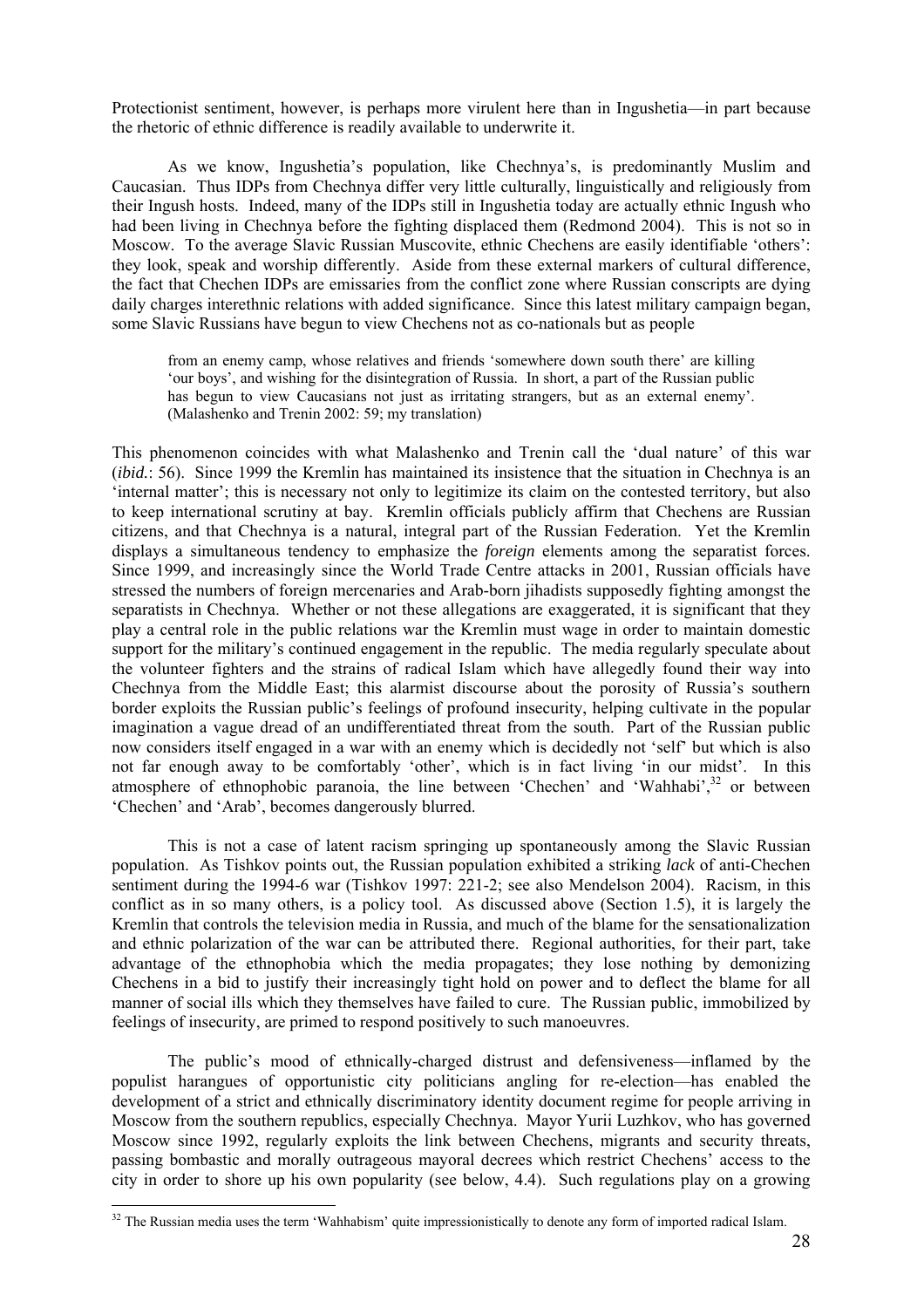popular desire to seal up society against the intrusion of a radicalized 'other'—to keep ethnic Chechens from integrating in any meaningful sense into Moscow in particular, and into 'Russia' in general. Thus ethnic Chechen IDPs find themselves marginalized in Moscow. They are denied the citizens' rights which would enable them to live as part of an imagined community<sup>33</sup> (like voting) as well the rights which would enable them to live at all (like employment and healthcare). They are also denied Forced Migrant status, which would affirm the state's obligations to them and secure some minimum of economic assistance.

#### **4.2 Moscow's migration policy**

Technically, as we saw in Section 2.3, the Federation's 89 regional migration services are subsidiary arms of the FMS. Because of the paucity of central funding, they have traditionally been *'de facto* dependent on the regional governments' (Sakwa 2004). As such, their policies have usually reflected local concerns, which in Moscow centre around protecting the job market and ensuring security. The Moscow Migration Service (MMS) espouses openly anti-immigration views; in fact, one of its stated goals is to lower the city's population.

The MMS's agenda for 2002-2004 begins by invoking the 'threat' of migration:

The volume of *illegal migration* has not diminished, carrying with it a serious threat to economic and social security, as witnessed by the following:

- the number of people detained for violation of passport and registration rules is 2.1 million people, of which 998,600 are citizens of the CIS; [. . .]
- the overall number of people staying temporarily in Moscow without registration totals 600,000-800,000, of whom 100,000-150,000 are from the far abroad (mainly from Afghanistan, Africa and Southeast Asia). (Resolution 707-PP; my translation and italics)

This characterization makes migrants appear menacing chiefly because of their great numbers and their radical foreignness. When the MMS uses the term 'illegal migrant', however, it has in mind a strange amalgam of people: those from the 'far abroad', those from the 'near abroad',<sup>34</sup> and even Russian citizens whose permanent residence is in another city. Thus the MMS elides the distinction between *actual* non-nationals (who may indeed have entered Russian territory unlawfully) and the *foreigners within*: Chechens. Both become 'illegal migrants'—a shady group of people whose arrival in the city, the agenda warns, 'brings with it a range of real threats in the spheres of economic, social and health/sanitary wellbeing' (*ibid.*, my translation). Sweepingly imprecise, alarmist rhetoric like this aims to justify the lengths to which Moscow authorities go to keep IDPs and especially Chechens out of the city. Attempting to block the immigration of undesirables, Moscow employs several strategies, from the defiantly public (like mass deportations) to the bureaucratic (like discriminatory laws, resolutions and mayoral decrees). Here as elsewhere in the Federation, written and unwritten rules make residence registration and Forced Migrant status nearly impossible to obtain for ethnic Chechens seeking resettlement. These restrictive policies are made more effective by the pervasiveness of intimidation, corruption and ignorance of the law at the level of individual enforcement.

#### **4.3 Securitizing the issue: deporting IDPs**

 $\overline{a}$ 

Since the war of 1994-6 Moscow authorities have been cultivating a link between security concerns and the city's Chechen population. As we have seen above in Section 4.1, it was not until the current conflict that this alignment truly resonated in the public imagination. For Muscovites, the past five years have seen the intrusion of a once-distant war into their civilian world: the apartment bombings in summer 1999, a pedestrian underpass explosion in August 2000, more apartment building explosions in August 2002, the Dubrovka hostage crisis in October 2002, a suicide attack on a rock concert in 2003, and most recently the metro bombings of February and August 2004. Moscow authorities, not wanting to appear incapable of assuring public order against terrorism, responded to the alarm of their traumatised constituents by simplifying the problem and diverting

<span id="page-31-0"></span> $33$  I use Anderson's term here (1983), but I do not mean to invoke the whole of his argument on nationalism. Russian nationalism is atypical and quite underdeveloped; for more, see Tishkov (1997), Lieven (1998) and Malashenko and Trenin (2002).

<span id="page-31-1"></span> $34$  Since the collapse of the USSR, 'the near abroad' has come to signify the CIS states, and 'the far abroad' everything else.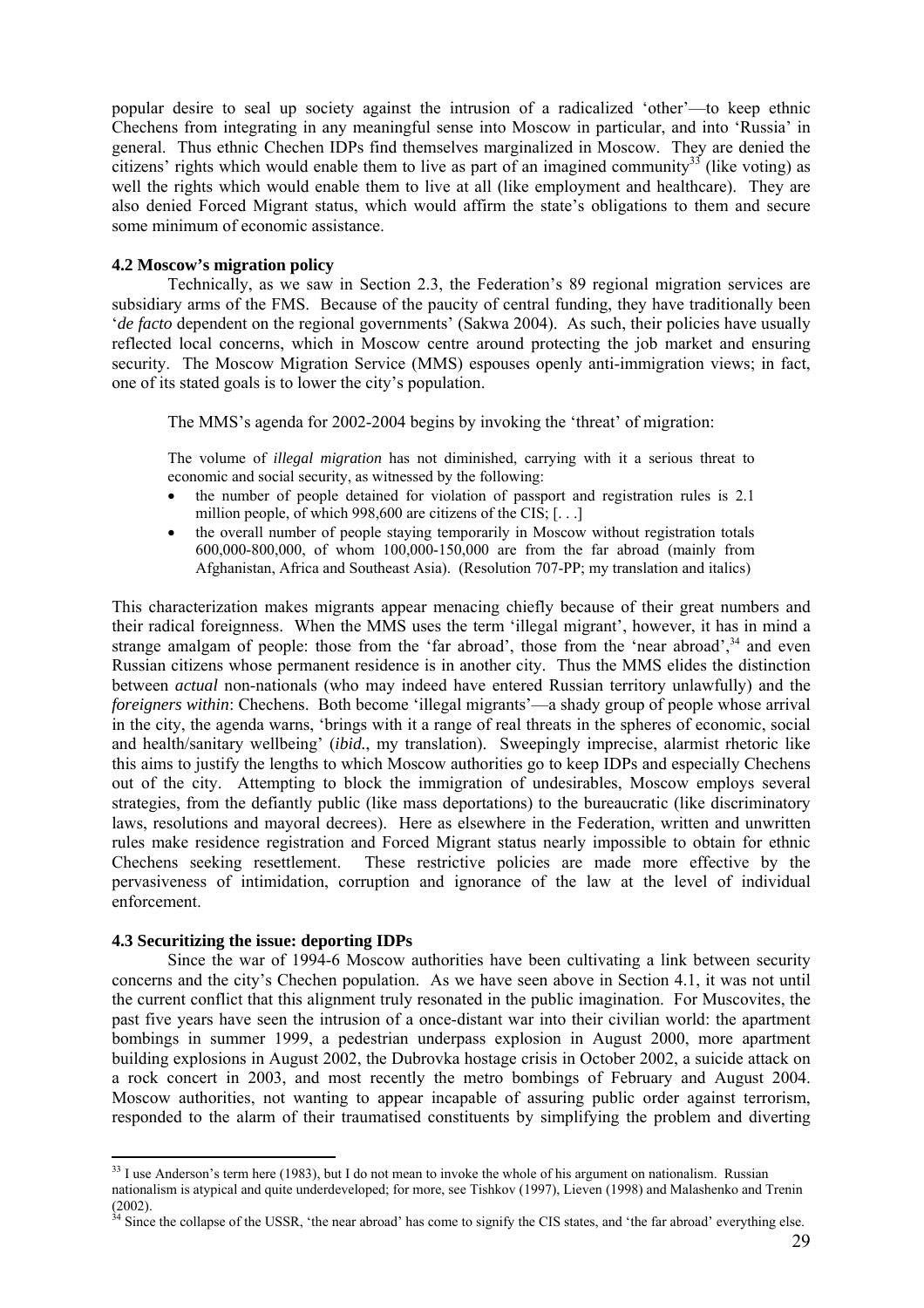attention to an easy scapegoat. With increasing insistence, they have drawn the usual equivalencies between 'migrants' and security threats. Their strategy has followed a predictable pattern of blameevasion and self-justification, as Bigo outlines: 'The securitization of migration is [. . .] a [. . .] political technology, used [. . .] by diverse institutions to play with [popular] unease, or to encourage if it does not yet exist, so as to affirm their role as providers of protection and security and to mask some of their failures' (2002: 65). The Moscow administrative apparatus had to be seen as doing *something*, and so it targeted displaced ethnic Chechens.

In some of the above terrorist acts, the link to Chechen separatists is clear; in others it remains murky. In each case, however, Moscow authorities have assiduously conjured up the Chechen threat. Luzhkov gives televised speeches about the 'Chechen trace' (чеченский след) visible in these terrorist acts and in the city's crime rate in general, while the police respond with increased document checks of people of Caucasian appearance and even, occasionally, widespread detention and expulsion. After a July 1996 bombing, Luzhkov vowed on national television to evict the entire "'Chechen diaspora'" from the city (Amnesty 1999: III.ii). In the following weeks police detained 6,000 people of Caucasian appearance (Pilkington 1998: 93; Gannushkina 2002: 46). In May 1997, in preparation for Moscow's  $850<sup>th</sup>$  anniversary festivities, Luzhkov authorized the MMS and police to '"remove refugees and displaced persons"' from the city (HRW 1997: I). And after the September 1999 apartment bombings, police detained over 20,000 'minorities' for registration violations and allegedly expelled thousands of them from the city (USCR 2000: V; Amnesty 1999: III). With each public deportation, Moscow authorities reassert the strategic link between security and Chechen IDPs. When the terms 'forced migrant' and 'displaced person' are used by the authorities in such a pejorative and criminalizing way, it is no surprise that Chechen IDPs, although in need of assistance, are reluctant to present themselves to the authorities and file claims for Forced Migrant status.

#### **4.4 The withholding of documents**

 Less dramatically perhaps than mass deportations, Moscow's protectionist bent is also manifest in discriminatory laws, occasional decrees and departmental policies restricting IDPs' access to social services and thus discouraging them from settling in the city. The basis of Moscow's registration regime is the Rules of Registration, first passed in 1995 (Resolution No. 241-PP) and most recently amended in 2004 (Resolution No. 189-PP). Despite their length the Rules are notably vague about individuals' rights, what they can expect and what they must not be subjected to during the application process; they largely omit to specify any protections for vulnerable people like Forced Migrants or unaccompanied minors. The Rules also involve time limitations and living space requirements which make sojourn registration difficult to acquire. Furthermore, while the Rules allow for sanctions for non-compliance, they fail to specify any upper limit for these fines; Human Rights Watch considers this 'an open invitation for police abuse' (1997: I).

This imprecision allows for (and indeed necessitates) additional mayoral decrees stipulating in detail how the Rules are to be implemented, thus opening the way for further discrimination of atrisk groups like IDPs. In September 1999, for example, Luzhkov issued a series of decrees instituting new restrictions on residence registration. The first of these (Order No. 1007-RM), passed on 13 September, required all temporary residents in Moscow who had arrived since 1 January to appear before the PVS authorities within three days for mandatory re-registration. The US Committee for Refugees observes that 'of the 74,000 temporary residents who attempted to re-register, authorities reportedly denied the applications of an estimated 15,500 persons, many of whom reportedly were [. . .] ethnic Chechens' (USCR 2000: V). Appealing to the Moscow public's feelings of insecurity, Order No. 1007 draws the familiar connection between IDPs and security concerns when it declares reregistration to be necessary 'in connection with the terrorist acts committed in Moscow, which claimed the lives of a great number of victims among the population' (Order No. 1007; my translation). This was, however, not only a reaction to the apartment bombings of the previous summer; it was also an anticipatory move. Russian ground troops were deployed to Chechnya on 30 September. In passing Order No. 1007 the Moscow authorities were shoring up the city's defences not against terrorists, but against the conflict-displaced Chechen civilians whom they knew would soon arrive.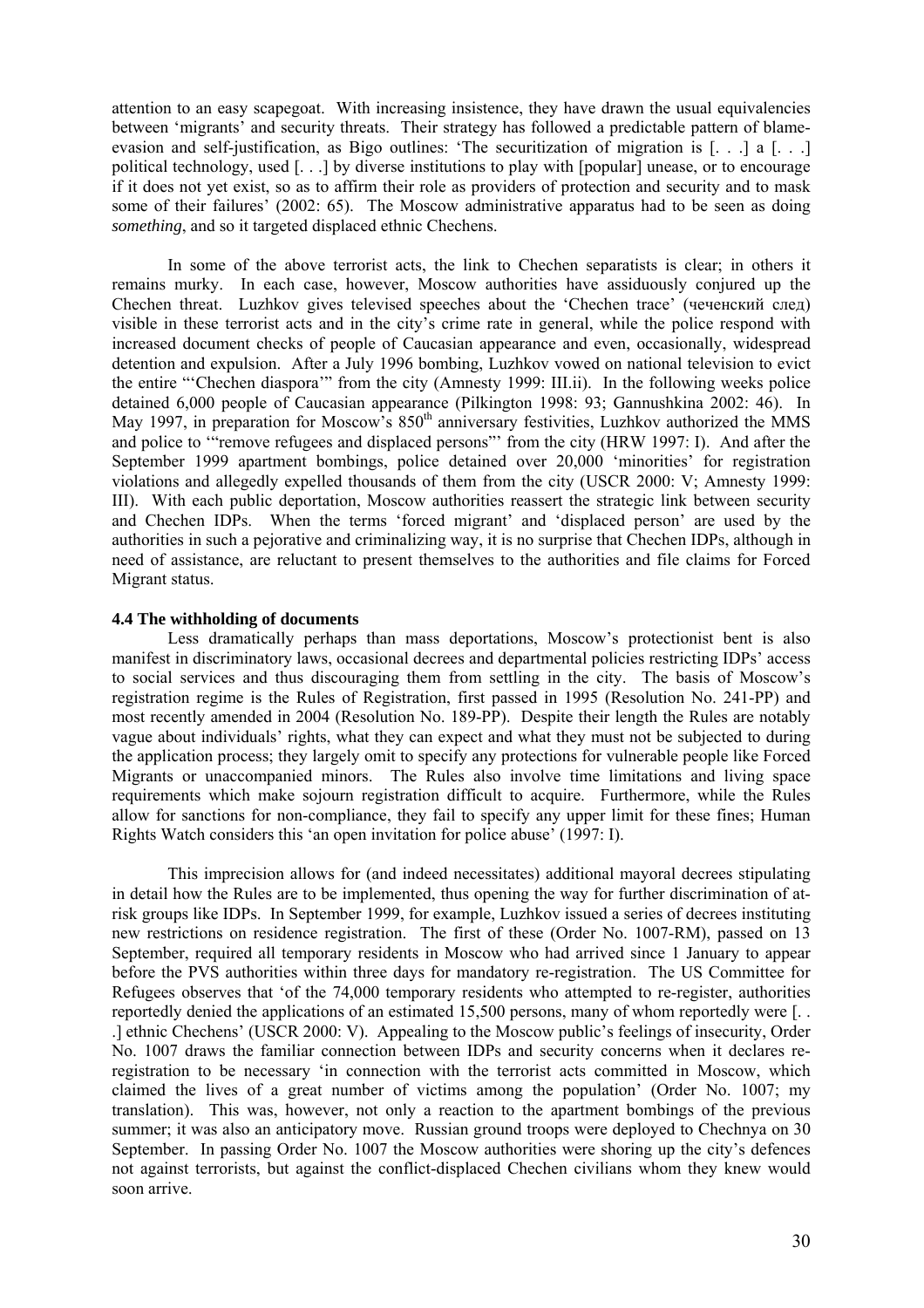According to Amnesty, government authorities claim that, of those denied registration under Order No. 1007, 10,000 people were subsequently expelled from the city (Amnesty 1999: III.ii; see also Appendix 2, Order 875). This figure is round enough to make one suspicious of its accuracy. Yet whether or not the majority of those denied registration actually were expelled, without valid registration their options for living in Moscow were seriously curtailed. The ambiguity and restrictiveness in Moscow's Rules of Registration, combined with the sorts of occasional mayoral decrees described above, ensure that far more people than could ever be deported continue to live in Moscow without valid registration. Unable to legalize their presence in the city, they exist with only minimal access to the rights and services (such as employment, education and welfare) accorded to 'legal' citizens. It is these subtle violations of individual's rights, more than the intermittent mass deportations, which enable Moscow authorities to deny target populations access to the city so effectively.

#### *4.4.1 Residence registration denied*

In Moscow as elsewhere in the Russian Federation, a lack of a passport or residence registration means that one is shut out of the local job market. This is particularly disabling to IDPs who have lost property and who, lacking any other form of government assistance, must find ways to support themselves. Article 16 of the federal Labour Code prohibits any limitations on the right to employment which are due to considerations other than the job applicant's professional qualifications. In practice, however, employers in Moscow are subject to fines if they are found employing workers who lack local registration. Undocumented Chechens in Moscow must therefore find work illegally, outside the frame of workers' rights and protections, if they are to work at all. Employers who do risk hiring Chechen employees frequently take advantage of their vulnerability by making them work long hours in poor or dangerous conditions, for low wages and no benefits (Gannushkina 2002: II).

Additionally, undocumented IDPs in Moscow may be denied access to schools. The Constitution's Article 43 guarantees all residents a free state education, but Moscow authorities render education a privilege, not a right, by tying it to registration. The 1999 version of the city's Rules on Registration (Resolution 241-PP) states in Article 5 that only children whose parents have obtained registration in the city will be admitted to Moscow schools. The Moscow Committee on Education affirmed this policy in Order No. 567, entitled 'On Strengthening Safety in Educational Institutions'. Order No. 567's timing leaves little doubt about its intent: it was issued on 21 September 1999, just before the military ground campaign began (Gannushkina 2002: II). This was an attempt to keep not just undocumented people but specifically Chechens out of the educational system.

Article 5 of Resolution No. 241 has since been struck down in court, and it has been omitted from the 2004 version of the Rules. This does not mean, however, that the policy is not *de facto* still in place (see Appendix 2, Order No. 2-13-15/20). Memorial notes that in 2002, police in Moscow's Dmitrovsky district demanded that school directors supply them with information about students whose parents had violated registration rules. Elsewhere in Moscow during autumn 2002, several school directors announced that children whose parents were unable to produce proof of registration would not be allowed to continue their studies. Whether or not school directors were ignorant of the unconstitutionality of such policies, Memorial researchers found, many expressed an unwillingness to take personal responsibility for accepting Chechen children as students lest they invite unwanted attention from the police (Memorial 2003: II).

IDPs in Moscow can also find themselves excluded from the healthcare system, access to which is guaranteed free to all citizens in Article 41 of the Constitution, by restrictions which make access to obligatory public medical insurance dependent on residence registration (Gannushkina 2002: II). Pensions and disability support, too, are tied to registration requirements. Although the federal Law 'On State Pensions' stipulates that the right to social security is not contingent upon registration, in practice it is the local social security structures which dispense pensions allowances, and they often require proof of local residence (*ibid.*). Many Chechen IDPs report being told to return to Chechnya to collect their payments (PACE 2001-*a*: para. 46). Finally, and crucially, undocumented IDPs cannot register to vote, and thus are disenfranchised from the political process.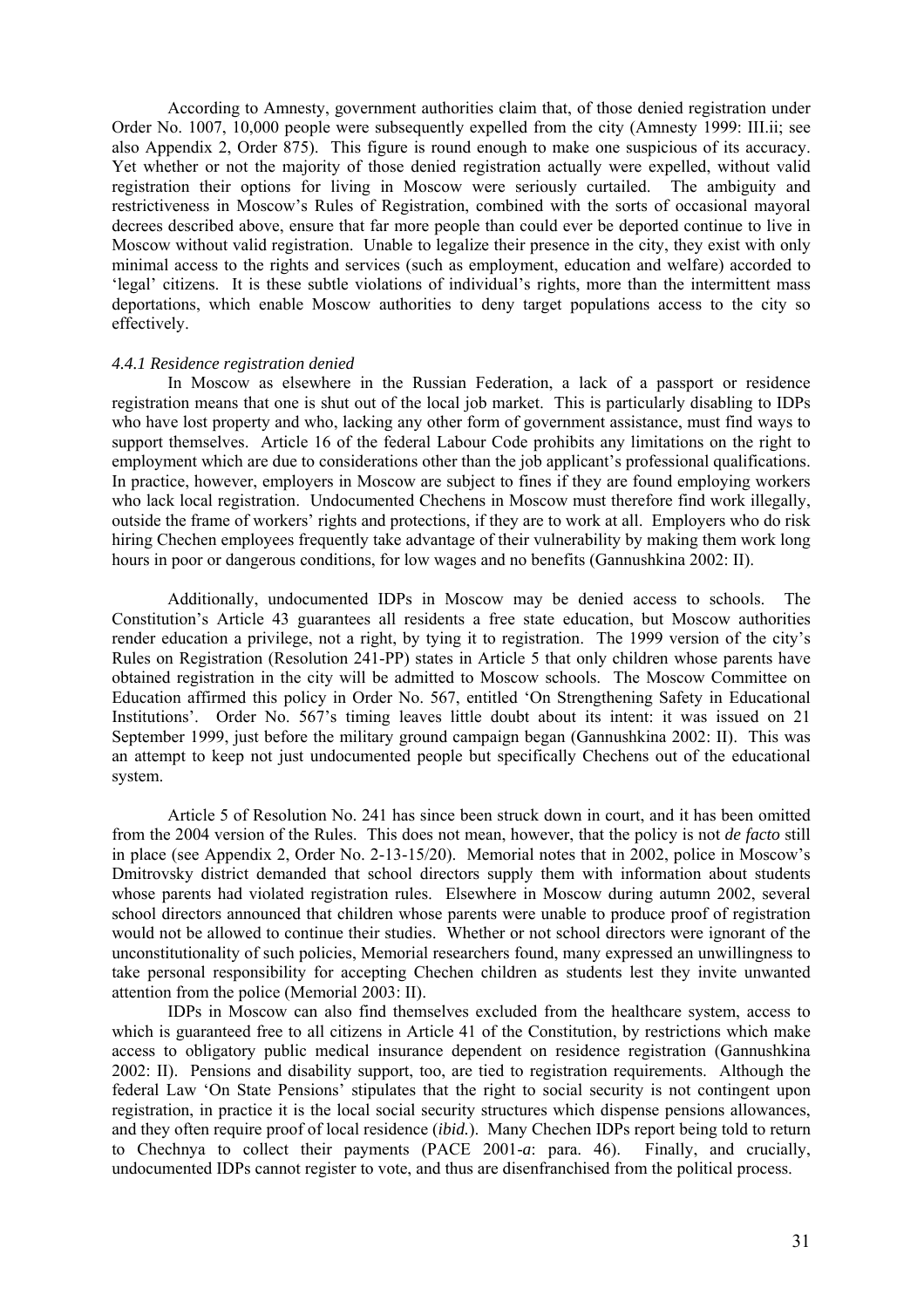#### *4.4.2 Forced Migrant status denied*

Lacking employment, pensions and other legal means of supporting themselves, undocumented IDPs are in real need of some alternative form of assistance. It is unfortunate, then, that the two documents on which so many rights and privileges hinge—residence registration and Forced Migrant status, both of which independently are difficult for ethnic Chechens to obtain—are sometimes tied to one another. In some cases, Chechen IDPs have been unable to obtain or even apply for Forced Migrant status in Moscow on the grounds that they are not locally registered; in other cases, conversely, Chechen IDPs have been denied registration on the grounds that submitting an application for Forced Migrant status with the MMS is not a 'valid reason' for sojourn residence (CoE 2001: II.4.80).

 Mayoral decrees in 1996 and 1999 (Nos. 121-RM and 1057-RM) formalized the link between Forced Migrant status and residence registration by stipulating that only individuals with 'close relatives' permanently registered in Moscow could apply for Forced Migrant status. These decrees have since been repealed, but two new decrees of 1999 authorize the MMS to consider applications for Forced Migrant status only from applicants already possessing temporary registration in Moscow for a period of 'no less than' 6 months (Nos. 1057-RM and 1289-RM). This provision is especially maleficent as Moscow still unofficially adheres to the now-defunct federal rule that sojourn registration should be valid for *no more than* 6 months (see above, Section 1.3)[.35](#page-34-0) Presumably, then, an IDP must go through the registration process at least twice, each time risking refusal, before applying for Forced Migrant status—a process sure to take several more months.

The situation of Forced Migrant status-seekers in Moscow is further complicated by an amendment to the April 2004 version of Moscow's Rules on Registration. Perhaps reflecting a desire to tighten controls over Chechen immigration after February's metro bombing, Article 4.1 of the new Rules states that any citizen who manages to obtain sojourn registration while applying for Forced Migrant status with the MMS, and who is subsequently refused Forced Migrant status, will automatically lose his sojourn registration in the city as well (Resolution No. 189, Article 4.1). Policies like this one provide a serious disincentive to apply for Forced Migrant status—not only because of the probable refusal, but also because of the risk of losing one's registration as well in the process. The perverse linkage of Forced Migrant status to residence registration (and vice versa) ensures that IDPs are 'locked into a vicious catch-22 in Moscow, where they have no status, no protection, and are, due to their often distinctive looks, constantly targeted by the police for violations of registration rules' (HRW 1997: V). The simple act of *applying* for Forced Migrant status can mark one as an undesirable—a second-class, disposable citizen—and can stymie one's attempts to regularize one's residence status.

## **4.5 Individual corruption and the wider social context**

 $\overline{a}$ 

The Constitutional Court has struck down aspects of Moscow's registration regulations numerous times. Often, however, the aberrant policies remain in effect—if not officially on the books, then unofficially in the daily interactions between Chechens and the police or PVS authorities. PVS authorities regularly enforce their own idiosyncratic interpretations of the law, often inventing exorbitant fees or insurmountable bureaucratic obstacles when Chechens apply for registration. One PVS bureau may grant an applicant registration for 6 months, another for 10 days, and another not at all; practice varies wildly (Memorial 2003: II). It is difficult to tell how much of this can be attributed to the whims of individual officials (and inadequate or indifferent mechanisms of departmental oversight) and how much to 'orders from above' (meaning the federal FMS) or to general informal instructions from the Moscow interior ministry—as many PVS officials claim when speaking on condition of anonymity (Amnesty 1999: III.iii).

Outside PVS offices, the picture is similar. Police routinely run document checks on the street and even in people's homes, exacting fines from those whose documents are not in order. UNHCR notes that 'verifying [...] registration [is] used by the authorities as a pretext to stop any person who appear[s] to be from the Caucasus and detain them' (2000: 27). In extreme cases,

<span id="page-34-0"></span><sup>&</sup>lt;sup>35</sup> See Appendix 2, Federal Resolution No. 713. For more on Moscow's time limit, see UNHCR (2003: 27) and CCA (undated-*b*).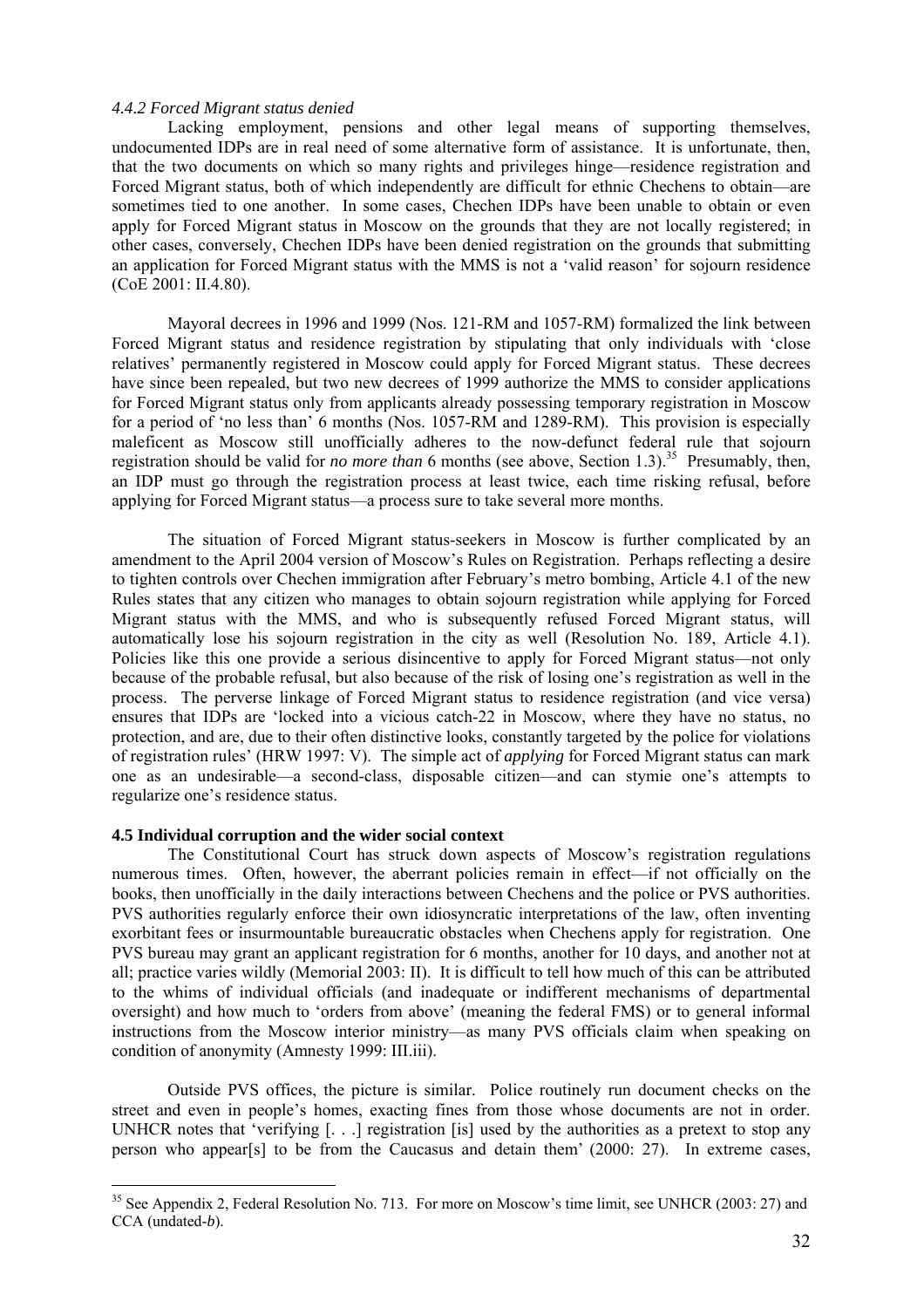Chechens report being insulted, beaten or detained for hours or days without charge. Some have reported that police planted drugs on them during questioning and threatened them with arrest (HRW 2003-*b*). Most often, however, document checks end in the police officer demanding a 'fine' on the spot, usually equalling the amount of money in the unfortunate person's wallet. Undoubtedly the police know that, due to the discriminatory nature of the registration regime, Chechens are more likely than other Muscovites to have incomplete documents, and thus are an easy source of cash. Police authorities, perhaps reluctant to remove this source of income from their chronically underpaid employees, do not appear anxious to curb such abuses.

Indeed, the role of PVS and law-enforcement authorities in permitting or encouraging discriminatory behaviour at the individual level is a worthy point of speculation. When Chechens in Moscow experienced increased document checks and arbitrary detentions after the Dubrovka Theatre hostage crisis of 2002, for example, several observers suggested that this turn of events could be traced to 'orders from above' (HRW 2003-*b*: IV; see also Gannushkina 2003: II.1; US DOS 2003). Memorial's investigation found that

at several departments [police officers] responded that there were no additional restrictions. In others—that registration of those arriving from Chechnya was completely stopped. [. . .]. Nobody could name the document [. . .], but the availability of a general instruction to interfere with the registration of residents of Chechnya in Moscow was quite obvious. (Memorial 2003: II)

Likely there is substance to these allegations, but an overemphasis on policymaking at the centre misses the multivalent nature of the motivations at work in sustaining Moscow's discriminatory policies. 'Orders from above', if 'above' refers to the FMS, may reflect the Kremlin's political desire to contain the displacement crisis, and thereby to contain evidence of and information about the war. Alternatively, if 'above' means the MMS or the mayor's office, the orders may reflect regional politics. Either way, however, their actual implementation in Moscow undoubtedly also has much to do with the motivations of individual police officers and PVS officials: for some, personal prejudice or the desire for financial gain; for others, an unfamiliarity with the law and a fear of losing their jobs if they do not adhere to what they believe official expectations might be (HRW 2003-*b*). Endemic corruption and a chronic lack of administrative transparency has led to widespread incomprehension of the law and, thus, to the law's idiosyncratic execution, as public officials at all levels pre-emptively scramble to evade individual blame (see Gannushkina 2003: II.1).

 Similarly, orders from above would have little effect without the Moscow public's perhaps unwitting compliance. Along with the ethnophobia described above ('partly supported, partly instigated by authorities and mass media', writes Gannushkina (2002: II)), the public's ignorance of the law and its wariness of attracting the attention of the police have made civilians in various positions—landlords, school directors, potential employers—reluctant to have anything to do with Chechen IDPs (*ibid.*; see also HRW 2003-*b*). Thus Chechen IDPs, victimized by the authorities, find few advocates among the Slavic Muscovite public, and their marginalization continues virtually uncontested.

#### **4.6 Summary**

As we have seen, the securitization of migration and the denial of identity documents to Chechen IDPs benefits several parties in Moscow: Luzhkov's administration, which uses Chechen visitors as an easy scapegoat on which to blame each new terrorist attack (without actually addressing the holes in Moscow's security networks); the MMS, which wants to ensure that it continues to be viewed as essential and worthy of city funding; and individual law-enforcement officers and petty bureaucrats, who seek either to avoid personal culpability or to supplement their income with bribes and fines. This constellation of diverse agendas and the means employed to achieve them are by no means unique to Moscow. Indeed, most cities in Slavic Russia enjoy lower economic growth than Moscow, and that fact, coupled with their greater ethnic and religious homogeneity, makes them fertile ground for anti-immigration sentiment in general and anti-Chechen sentiment in particular. Chechens tend to avoid such areas, however. As we have seen, most ethnic Chechens who have fled the republic during the two recent wars have gone to Ingushetia. For the rest, Moscow is an obvious choice, appearing to offer levels of anonymity and economic opportunity which smaller, more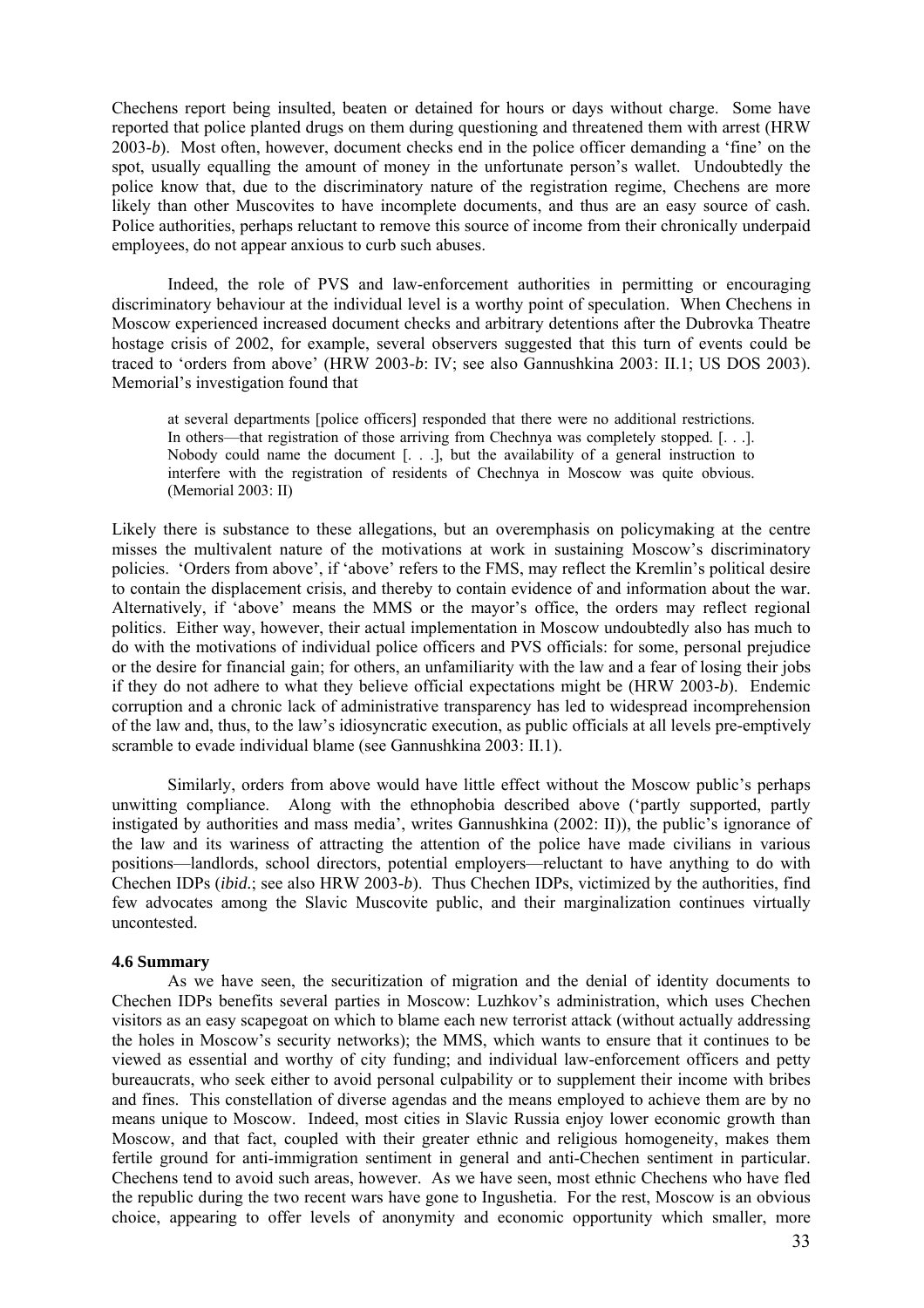<span id="page-36-0"></span>ethnically homogeneous cities in Slavic Russia would not. How many ethnic Chechens are currently living in Moscow is unknown; estimates range from 80,000 (Jackson 2002) to a broad-brush 'several hundred thousand' (UNHCR 2003: 22, quoting a Russian government source). How many of these are IDPs, and further, how many of these are living without documents, is impossible to tell.

The military cordon drawn around the Chechen republic may not be enough to keep the displacement crisis contained, but regional governments like Moscow's all over the Russian Federation ensure that those IDPs who do make it out will have few chances of settling anywhere else. Denied the rights without which they cannot hope to build new lives for themselves, Chechen IDPs would be dependent on Forced Migrant aid if they could get it; but most often they cannot, and so they are relegated to the fringes of society, exiles from the rights of citizens and 'the sphere ruled by laws' (Gannushkina 2002: I).

## **Conclusion**

Since the present war began in 1999, federal and regional policies centring on three particular identity documents—the passport, residence registration, and Forced Migrant status—have become highly useful policy tools for a variety of interested political and bureaucratic actors. In theory, identity documents only *witness*, and do not *constitute*, the bearer's rights. In practice, however, Chechen IDPs find that their enjoyment of their most basic rights as humans, as citizens and as displaced Russian nationals is largely contingent upon their ability to produce the correct documents—documents that are disproportionately difficult for them to obtain. We have seen how this trend has affected the ability of IDPs from Chechnya, especially those of Chechen ethnicity, to resettle outside of their home republic. Lacking the effective protection of international humanitarian and human rights law, the Russian Constitution and the Law on Forced Migrants, undocumented Chechens outside Chechnya are often destitute, legally invisible, and vulnerable to the diverse agendas of the Kremlin, the Federation's regional governments, local administrative and lawenforcement officials and the general public.

The motivations driving the bureaucratic marginalization of Chechens are complex and multivalent, and so are the conditions which make it possible. As the very different cases of Ingushetia and Moscow demonstrate, the Russian administrative apparatus is not yet—and may never be—a well-oiled persecutory machine driven by a single, purposeful actor toward a single, clearlydefined end. To view the marginalization of ethnic Chechen IDPs *only* as a scheme devised by the Kremlin to aid in the prosecution of its war is to overlook the role which other actors play in perpetuating such policies for their own reasons. Sadly, protectionist and anti-immigration measures play well with traumatised and war-weary electorates, and they serve not only to bolster the popularity of regional politicians whose records might otherwise be lacklustre, but also to ensure a constant stream of support and revenue to regional migration authorities, interior ministries, law enforcement agencies and individual officers. This is not to imply that the actions of Russian authorities are any less deplorable, or their effects on ethnic Chechens any less severe, simply because these actions are not necessarily part of a unified conspiracy in which all the actors are working towards the same end for the same reasons. On the contrary: because this problem has many roots, it will be all the more difficult to solve.

Similarly, however, to suggest that the marginalization of Chechens is the accidental product of a spontaneous, bottom-up surge of protectionist or racist sentiment in the regions is to overlook the fact that, to the extent that the Russian public is receptive or at least unbothered by anti-Chechen government policies, this reaction has been deliberately manufactured by the Kremlin and the statecontrolled televised media. The Kremlin has assiduously promoted security as the primary framework within which migration and displacement are to be discussed, and regional authorities find this framework convenient and useful in addressing the concerns of their constituents. In a manner of speaking, the Kremlin has established the rules of the game; regional politicians and their electorates are merely going through the motions which have been laid out for them already. To be sure, there is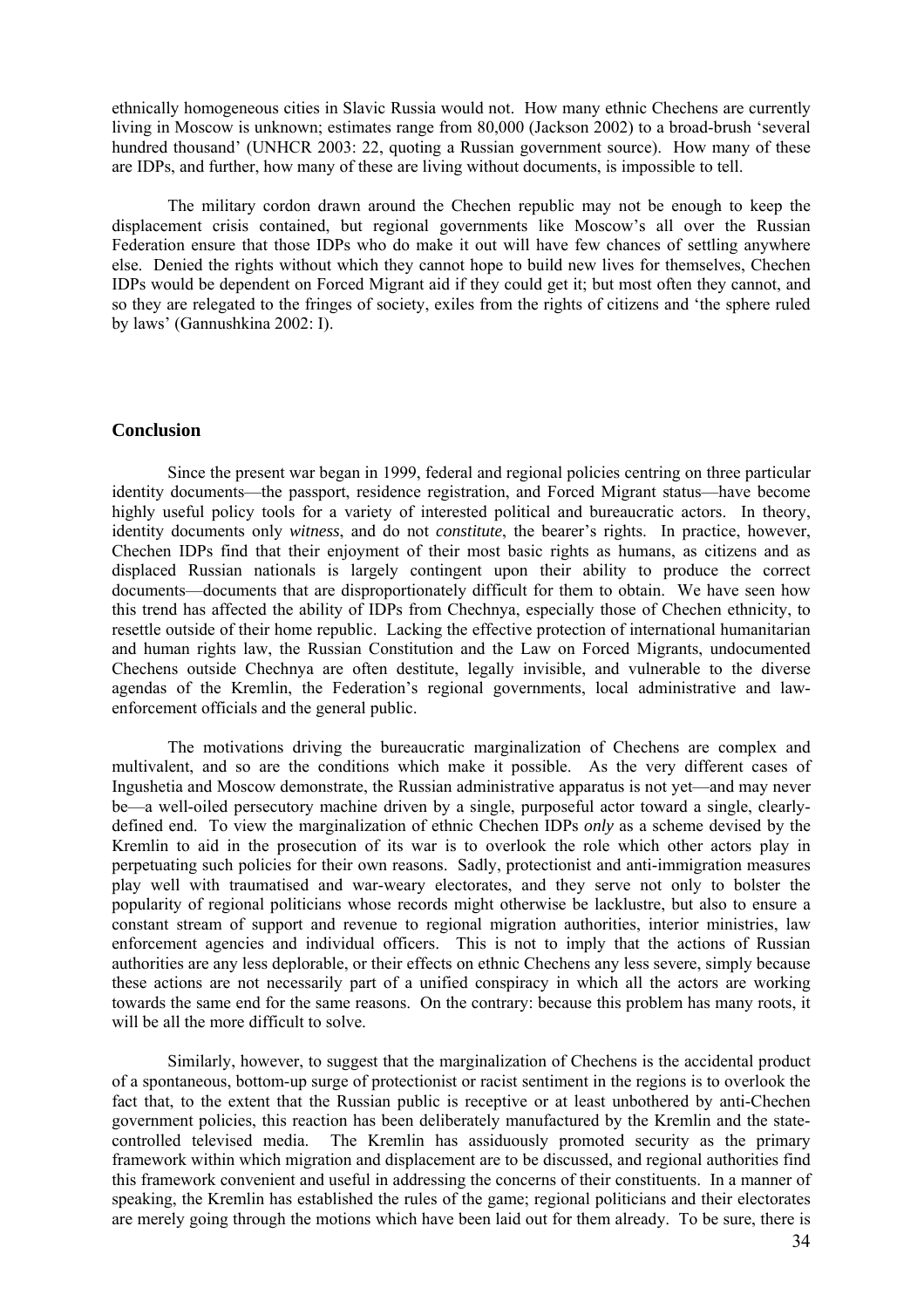also considerable anecdotal evidence of more direct federal pressure on the regions to tighten restrictions on IDPs. Vague and often unverifiable 'orders from above' seem to be a major motivation for individual police officers and bureaucrats who welcome the opportunity for additional bribes or personal advancement, or for those who seek to evade personal culpability in an unpredictable legal system which they do not understand.

The flow of causality, then, is not unidirectional. The marginalization of displaced ethnic Chechens is the result of a mixture of proactive design and reactive opportunism at all levels of lawmaking and enforcement. Yet for all this diversity of cause, the effect is in fact quite uniform all over the Russian Federation:<sup>36</sup> a general bureaucratic suspension of the freedoms and rights of ethnic Chechen IDPs, meaning that Chechen IDPs have few viable opportunities to settle, integrate and rebuild their lives anywhere except Chechnya—which continues to be an active zone of conflict by any definition.

\* \* \* \*

Since the roots of this bureaucratic quarantine are many and deep, how can the problem be mitigated? First, undeniably, legal reform is needed. As the UN Committee on Human Rights, the World Bank, the Council of Europe and various other human rights groups and intergovernmental bodies have recommended, the residence registration regime should be abolished, or at least amended to bring it into line with the Russian Constitution and relevant international treaties (see UNHCR 1995; HRW 1997: *n.* 36-7; PACE 2001-*b*). Practically speaking, of course, proof of local residence may be necessary to allow for the distribution of social goods, but as the Council of Europe notes, for this purpose documents need not display their holders' exact addresses or other sensitive information. Furthermore, police checks on registration should be stopped, minimum living space requirements decisively outlawed, and time limits on sojourn registration removed (CoE 2001: vii.d).

The Law on Forced Migrants has not been subjected to the same kind of international scrutiny as residence registration has, but it too warrants a serious reconsideration. Participants at a 1996 regional conference on forced migration in the CIS states, as well as participants at the Brookings-sponsored conference on internal displacement in 2002, strongly suggested amending the Law on Forced Migrants to bring it into closer accordance with international norms and the UN Guiding Principles (UNGA 2000: 3; Brookings 2002: 21-2). Most importantly, a revised Law could extend state protection to all those displaced citizens who are currently ineligible for status simply because they have not crossed an administrative border. Also, a revised Law could include more guarantees for IDPs' civil and political rights, rectifying the current overemphasis on purely economic and impersonalized roots of hardship.

Nonetheless, as Messina (1999: 149), UNHCR and IOM (2000: 11) and Brookings (2002: 16) acknowledge, any legal amendments will prove ineffective without the legal capacity and political will necessary to ensure their fair and consistent implementation. As we have seen, the problems with the Law on Forced Migrants lie not only in its wording (imperfect as it is) but also in its idiosyncratic interpretation. Since 1999 Forced Migrant status has become almost exclusively a policy tool, used to reward some victims of conflict and to disown others. This is a much harder problem to resolve. One could even make a compelling case for abolishing Forced Migrant status altogether, arguing that the very existence of a special category which legally distinguishes the displaced from the rest of the citizenry is in theory unnecessary, and in practice an invitation for abuse. Forced Migrant status has the potential to offer needed assistance to IDPs, but under current conditions—where the government is the sole decision-maker and there is no effective mechanism for legal oversight—its very existence may do more harm than good, disguising discriminatory and idiosyncratic policies as a legitimate legal process.

\* \* \* \*

 $\overline{a}$ 

<span id="page-37-0"></span><sup>&</sup>lt;sup>36</sup> For detailed information on the situation in other parts of the Federation, see UNHCR (2003: 18-24).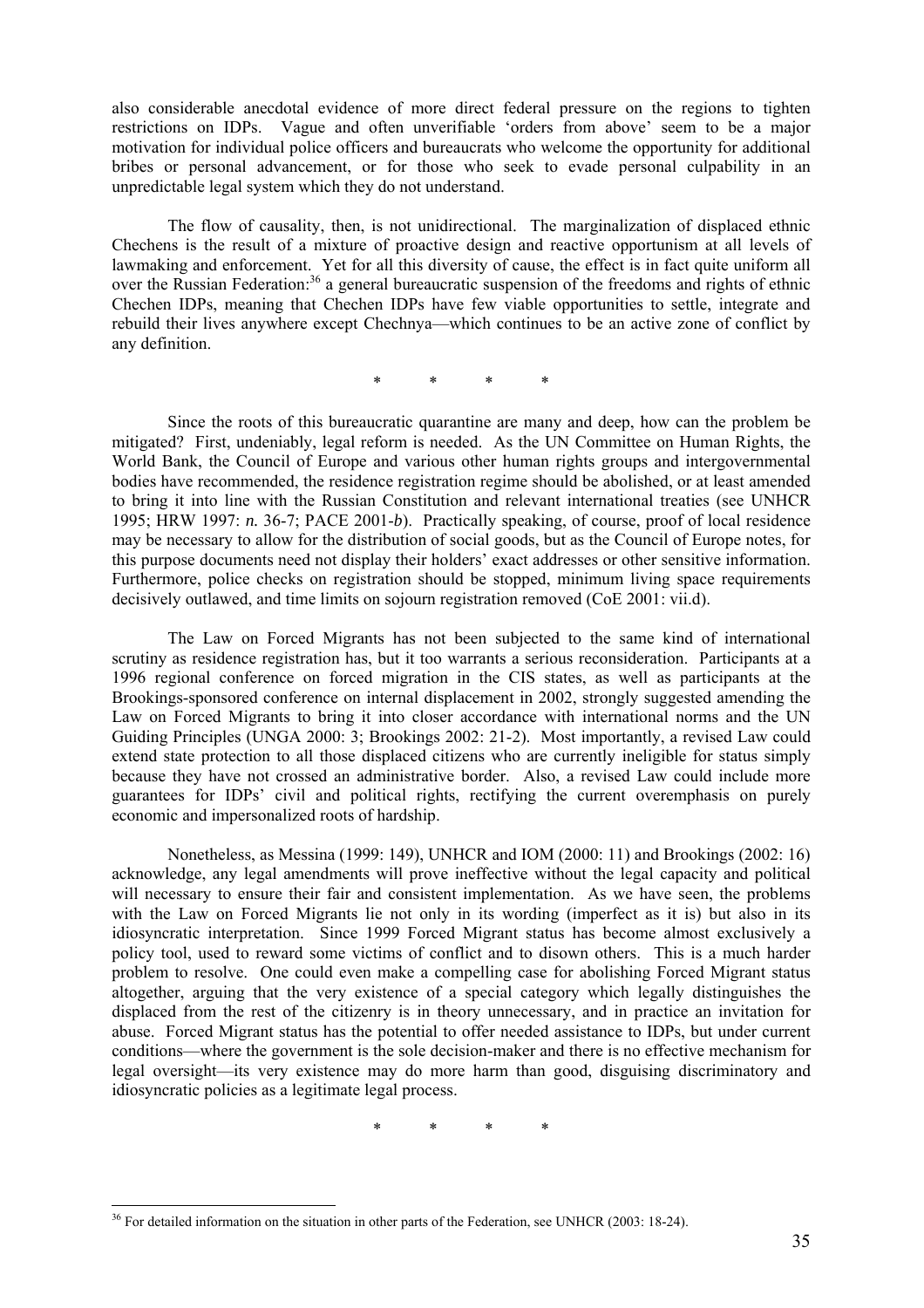Realistically speaking, it is doubtful that federal laws on identity documents and Forced Migrant status will be rewritten in the near future. Therefore, it is all the more imperative in the short term that their implementation be made transparent and brought into line with federal legal standards. Identity documents must be available to all, regardless of place of origin or ethnic affiliation, in order that their absence not be used as a pretext for the discrimination or abuse of targeted populations. Acknowledging the importance of unfettered access to identity documents, UNHCR has made the issuance and renewal of passports one of its priorities in the North Caucasus region. In June 2000 it organized a scheme to issue temporary passports to undocumented IDPs in Ingushetia, and by the end of the year between four and five thousand passports had been distributed (UNHCR 2003: paras. 66- 70). OCHA notes that this 'greatly enhanced the freedom of movement of the concerned IDPs' (quoted in UNHCR 2000: 48; see also OCHA 2001). It is similarly imperative that the Russian government ensure that residence registration and Forced Migrant application procedures be ethnicity-blind.

In addition to making identity documents more widely available, however, it is essential to cultivate a new understanding of what those documents are—that they only acknowledge, and do not constitute, the rights and legal standing of the holder. The unspoken attitude among some policymakers and law-enforcement officials that documents are constitutive rather than descriptive has enabled widespread abuses of power since 1999. This is a deep-seated problem of Russia's legal and administrative culture, and one which will not be fixed easily.

With the help of the international community, however, Russian NGOs like Memorial, the Committee on Civic Assistance and Vesta are making steps in this direction. Memorial and the Committee on Civic Assistance work to educate the Russian public about their rights before the law, and they have brought IDPs' grievances to court with some success. UNHCR and Vesta have also found local courts useful in securing remedies for rights violations, such as arbitrary Form 7 deregistration, on a case-by-case basis (Global IDP Database 2004: 45; UNHCR 2000: 25, 44-5). A favourable ruling in court does not necessarily ensure that ruling's implementation, as UNHCR notes (*ibid.*); but increasingly now NGOs are finding the independent print media, and especially the internet, to be powerful tools for holding regional administrations accountable to the law and pressuring them to comply with court opinions (see Memorial 2003: II.1). Memorial and the Committee on Civic Assistance have also adopted the UN Guiding Principles on Internal Displacement as their operational guidelines. Rather than defining their group of interest as Forced Migrants, as per the Russian legislation, they have begun using the more inclusive and less politically-charged term 'перемещенных внутри страны лиц', or ВПЛ, a straight translation from the Guiding Principles' term 'IDP' (Gannushkina undated). They have thus been able to extend their services even to those people in need whom the government has not chosen to validate with a legal status.

Working with the Open Society Institute in 1999, Arthur Helton observed: 'Building the capacity of local NGOs in the former Soviet Union may present the best hope for easing human hardship in the region. A vibrant third sector can provide crucial momentum to civil society development' (Forced Migration Projects 1999; quoted in Holland 2004: 334). The war in Chechnya is now in its sixth year, and no political or military settlement is in sight. Both sides—rebel factions and the Russian military alike—fight seemingly without hope of winning, and without regard for the human lives lost along the way. Russia's third sector may now be not only the *best* hope, but indeed the *only* hope, for mitigating this war's devastating effects on civil rights in the immediate future.

\* \* \* \*

The marginalization of Chechen IDPs in Russia today reveals a tremendous failure of the law. Legislative reform will be slow in coming, if it comes at all. Either way, it would by itself be insufficient to remedy the situation. The necessary precondition for legislative reform is the strengthening of civil society, the growth of domestic legal capacity and a fundamental shift in the public's understanding of and attitude towards the law. It is also necessary that Russia's third sector challenge the dominant discourse of securitization and that it offer alternative, rights-based frameworks within which the issues of migration and conflict displacement in the Russian Federation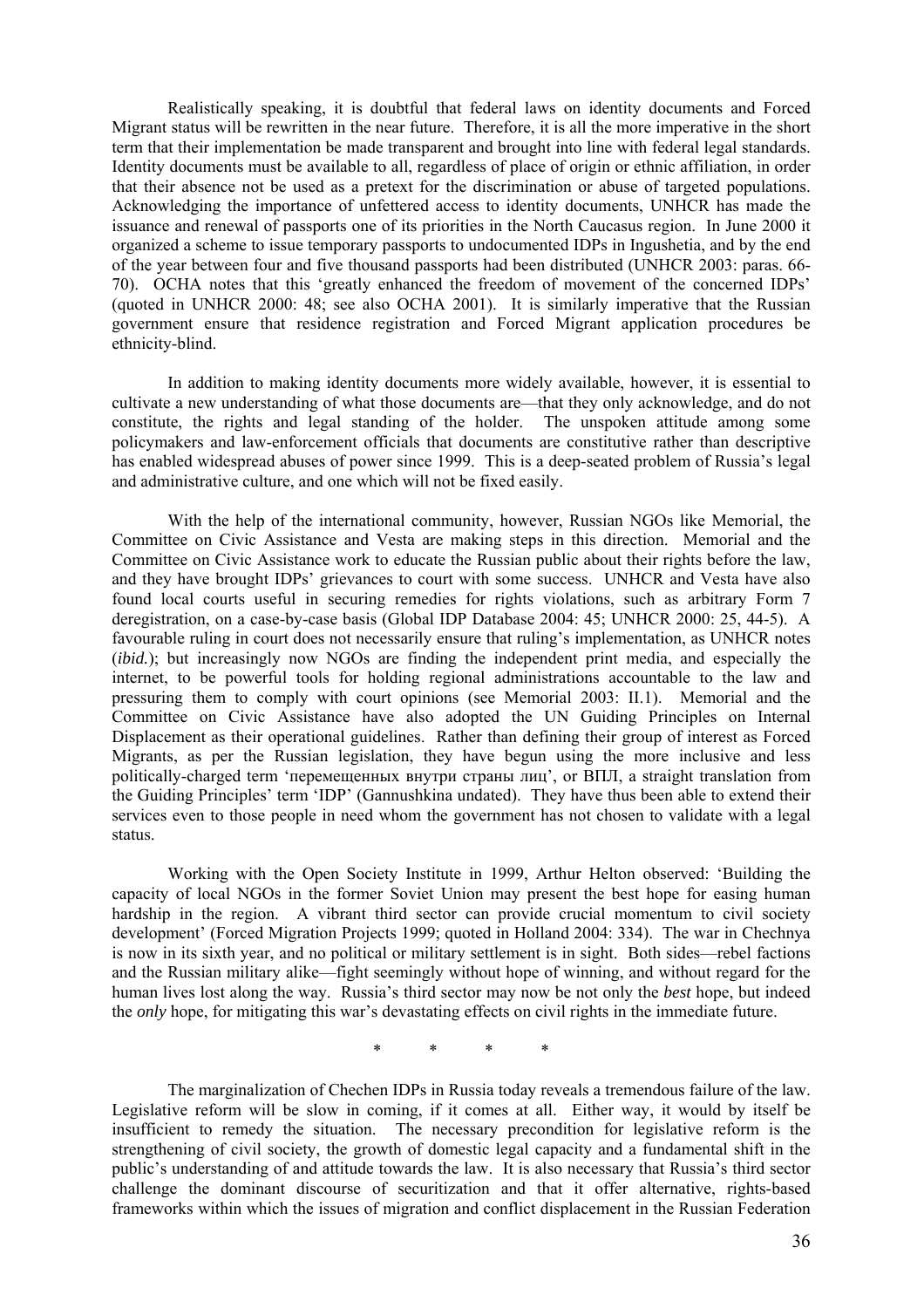may be discussed. The view of Chechens as a security threat, while pervasive, is not inevitable. The discussion on IDPs can, and indeed must, be removed from the discursive field of national security and recast in the vocabulary of human and citizens' rights.

Judging from recent events, this initiative will not come from the Kremlin. Putin's plans to restructure the government as announced in September 2004 will only strengthen the arbitrary rule of the executive, not the rule of law. Apparently it is left to Russian civil society and the citizens themselves to reclaim the law as a tool at their own disposal, which they may use to advance and protect their interests against the government's, and to insist upon an effectual and independent judiciary to arbitrate their claims. In the long term, only when this sea change in Russian legal culture is achieved will conflict-displaced Chechens be truly able to enjoy the rights which inhere in them as humans, as citizens, and as IDPs—regardless of their possession or lack of passports, residence registration and Forced Migrant status. But in the short term, until these deeper changes are effected, Chechen IDPs would benefit enormously from freer, non-discriminatory access to these identity documents. Without them, they will remain outside the protection of the law: denied viable opportunities for resettlement, and thus denied refuge even within the country of their citizenship.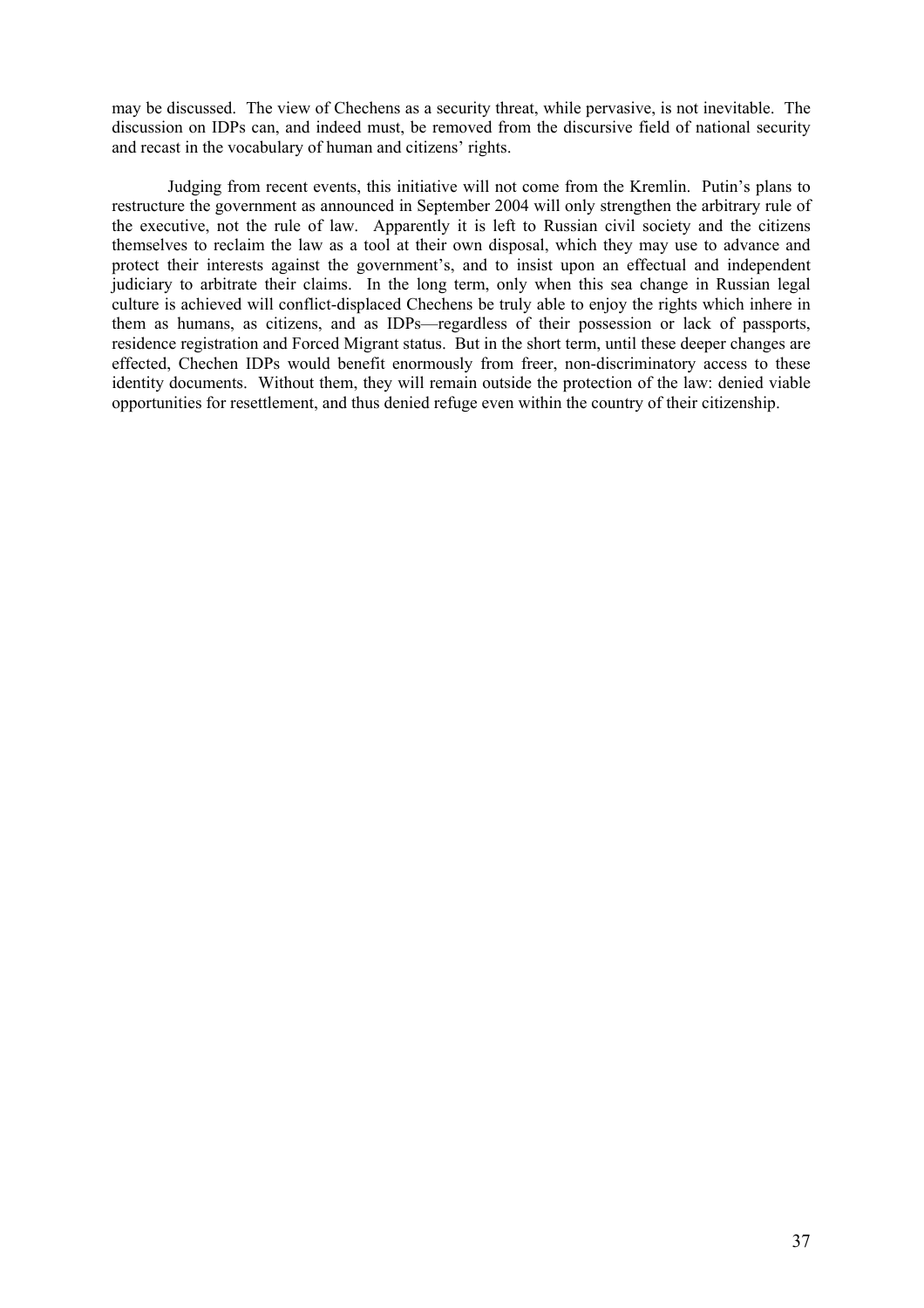## <span id="page-40-0"></span>**References Cited**

- **ACCORD/UNHCR** (2002) 'Russian Federation Country Report' prepared for the Eighth European Country of Origin Information Seminar, Vienna: 28-29 June 2002. Internet : [http://www.ecoi.net/docPipe.php?file=pub/mv156\\_rus-cois2002-rep.pdf.](http://www.ecoi.net/docPipe.php?file=pub/mv156_rus-cois2002-rep.pdf) Accessed 20 April 2003.
- **AMNESTY INTERNATIONAL** (1999) 'Chechnya: For the Motherland: Reported Grave Breaches of International Humanitarian Law; Persecution of Ethnic Chechens in Moscow.' Internet: [http://www.amnestyusa.org/countries/russian\\_federation/document.do?id=63F63639FCAF524E8](http://www.amnestyusa.org/countries/russian_federation/document.do?id=63F63639FCAF524E8025690000692D5E) [025690000692D5E](http://www.amnestyusa.org/countries/russian_federation/document.do?id=63F63639FCAF524E8025690000692D5E). Accessed 9 April 2004.

– (2000) 'Russian Federation: What Future for Chechens—Citizens or a Subjugated People?', EUR 46/044/2000, 30 October 2000. Internet: [http://web.amnesty.org/library/Index/ENGEUR460461999?open&of=ENG-RUS.](http://web.amnesty.org/library/Index/ENGEUR460461999?open&of=ENG-RUS) Accessed 1 March 2004.

 $-(2004)$  'Russian Federation: Amnesty International Statement on the Situation of Chechen Asylum-Seekers', EUR 46/010/2004, 1 March 2004. Internet: [http://web.amnesty.org/library/Index/ENGEUR460102004?open&of=ENG-RUS.](http://web.amnesty.org/library/Index/ENGEUR460102004?open&of=ENG-RUS) Accessed 1 March 2004.

- **ANDERSON, B.** (1983) *Imagined Communities: Reflections on the Origin and Spread of Nationalism,*  London: Verso.
- **BAKER, P. and S. GLASSER** (2004) 'Russian Plane Bombers Exploited Corrupt System', *The Washington Post*, 17 September 2004.
- **BBC ONLINE** (2004-*a*) 'Russia to Boost Chechnya Forces', 11 May 2004. Internet: [http://news.bbc.co.uk/1/hi/world/europe/3703755.stm.](http://news.bbc.co.uk/1/hi/world/europe/3703755.stm) Accessed 14 May 2004.

———— (2004-*b*) 'Kremlin's Man Wins Chechen Poll', 30 August 2004. Internet: [http://news.bbc.co.uk/1/hi/world/europe/3609126/stm.](http://news.bbc.co.uk/1/hi/world/europe/3609126/stm) Accessed 1 September 2004.

- **BIGO, D.** (2002) 'Security and Immigration: Toward a Critique of the Governmentality of Unease' in *Alternatives* 27: 63-92.
- **THE BROOKINGS INSTITUTION PROJECT ON INTERNAL DISPLACEMENT** *et. al.* (2002) *International Conference on Internal Displacement in the Russian Federation*, Moscow, 25-26 April 2002. Internet: [http://www.brook.edu/fp/projects/IDP/conferences/20020425.pdf.](http://www.brook.edu/fp/projects/IDP/conferences/20020425.pdf) Accessed 1 April 2004.
- **CENTRAL ASIA CAUCASUS (CACI) ANALYST** (2003) 'Ingush President Sees No Need to Reunite with Chechnya', Monday 13 October 2003. Internet: http://www.cacianalyst.org/view\_article.php?articleid=1846. Accessed 11 May 2004.
- **CHERNYSHEVA, O. S.** (undated) 'International and Russian Legislation on Refugees'. Internet: [http://www.memo.ru/hr/refugees/s1e/Section7.htm.](http://www.memo.ru/hr/refugees/s1e/Chapter7.htm) Accessed 9 February 2004.
- **CHIMNI, B. S.** (1998) 'The Global Refugee Problem in the 21<sup>st</sup> Century and the Emerging Security Paradigm: A Disturbing Trend', A. Anghie and G. Sturgess, eds., *Legal Visions of the 21st Century: Essays in Honour of Judge Christopher Weeramantry,* The Hague: Kluwer Law.
- **COHEN, R. and DENG, F.** (1998) *Masses in Flight: The Global Crisis of Internal Displacement*, Washington DC: Brookings Institution Press.

### **COMMISSION ON HUMAN RIGHTS FOR THE PRESIDENT OF THE RUSSIAN FEDERATION (CHRPRF, or** *Komissiya po pravam cheloveka pri Prezidente Rossiiskoi Federatsii***)** (2004) 'Intеrnаlly Disрlасеd Реrsоns frоm thе Сhесhеn Rерubliс in Теnt Саmрs оf thе Rерubliс оf Ingushеtiа аnd in Рlасеs оf Теmроrаry Ассоmоdаtiоn uроn Thеir Rеturn tо Сhесhnyа' Moscow: 9 February 2004. Internet: [http://www.h-rights.ru/obj/doc.php?ID=198985.](http://www.h-rights.ru/obj/doc.php?ID=198985) Accessed 10 May 2004.

**COMMITTEE ON CIVIC ASSISTANCE (CCA, or** *Grazhdanskoe Sodeistvie***)** (undated-*a*) 'Tendencies of Migration Politics in Russia'. Internet: [http://www.openweb.ru/cca/htm/index.htm.](http://www.openweb.ru/cca/htm/index.htm) Accessed 11 February 2004. Russian original available at: [http://www.openweb.ru/cca/eng/htm/ref\\_rus.htm](http://www.openweb.ru/cca/eng/htm/ref_rus.htm).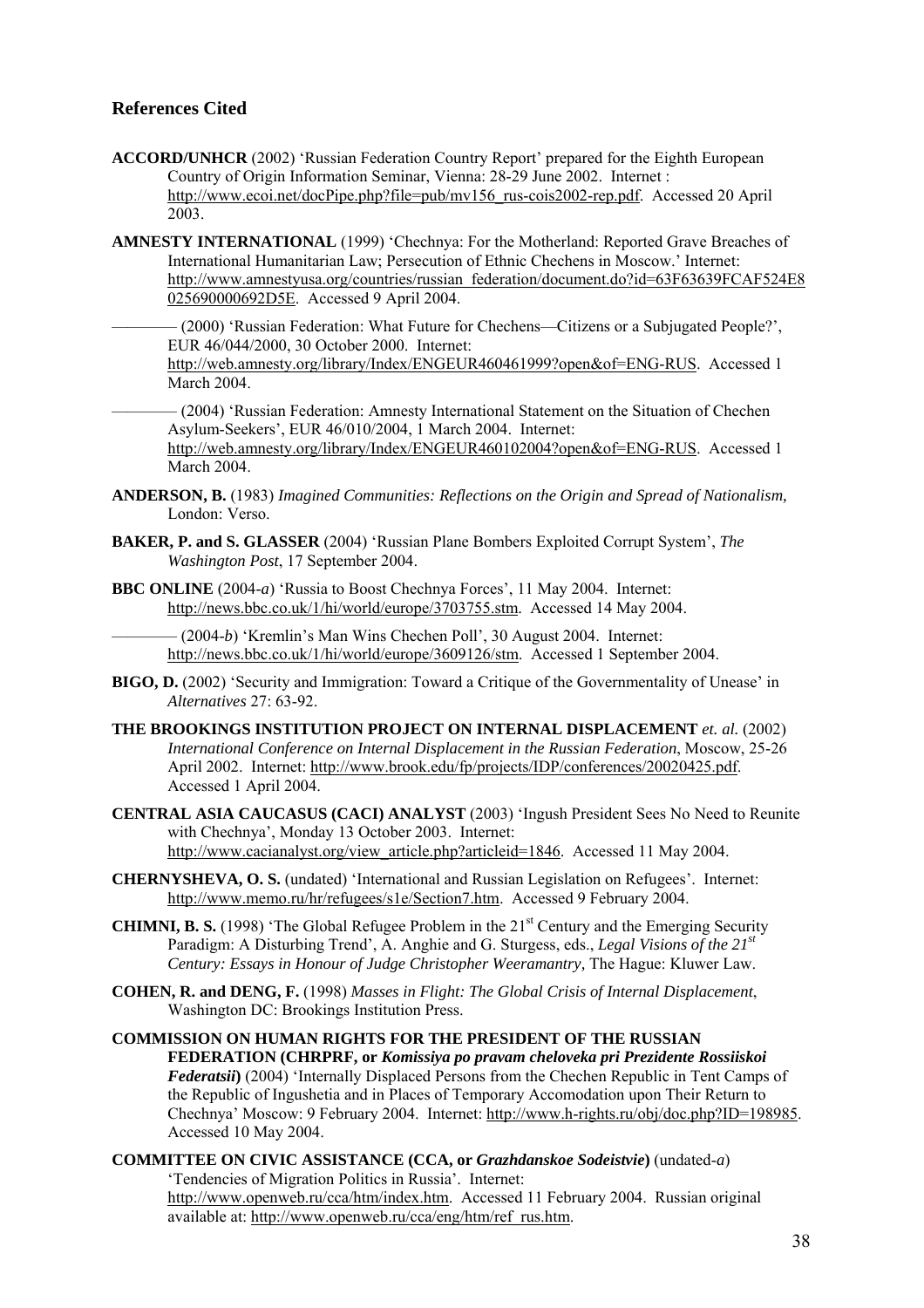———— (undated-*b*) '*Passportny Rezhim i Propiska*'. Internet: <http://www.refugee.ru/propiska/propiska.htm>. Accessed 12 March 2004.

- **CONSTITUTIONAL COURT OF THE RUSSIAN FEDERATION** (1998) *Postanovlenie ot 2 fevralya 1998 g. No 4-P po delu o proverke konstitutsionnosti punktov 10, 12, i 21 pravil registratsii i snyatiya grazhdan Rossiiskoi Fedratstii s registratsionnogo ucheta po mestu prebyvaniya i po mestu zhitel'stva v predelkh Rossiiskoi Federatsii, utverzhdennykh Postanovleniem Pravitel'stva Rossiiskoi Federatsii ot 17 iyulya 1995 g. No 713,* 2 February 1998. Internet: [http://refugees.memo.ru/site/LAW.nsf.](http://refugees.memo.ru/site/LAW.nsf)
- **COUNCIL OF EUROPE** (2001) *Report: The Propiska System Applied to Migrants, Asylum Seekers and Refugees in Council of Europe Member States: Effect and Remedies,* Doc. 9262, 12 October 2001. Internet: [http://assembly.coe.int/Documents/WorkingDocs/Doc01/edoc9262.htm.](http://assembly.coe.int/Documents/WorkingDocs/Doc01/edoc9262.htm) Accessed 18 April 2004.
- **DANISH REFUGEE COUNCIL** (2004) 'Tension and Insecurity in the Northern Caucasus', 2 April 2004. Internet:<http://www.drc.dk/news/02042004/index.php>. Accessed 4 April 2004.
- **DE WAAL, T.** (2004) 'Chechen Déjà Vu', *BBC Online,* 6 October 2003. Internet: http://news.bbc.co.uk/1/hi/world/europe/3168148.stm. Accessed 14 May 2004.
- **DUNLOP, J.** (1998) *Russia Confronts Chechnya: Roots of a Separatist Conflict*, Cambridge: Cambridge University Press.
- **FEIFER, G.** (2002) 'Chechnya: Human Rights Defenders Denounce Russia's Rekindled War', 4 November 2002, *RFE/RL.* Internet: http://www.rferl.org/features/2002/11/04112002154629.asp. Accessed 14 May 2004.
- **FLYNN, M.** (2004) e-mail correspondence, 29 April 2004.
- **FORCED MIGRATION PROJECTS** (1999) *Eurasia's Dispossessed: NGOs and Human Security*, No. 30. Internet: [http://www2.soros.org/fmp2/html/dispossessed.](http://www2.soros.org/fmp2/html/dispossessed) Accessed 4 September 2004.
- **GANNUSHKINA, S.** (1995-*a*) 'The Legal Space of Refugees in Russia', Moscow: Grazhdanskoe Sodeistvie, updated 24 January 1996. Internet: [http://www.openweb.ru/cca/eng/htm/ref\\_rus.htm.](http://www.openweb.ru/cca/eng/htm/ref_rus.htm) Accessed 11 February 2004.

 $-(1995-b)$  'Situation of Re-settlers from the Chechen Republic: Analytical Information', 9 June 1995. Internet: [http://www.openweb.ru/cca/eng/htm/ref\\_rus.htm.](http://www.openweb.ru/cca/eng/htm/ref_rus.htm) Accessed 11 February 2004.

———— (2002) *The Internally Displaced Persons from Chechnya in the Russian Federation*, Moscow, Memorial Human Rights Centre and the Migration Rights Network. Internet: [http://refugee.memo.ru/For\\_All/RUPOR.NSF/07c2f686b7397675c3256a530068f463/9bf376467e](http://refugee.memo.ru/For_All/RUPOR.NSF/07c2f686b7397675c3256a530068f463/9bf376467e69ac49c3256bd3007a8b55!OpenDocument) [69ac49c3256bd3007a8b55!OpenDocument](http://refugee.memo.ru/For_All/RUPOR.NSF/07c2f686b7397675c3256a530068f463/9bf376467e69ac49c3256bd3007a8b55!OpenDocument). Accessed 10 November 2003.

———— (2003) *The Internally Displaced Persons from Chechnya in the Russian Federation*, Moscow, Memorial Human Rights Centre and the Migration Rights Network. Internet: [http://refugee.memo.ru/C325678F00668DC3/\\$ID/3670BAD3E8162D96C3256D4300730EE2.](http://refugee.memo.ru/C325678F00668DC3/$ID/3670BAD3E8162D96C3256D4300730EE2) Accessed 8 April 2004.

———— (undated) 'Introduction to Annotations and Legal Commentary [to the UN Guiding Principles]'. Courtesy of Marianne Makar, the Brookings Institution, e-mail correspondence, 25 May 2004.

**GERBER, T. and S. MENDELSON** (2002-*a*) 'How Russians Think about Chechnya', PONARS Policy Memo No. 243. Internet: [http://www.csis.org/ruseura/PONARS/policymemos/pm\\_0243.pdf.](http://www.csis.org/ruseura/PONARS/policymemos/pm_0243.pdf)

———— (2002-*b*) 'The Disconnect in How Russians Think about Human Rights and Chechnya: A Consequence of Media Manipulation', PONARS Policy Memo No. 244. Internet: [http://www.csis.org/ruseura/PONARS/policymemos/pm\\_0244.pdf.](http://www.csis.org/ruseura/PONARS/policymemos/pm_0243.pdf)

**GIL-ROBLES, A.** (2003) *Report by the Commissioner for Human Rights, Mr. Alvaro Gil-Robles, on His Visit to the Russian Federation (Chechnya and Ingushetia), from 10 to 16 February 2003,*  Strasbourg, Office of the Commissioner for Human Rights of the Council of Europe, CommDH(2003) 5 March 2003. Internet: <http://www.reliefweb.int/w/rwb.nsf/0/beed198c12dec86149256ce7001db354?OpenDocument>.

Accessed 4 December 2003.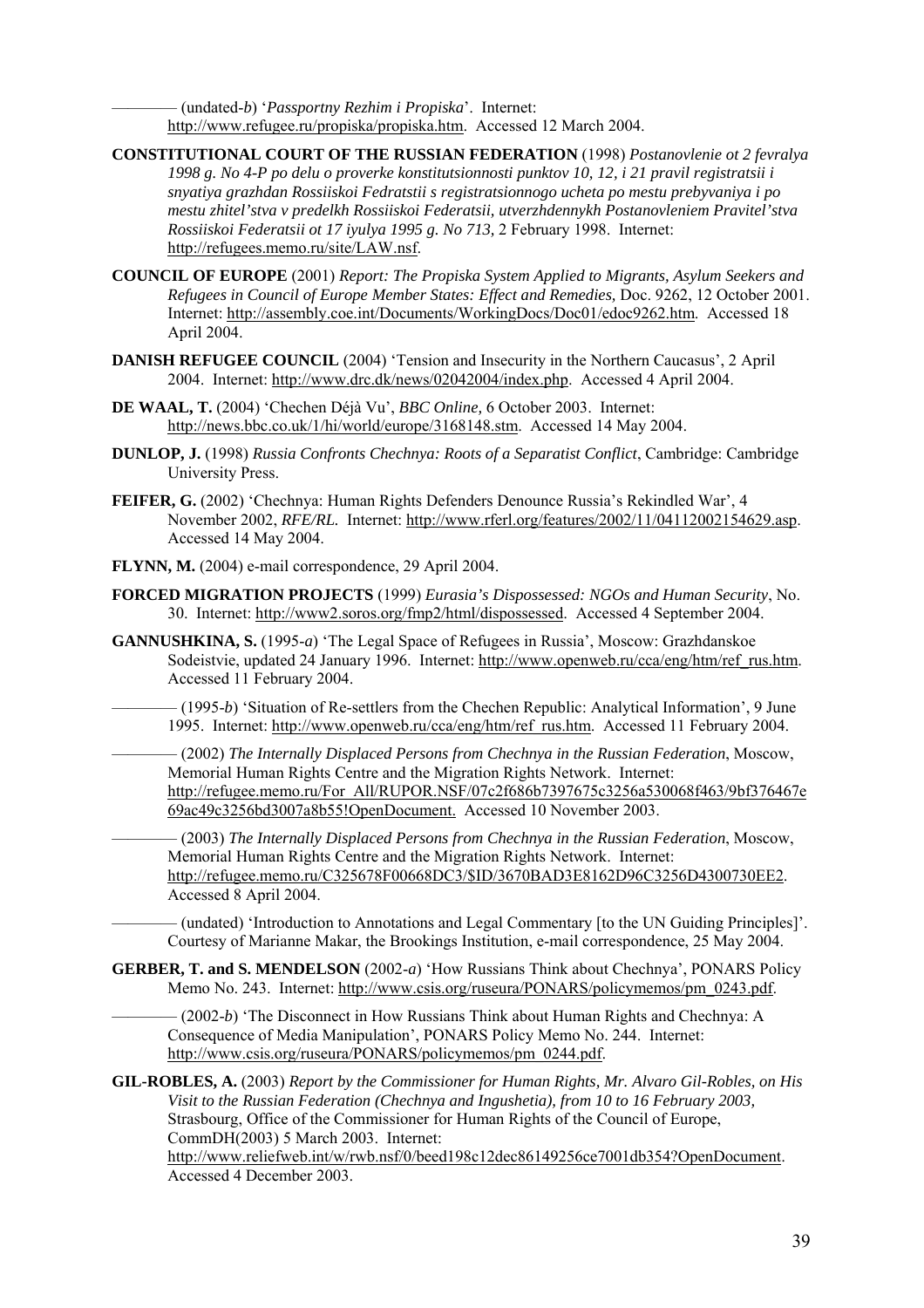- **GLOBAL IDP DATABASE** (2004) *Profile of Internal Displacement: Russian Federation: Compilation of the information available in the Global IDP Database of the Norwegian Refugee Council,* Norwegian Refugee Council, Geneva, 15 January 2004. Internet: [http://www.idpproject.org.](http://www.idpproject.org/) Accessed 3 March 2004.
- **GOBLE, P.** (2000) 'Russia: Analysis from Washington: Chechenization' *RFE/RL*, 8 June 2000. Internet: [http://www.rferl.org/features/2000/06/F.RU.000608122015.asp.](http://www.rferl.org/features/2000/06/F.RU.000608122015.asp) Accessed 14 May 2004.
- **GUPTA, A. and FERGUSON, J.** (1992) 'Beyond Culture: Space, Identity and the Politics of Difference' *Cultural Anthropology* 7(1): 6-23.
- **HELTON, A. and VORONINA, N.** (2000) *Forced Displacement and Human Security in the Former Soviet Union: Law and Policy*, Ardsley, New York: Transnational Publishers.
- **HENDLEY, K.** (1999) 'Rewriting the Rules of the Game in Russia: The Neglected Issue of the Demand for Law' in *East European Constitutional Review* 8:4 (1999): 89-95.
- **HOLLAND, M.** (2004) 'Chechnya's Internally Displaced and the Role of Russia's Non-Governmental Organizations' in *The Journal of Refugee Studies* 17(3): 334-46.
- **HUMAN RIGHTS WATCH** (1997) 'Moscow: Open Season, Closed City', Vol. 9, No. 10(D), September 1997. Internet: <http://www.hrw.org/reports/1997/russia/>. Accessed 2 April 2004.

———— (2003-*a*) *Into Harm's Way: Forced Return of Displaced People to Chechnya*, Vol. 15, No. 1(D), January 2003. Internet :<http://hrw.org/reports/2003/russia0103/>. Accessed 15 October 2003.

———— (2003-*b*) Briefing paper: 'On the Situation of Ethnic Chechens in Moscow: Submitted to the United Nations Committee on the Elimination of Racial Discrimination (CERD), on the occasion of its review of Russia's seventeenth periodic report', 24 February 2003. Internet: [http://www.hrw.org/backgrounder/eca/russia032003.htm.](http://www.hrw.org/backgrounder/eca/russia032003.htm) Accessed 2 April 2004.

———— (2003-*c*) *Spreading Despair: Russian Abuses in Ingushetia*, Vol. 15, No. 8(D), September 2003. Internet: [http://www.hrw.org/reports/2003/russia0903/.](http://www.hrw.org/reports/2003/russia0903/) Accessed 2 November 2003.

———— (2004) 'Glad to Be Deceived: The International Community and Chechnya', January 2004. Internet: http://hrw.org/wr2k4/7.htm#\_Toc58744956. Accessed 20 April 2004.

- **JACKSON, P.** (2002) 'Chechens Fear Siege Fallout', *BBC Online*, 26 October 2002. Internet: <http://news.bbc.co.uk/2/hi/europe/2359451.stm>. Accessed 3 December 2003.
- **KÄLIN, W.** (2000) *Guiding Principles on Internal Displacement: Annotations,* Studies in Transnational Legal Policy, No. 32.

**LIEVEN, A.** (1998) *Chechnya: Tombstone of Russian Power*, New Haven: Yale University Press.

 $-$  (2004) e-mail correspondence, 24 May 2004.

**LIPMAN, M.** (2004) 'Putin's Burden', *The Washington Post,* 9 September 2004.

- **MALASHENKO, A. and TRENIN, D.** (2002) *Vremya Yuga: Rossiya v Chechne—Chechnya v Rossii*, Washington, DC: Carnegie Endowment for International Peace. Internet: <http://www.carnegie.ru/ru/pubs/books/7680%D0%B2%D1%80%D0%B5%D0%BC%D1%8F.pdf> . Accessed 16 April 2004.
- **MEMORIAL** (2001) 'Situation of Internally Displaced Persons in the Republic of Ingushetiya, Spring 2001'. Internet: [http://www.memo.ru/eng/hr/spring2001.htm.](http://www.memo.ru/eng/hr/spring2001.htm) Accessed 10 May 2004.

- (2002) 'On the Return of IDPs from the Camps of Ingushetia to Chechnya (According to the Materials of Lawyers of the Migration and Law Network)', August 2002. Internet:<http://www.memo.ru/eng/hr/return02e.htm>. Accessed 10 May 2004.

**————** (2003) 'The Situation in the Tent Camps in Ingushetia and in the Temporary Residence Facilities in Grozny (Autumn 2003)', 17 December 12 2003. Internet: <http://www.memo.ru/hr/news/ref1103e.htm>. Accessed 10 May 2004.

**MEMORIAL/COMMITTEE ON CIVIC ASSISTANCE** (2000) **'**In Expectation of an Autumn Forthcoming Catastrophe: The Position of Forced Migrants in the Territory of the Republic of Ingushetia', 31 July 2000. Internet: <http://www.memo.ru/eng/hr/bezheng.htm>. Accessed 22 April 2004.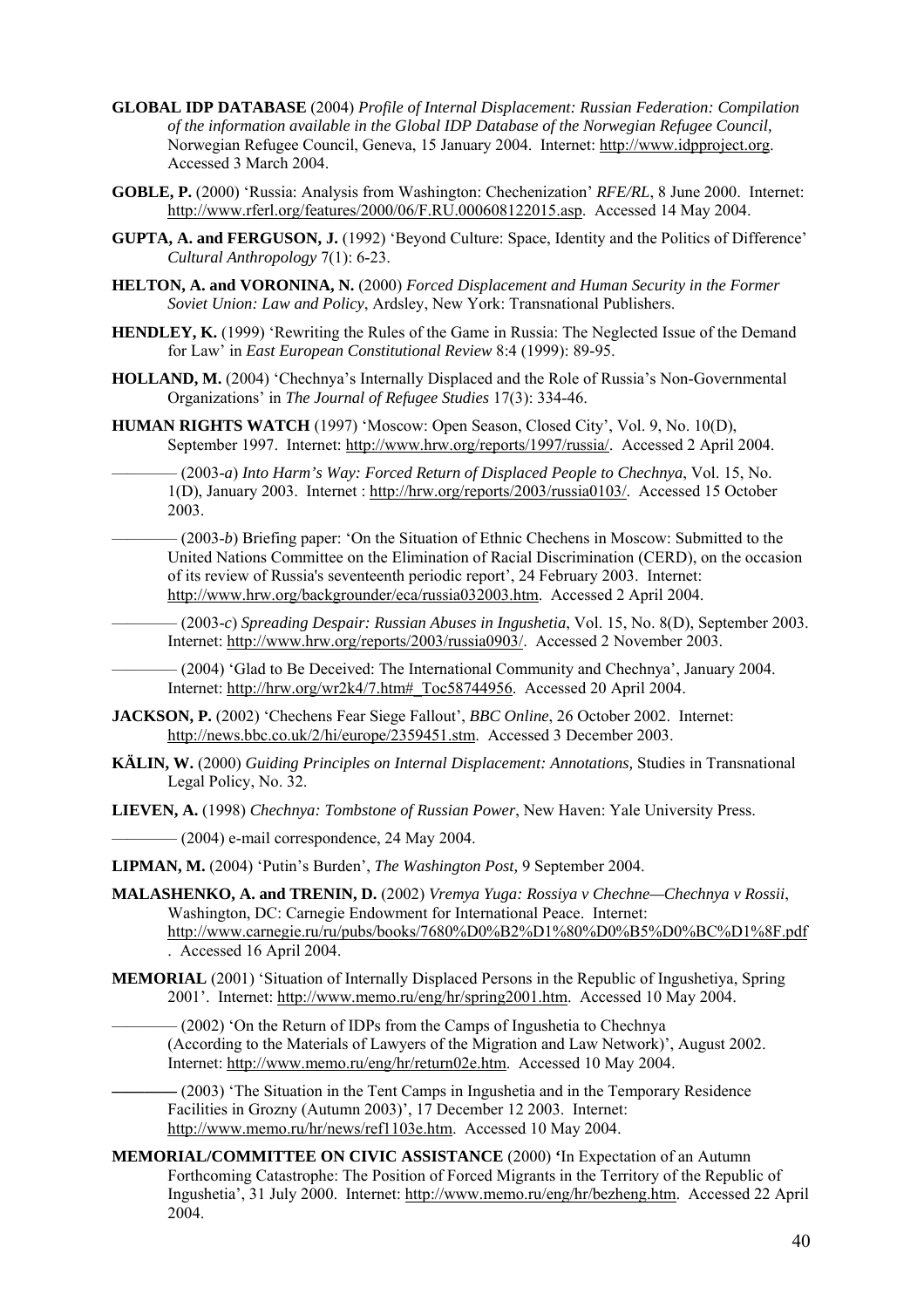- **MENDELSON, S.** (2004) Radio interview, 'On Point: Terrorism in Russia?', WBUR Boston, 29 August 2004.
- **MESSINA, C.** (1999) 'Refugee Definitions in the Countries of the Commonwealth of Independent States' in *Refugee Rights and Realities: Evolving Concepts and Regimes*, ed. Frances Nicholson and Patrick Twomey, Cambridge: Cambridge University Press.
- **MINISTRY OF EXTERNAL AFFAIRS OF THE RUSSIAN FEDERATION** (2004) 'On the Situation in the Chechen Republic (Reference Information)', January 2004, Annex E in UN OCHA, *Briefing Kit: Humanitarian Action in Chechnya and Neigh[bo](http://www.ocha.ru/public.php?_act=file&_op=download&_ti=636)uring Republics North Caucasus— Russian Federation*, Moscow, Spring 2004: 75-8. Internet: [http://www.ocha.ru/public.php?\\_act=doc&\\_op=view&\\_ti=8693.](http://www.ocha.ru/public.php?_act=file&_op=download&_ti=636) Accessed 7 May 2004.
- **MITE, V.** (2004) 'Russia: Rights Activists Say Abuses Continue in Chechnya—and Kremlin Should Answer for Them' *RFE/RL*, 28 January 2004. Internet: [http://www.rferl.org/features/features\\_Article.aspx?m=01&y=2004&id=5095508A-005B-45CF-](http://www.rferl.org/features/features_Article.aspx?m=01&y=2004&id=5095508A-005B-45CF-A4FC-7CA4629671BD)[A4FC-7CA4629671BD](http://www.rferl.org/features/features_Article.aspx?m=01&y=2004&id=5095508A-005B-45CF-A4FC-7CA4629671BD). Accessed 15 May 2004.

**MYERS, S.** (2004) 'From Those Putin Would Weaken, Praise' *The New York Times,* 15 September 2004.

**OCHA** (1998) *Guiding Principles on Internal Displacement*, E/CN.4/1998/53/Add.2. Internet: [http://www.reliefweb.int/ocha\\_ol/pub/idp\\_gp/idp.html.](http://www.reliefweb.int/ocha_ol/pub/idp_gp/idp.html) Accessed 15 October 2003.

**———— (**2001**)** 'Humanitarian Action in the North Caucasus Information Bulletin 1-30 November', 30 November 2001. Internet:

[http://wwww.reliefweb.int/w/rwb.nsf/d2fc8ae9db883867852567cb0083a028/d2eddf9cc6b53957c](http://wwww.reliefweb.int/w/rwb.nsf/d2fc8ae9db883867852567cb0083a028/d2eddf9cc6b53957c1256b18004e6b86?OpenDocument) [1256b18004e6b86?OpenDocument](http://wwww.reliefweb.int/w/rwb.nsf/d2fc8ae9db883867852567cb0083a028/d2eddf9cc6b53957c1256b18004e6b86?OpenDocument). Accessed 5 May 2004.

———— (2003-*a*) 'Note for the File: General NGO Coordination Meeting 17 October 2003', Moscow, 20 October 2003. Internet : [http://www.ocha.ru/public.php?\\_act=doc&\\_op=view&\\_ti=7300](http://www.ocha.ru/public.php?_act=doc&_op=view&_ti=7300). Accessed 7 May 2004.

———— (2003-*b*) 'Humanitarian Action in Chechnya and Neighbouring Republics (Russian Federation) 1-15 Oct 2003', 21 October 2003.

<http://www.reliefweb.int/w/rwb.nsf/0/6693ee685e4d59a9c1256dc7003f56e8?OpenDocument>. Accessed 5 May 2004.

———— (2004) *Briefing Kit: Humanitarian Action in Chechnya and Nei[g](http://www.ocha.ru/public.php?_act=file&_op=download&_ti=636)hbouring Republics North Caucasus—Russian Federation*, Moscow, Spring 2004. Internet: [http://www.ocha.ru/public.php?\\_act=doc&\\_op=view&\\_ti=8693.](http://www.ocha.ru/public.php?_act=file&_op=download&_ti=636) Accessed 7 May 2004.

## **PARLIAMENTARY ASSEMBLY OF THE COUNCIL OF EUROPE (PACE)** (2001-*a*)

*Humanitarian Situation of Refugees and Internally Displaced Persons (IDPs) from Chechnya*, Doc. 8944, 23 January 2001. Internet:

[http://assembly.coe.int/Documents/WorkingDocs/doc01/EDOC8944.htm.](http://assembly.coe.int/Documents/WorkingDocs/doc01/EDOC8944.htm) Accessed 12 February 2004.

———— (2001-*b*) Recommendation 1544: The *Propiska* System Applied to Migrants, Asylum-Seekers and Refugees in Council of Europe Member States: Effects and Remedies", 8 November 2001. Internet: [http://assembly.coe.int/Documents/AdoptedText/TA01/EREC1544.htm.](http://assembly.coe.int/Documents/AdoptedText/TA01/EREC1544.htm)

**PILKINGTON, H.** (1998) *Migration, Displacement and Identity in Post-Soviet Russia*, London: Routledge.

 $-(2004)$  e-mail correspondence, 27 April 2004.

- **PUTIN, V.** (2004) Address to the Federal Assembly, Moscow: 26 May 2004. Internet: [http://president.kremlin.ru/appears/2004/05/26/2003\\_type63372\\_71501.shtml.](http://president.kremlin.ru/appears/2004/05/26/2003_type63372_71501.shtml) In English: [http://president.kremlin.ru/eng/speeches/2004/05/26/1309\\_type70029\\_71650.shtml](http://president.kremlin.ru/eng/speeches/2004/05/26/1309_type70029_71650.shtml). Accessed 2 September 2004.
- **RADIO FREE EUROPE/RADIO LIBERTY (RFE/RL)** (2000) 'Chechnya: Military Officials, Politicians Pledge Support to Kadyrov', 13 June 2000. Internet: [http://www.rferl.org/features/2000/06/F.RU.000613154435.asp.](http://www.rferl.org/features/2000/06/F.RU.000613154435.asp) Accessed 18 February 2004.

———— (2001) 'Russia: Putin Shifts Chechen Command to FSB', 22 January 2001. Internet: http://www.rferl.org/features/2001/01/22012001121603.asp. Accessed 14 May 2004.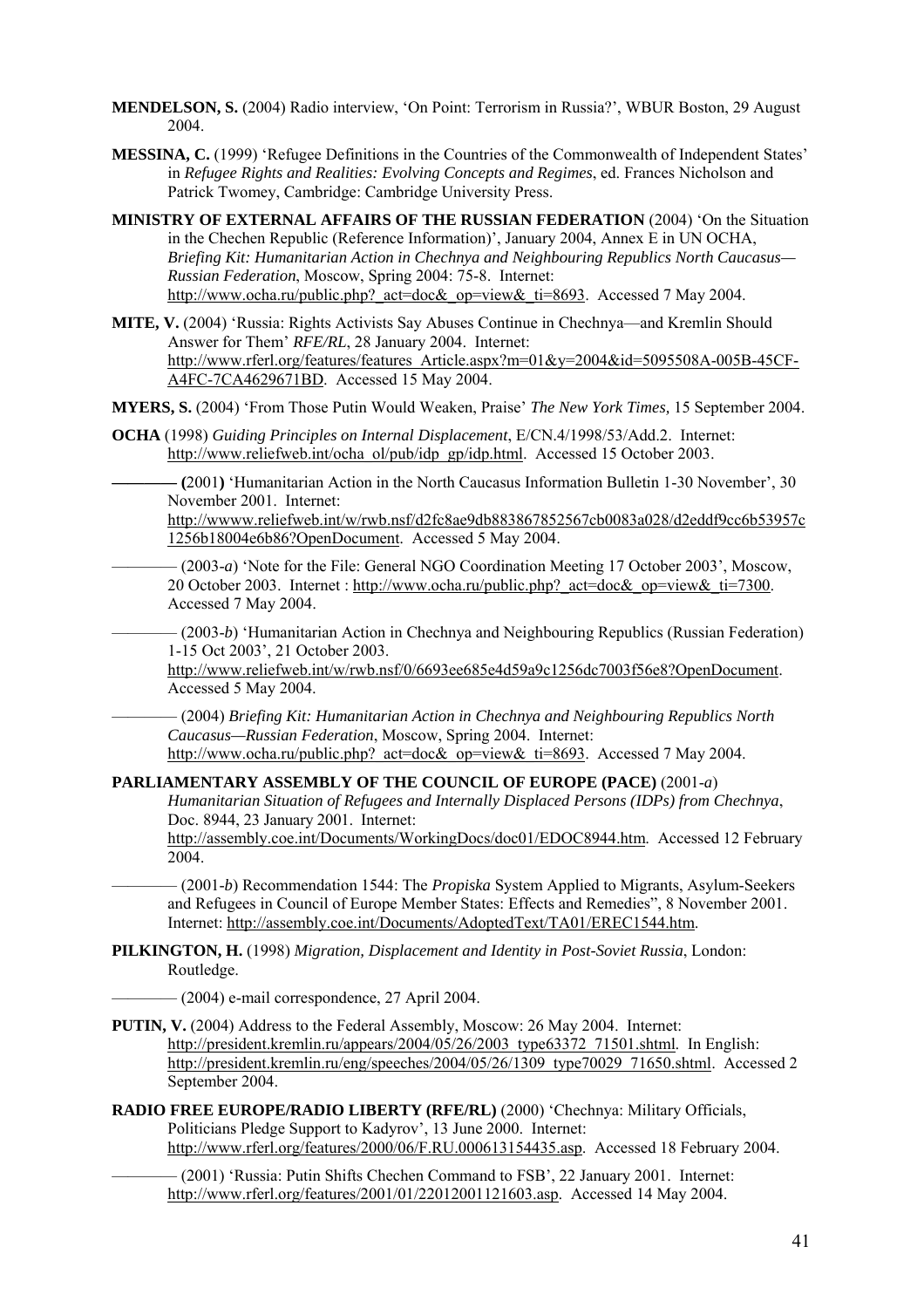———— (2003) 'Chechnya: Moscow Threatens to Replace Rapporteur', 28 January 2003. Internet: [http://www.rferl.org/features/2003/01/28012003200406.asp.](http://www.rferl.org/features/2003/01/28012003200406.asp) Accessed 14 May 2004.

- **REDMOND, R.** (2004) 'Russian Federation: continuing effects on IDPs in Ingushetia in aftermath of June 21 attack', statements at a UNHCR press briefing, Geneva: 16 July 2004.
- **ROSTRUP, M.** (2002) 'Chechen Displaced: MSF Open Letter to OCHA', 30 July 2002. Internet: [http://www.reliefweb.int/w/rwb.nsf/f303799b16d2074285256830007fb33f/b4dd786ae33e3674c1](http://www.reliefweb.int/w/rwb.nsf/f303799b16d2074285256830007fb33f/b4dd786ae33e3674c1256c07004b6a4c?OpenDocument) [256c07004b6a4c?OpenDocument.](http://www.reliefweb.int/w/rwb.nsf/f303799b16d2074285256830007fb33f/b4dd786ae33e3674c1256c07004b6a4c?OpenDocument) Accessed: 10 May 2004.
- **RUBINS, N.** (1998) 'Recent Development: The Demise and Resurrection of the Propiska: Freedom of Movement in the Russian Federation', *Harvard International Law Journal* 39 (Spring 1998).

**SAKWA, R.** (2002) *Russian Politics and Society*, third edition, New York: Routledge.

 $-$  (2004) e-mail correspondence, 26 April 2004.

**SHEVTSOVA, L.** (2003) *Putin's Russia*, Carnegie Endowment for International Peace, Washington DC.

- **SUHRKE, A.** (2003) 'Human Security and the Protection of Refugees', Newman, E. and Van Selm, J., eds., *Refugees and Forced Displacement: International Security, Human Vulnerability, and the State*, Tokyo: United Nations University Press.
- **SULEIMANOVA, M.** (2003) 'New Threat to Chechen Refugees', Caucasus Reporting Service No. 189, Institute for War and Peace Reporting (IWPR), 31 July 2003. Internet: [http://www.iwpr.net/index.pl?archive/cau/cau\\_200307\\_189\\_1\\_eng.txt](http://www.iwpr.net/index.pl?archive/cau/cau_200307_189_1_eng.txt). Accessed 16 December 2003.
- **TISHKOV, V.** (1997) *Ethnicity, Nationalism and Conflict in and after the Soviet Union: The Mind Aflame*, London: Sage.
- **UNHCHR** (2002) 'Question of the Violation of Human Rights and Fundamental Freedoms in Any Part of the World: Situation in the Republic of Chechnya of the Russian Federation'. Report submitted to the Commission on Human Rights, 58th session, 26 February 2002.
- **UNHCR** (2000) *Background Paper on Asylum Seekers and Refugees from the Russian Federation,*  Geneva: UNHCR Centre for Documentation and Research, November 2000. Internet: <http://www.skazka.no/immigration/russia1200.pdf>. Accessed 20 March 2004.

———— (2002) *UNHCR Paper on Asylum Seekers and Refugees from the Russian Federation in the Context of the Situation in Chechnya,* Geneva: UNHCR Centre for Documentation and Research, January 2002. Internet:

[http://www.db.idpproject.org/Sites/idpSurvey.nsf/wViewCountries/47DB5D8D73945008C1256B](http://www.db.idpproject.org/Sites/idpSurvey.nsf/wViewCountries/47DB5D8D73945008C1256B7B0054E4BF/$file/hcr-chya-0102.pdf) [7B0054E4BF/\\$file/hcr-chya-0102.pdf.](http://www.db.idpproject.org/Sites/idpSurvey.nsf/wViewCountries/47DB5D8D73945008C1256B7B0054E4BF/$file/hcr-chya-0102.pdf) Accessed 22 March 2004.

———— (2003) 'UNHCR Paper on Asylum Seekers from the Russian Federation in the Context of the Situation in Chechnya', Geneva, February 2003. Internet : [http://www.unhcr.ch/cgibin/texis/vtx/rsd/rsddocview.pdf?CATEGORY=RSDLEGAL&id=3ea7bb](http://www.unhcr.ch/cgibin/texis/vtx/rsd/rsddocview.pdf?CATEGORY=RSDLEGAL&id=3ea7bbd34) [d34.](http://www.unhcr.ch/cgibin/texis/vtx/rsd/rsddocview.pdf?CATEGORY=RSDLEGAL&id=3ea7bbd34) Accessed 2 February 2004.

———— (2004-*a*) 'Ingushetia: Camp Bart Officially Closed', 5 March 2004. Internet: [http://www.unhcr.ch/cgi-](http://www.unhcr.ch/cgi-bin/texis/vtx/home/+owwBmenNr5ewxwwwwnwwwwwwwmFqnN0bIhFqnN0bItFqnDni5AFqnN0bIcFqoqrnqrDOwMzmwwwwwwwwDzmtwwwwwwwdFqidGmnGaxOa-uPPyER0ay0IgGFqewxQtxd1BavvXagrnqrnDaGnh1tnnahwMocon5aGnMwoDaoDafDt15raBnDBaqwMp5eD7nw/opendoc.htm)

[bin/texis/vtx/home/+owwBmenNr5ewxwwwwnwwwwwwwmFqnN0bIhFqnN0bItFqnDni5AFqn](http://www.unhcr.ch/cgi-bin/texis/vtx/home/+owwBmenNr5ewxwwwwnwwwwwwwmFqnN0bIhFqnN0bItFqnDni5AFqnN0bIcFqoqrnqrDOwMzmwwwwwwwwDzmtwwwwwwwdFqidGmnGaxOa-uPPyER0ay0IgGFqewxQtxd1BavvXagrnqrnDaGnh1tnnahwMocon5aGnMwoDaoDafDt15raBnDBaqwMp5eD7nw/opendoc.htm) [N0bIcFqoqrnqrDOwMzmwwwwwwwwDzmtwwwwwwwdFqidGmnGaxOa-](http://www.unhcr.ch/cgi-bin/texis/vtx/home/+owwBmenNr5ewxwwwwnwwwwwwwmFqnN0bIhFqnN0bItFqnDni5AFqnN0bIcFqoqrnqrDOwMzmwwwwwwwwDzmtwwwwwwwdFqidGmnGaxOa-uPPyER0ay0IgGFqewxQtxd1BavvXagrnqrnDaGnh1tnnahwMocon5aGnMwoDaoDafDt15raBnDBaqwMp5eD7nw/opendoc.htm)

[uPPyER0ay0IgGFqewxQtxd1BavvXagrnqrnDaGnh1tnnahwMocon5aGnMwoDaoDafDt15raBnD](http://www.unhcr.ch/cgi-bin/texis/vtx/home/+owwBmenNr5ewxwwwwnwwwwwwwmFqnN0bIhFqnN0bItFqnDni5AFqnN0bIcFqoqrnqrDOwMzmwwwwwwwwDzmtwwwwwwwdFqidGmnGaxOa-uPPyER0ay0IgGFqewxQtxd1BavvXagrnqrnDaGnh1tnnahwMocon5aGnMwoDaoDafDt15raBnDBaqwMp5eD7nw/opendoc.htm) [BaqwMp5eD7nw/opendoc.htm](http://www.unhcr.ch/cgi-bin/texis/vtx/home/+owwBmenNr5ewxwwwwnwwwwwwwmFqnN0bIhFqnN0bItFqnDni5AFqnN0bIcFqoqrnqrDOwMzmwwwwwwwwDzmtwwwwwwwdFqidGmnGaxOa-uPPyER0ay0IgGFqewxQtxd1BavvXagrnqrnDaGnh1tnnahwMocon5aGnMwoDaoDafDt15raBnDBaqwMp5eD7nw/opendoc.htm). Accessed 14 May 2004.

———— (2004-*b*) 'Human Rights Activists say Chechnya Remains Unsafe for Civilians', 20 April 2004. Internet: [http://www.unhcr.ch/cgi-](http://www.unhcr.ch/cgi-bin/texis/vtx/home/+ywwBmend4lewxwwwwnwwwwwwwhFqnN0bItFqnDni5AFqnN0bIcFqoqrnqrDOwMzmwwwwwwwwDzmxwwwwwwwdFqidGmnGaxOa-uPPyER0ay0Ig/opendoc.htm)

[bin/texis/vtx/home/+ywwBmend4lewxwwwwnwwwwwwwhFqnN0bItFqnDni5AFqnN0bIcFqoqr](http://www.unhcr.ch/cgi-bin/texis/vtx/home/+ywwBmend4lewxwwwwnwwwwwwwhFqnN0bItFqnDni5AFqnN0bIcFqoqrnqrDOwMzmwwwwwwwwDzmxwwwwwwwdFqidGmnGaxOa-uPPyER0ay0Ig/opendoc.htm) [nqrDOwMzmwwwwwwwwDzmxwwwwwwwdFqidGmnGaxOa-uPPyER0ay0Ig/opendoc.htm](http://www.unhcr.ch/cgi-bin/texis/vtx/home/+ywwBmend4lewxwwwwnwwwwwwwhFqnN0bItFqnDni5AFqnN0bIcFqoqrnqrDOwMzmwwwwwwwwDzmxwwwwwwwdFqidGmnGaxOa-uPPyER0ay0Ig/opendoc.htm). Accessed 14 May 2004.

———— (2004-*c*) 'About 330 Chechen Refugee Families Remain in Ingush Tent Camps', 2 May 2004. Internet: [http://www.unhcr.ch/cgi-](http://www.unhcr.ch/cgi-bin/texis/vtx/home/+CwwBmetD4PewxwwwwnwwwwwwwmFqnN0bIhFqnN0bItFqnDni5AFqnN0bIcFqoqrnqrDOwMzmwwwwwwwwDzmqwwwwwwwdFqidGmnGaxOa-uPPyER0ay0IgGFqNfDt15rnBoweuG4wwMpaFwGBadhhoqowccOaqcd5nm/opendoc.htm)

[bin/texis/vtx/home/+CwwBmetD4PewxwwwwnwwwwwwwmFqnN0bIhFqnN0bItFqnDni5AFqn](http://www.unhcr.ch/cgi-bin/texis/vtx/home/+CwwBmetD4PewxwwwwnwwwwwwwmFqnN0bIhFqnN0bItFqnDni5AFqnN0bIcFqoqrnqrDOwMzmwwwwwwwwDzmqwwwwwwwdFqidGmnGaxOa-uPPyER0ay0IgGFqNfDt15rnBoweuG4wwMpaFwGBadhhoqowccOaqcd5nm/opendoc.htm) [N0bIcFqoqrnqrDOwMzmwwwwwwwwDzmqwwwwwwwdFqidGmnGaxOa-](http://www.unhcr.ch/cgi-bin/texis/vtx/home/+CwwBmetD4PewxwwwwnwwwwwwwmFqnN0bIhFqnN0bItFqnDni5AFqnN0bIcFqoqrnqrDOwMzmwwwwwwwwDzmqwwwwwwwdFqidGmnGaxOa-uPPyER0ay0IgGFqNfDt15rnBoweuG4wwMpaFwGBadhhoqowccOaqcd5nm/opendoc.htm)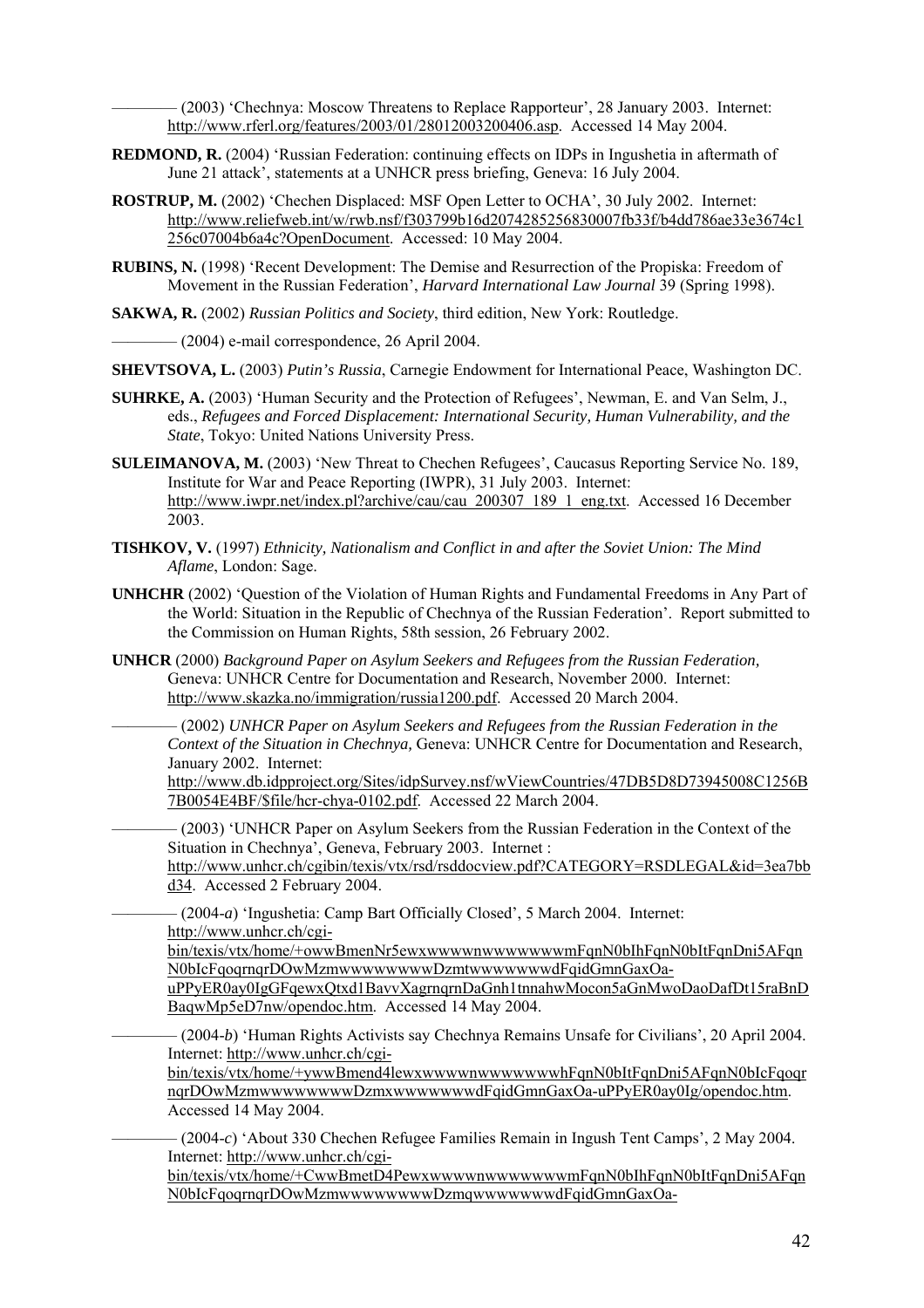[uPPyER0ay0IgGFqNfDt15rnBoweuG4wwMpaFwGBadhhoqowccOaqcd5nm/opendoc.htm.](http://www.unhcr.ch/cgi-bin/texis/vtx/home/+CwwBmetD4PewxwwwwnwwwwwwwmFqnN0bIhFqnN0bItFqnDni5AFqnN0bIcFqoqrnqrDOwMzmwwwwwwwwDzmqwwwwwwwdFqidGmnGaxOa-uPPyER0ay0IgGFqNfDt15rnBoweuG4wwMpaFwGBadhhoqowccOaqcd5nm/opendoc.htm) Accessed 14 May 2004.

———— (2004-*d*) 'The Last Remaining Tented Camp . . .', 4 June 2004. Internet: [http://www.unhcr.ch/cgi-](http://www.unhcr.ch/cgi-bin/texis/vtx/home/+nwwBmoeiqM3wwwwnwwwwwwwhFqnN0bItFqnDni5AFqnN0bIcFqAfDt15rnBowMzmwwwwwwwwDzmxwwwwwwwdFqidGmnGaxOa-uPPyER0ay0Ig/opendoc.htm)

[bin/texis/vtx/home/+nwwBmoeiqM3wwwwnwwwwwwwhFqnN0bItFqnDni5AFqnN0bIcFqAfDt](http://www.unhcr.ch/cgi-bin/texis/vtx/home/+nwwBmoeiqM3wwwwnwwwwwwwhFqnN0bItFqnDni5AFqnN0bIcFqAfDt15rnBowMzmwwwwwwwwDzmxwwwwwwwdFqidGmnGaxOa-uPPyER0ay0Ig/opendoc.htm) [15rnBowMzmwwwwwwwwDzmxwwwwwwwdFqidGmnGaxOa-uPPyER0ay0Ig/opendoc.htm.](http://www.unhcr.ch/cgi-bin/texis/vtx/home/+nwwBmoeiqM3wwwwnwwwwwwwhFqnN0bItFqnDni5AFqnN0bIcFqAfDt15rnBowMzmwwwwwwwwDzmxwwwwwwwdFqidGmnGaxOa-uPPyER0ay0Ig/opendoc.htm) Accessed 2 September 2004.

**UNHCR/IOM** (2000) *Regional Conference to Address the Problems of Refugees, Displaced Persons, Other Forms of Involuntary Displacement and Returnees in the Countries of the Commonwealth of Independent States and Relevant Neighbouring States: Assessment Report of the Conference Process (1996-2000)*, Geneva. Internet: [http://www.unhcr.ch/cgi](http://www.unhcr.ch/cgi-bin/texis/vtx/home/+zwwBmerNfq_wwwwhwwwwwwwhFqo20I0E2gltFqoGn5nwGqrAFqo20I0E2glcFqmgfIDzmxwwwwwww/opendoc.pdf)[bin/texis/vtx/home/+zwwBmerNfq\\_wwwwhwwwwwwwhFqo20I0E2gltFqoGn5nwGqrAFqo20I0](http://www.unhcr.ch/cgi-bin/texis/vtx/home/+zwwBmerNfq_wwwwhwwwwwwwhFqo20I0E2gltFqoGn5nwGqrAFqo20I0E2glcFqmgfIDzmxwwwwwww/opendoc.pdf)

[E2glcFqmgfIDzmxwwwwwww/opendoc.pdf.](http://www.unhcr.ch/cgi-bin/texis/vtx/home/+zwwBmerNfq_wwwwhwwwwwwwhFqo20I0E2gltFqoGn5nwGqrAFqo20I0E2glcFqmgfIDzmxwwwwwww/opendoc.pdf) Accessed 20 March 2004.

- **UN GENERAL ASSEMBLY (UNGA)** (2000) 'Follow-up to the Regional Conference to Address the Problems of Refugees, Displaced Persons, Other Forms of Involuntary Displacement and Returnees in the Countries of the Commonwealth of Independent States and Relevant Neighbouring States: Report of the Secretary-General', 12 October 2000, A/55/472. Internet: [http://www.un.org/documents/ga/docs/55/a55472.pdf.](http://www.un.org/documents/ga/docs/55/a55472.pdf) Accessed 10 January 2004.
- **UN HUMAN RIGHTS COMMITTEE (UNHRC)** (1995) 'Comments on Russian Federation', UN Doc. CCPR/C/79/Add.54. Internet:

<http://www.unhchr.ch/tbs/doc.nsf/0/ee8895c6dc1a616ac12563f00056728e?Opendocument>. Accessed 9 February 2004.

- **U.S. COMMITTEE FOR REFUGEES (USCR)** (2000) 'Country Report: Russian Federation'. Internet: [http://www.refugees.org/world/countryrpt/europe/2000/russian\\_federation.htm.](http://www.refugees.org/world/countryrpt/europe/2000/russian_federation.htm) Accessed 26 February 2004.
- **U.S. DEPARTMENT OF STATE (US DOS)** (2003) *Russia: Country Report on Human Rights Practices 2002*, Washington, D.C.: Bureau of Democracy, Human Rights and Labor, 31 March 2003. Internet: [http://www.state.gov/g/drl/rls/hrrpt/2002/18388.htm.](http://www.state.gov/g/drl/rls/hrrpt/2002/18388.htm) Accessed 3 February 2004.
- **WAEVER, O.** (1995) 'Securitization and Desecuritization' in R. Lipshutz, ed., *On Security,* New York: Columbia University Press.
- **WFP** (2002) 'Emergency Food Assistance in the Northern Caucasus'. Internet: [http://www.wfp.org/country\\_brief/europe/caucasus/projects/619702\\_RUSSIANFED.pdf](http://www.wfp.org/country_brief/europe/caucasus/projects/619702_RUSSIANFED.pdf). Accessed 27 April 2004.
- **ZELKINA, A.** (2004) 'Internal Displacement and Armed Conflict in Chechnya', lecture delivered at Queen Elizabeth House, Oxford University, 25 February 2004.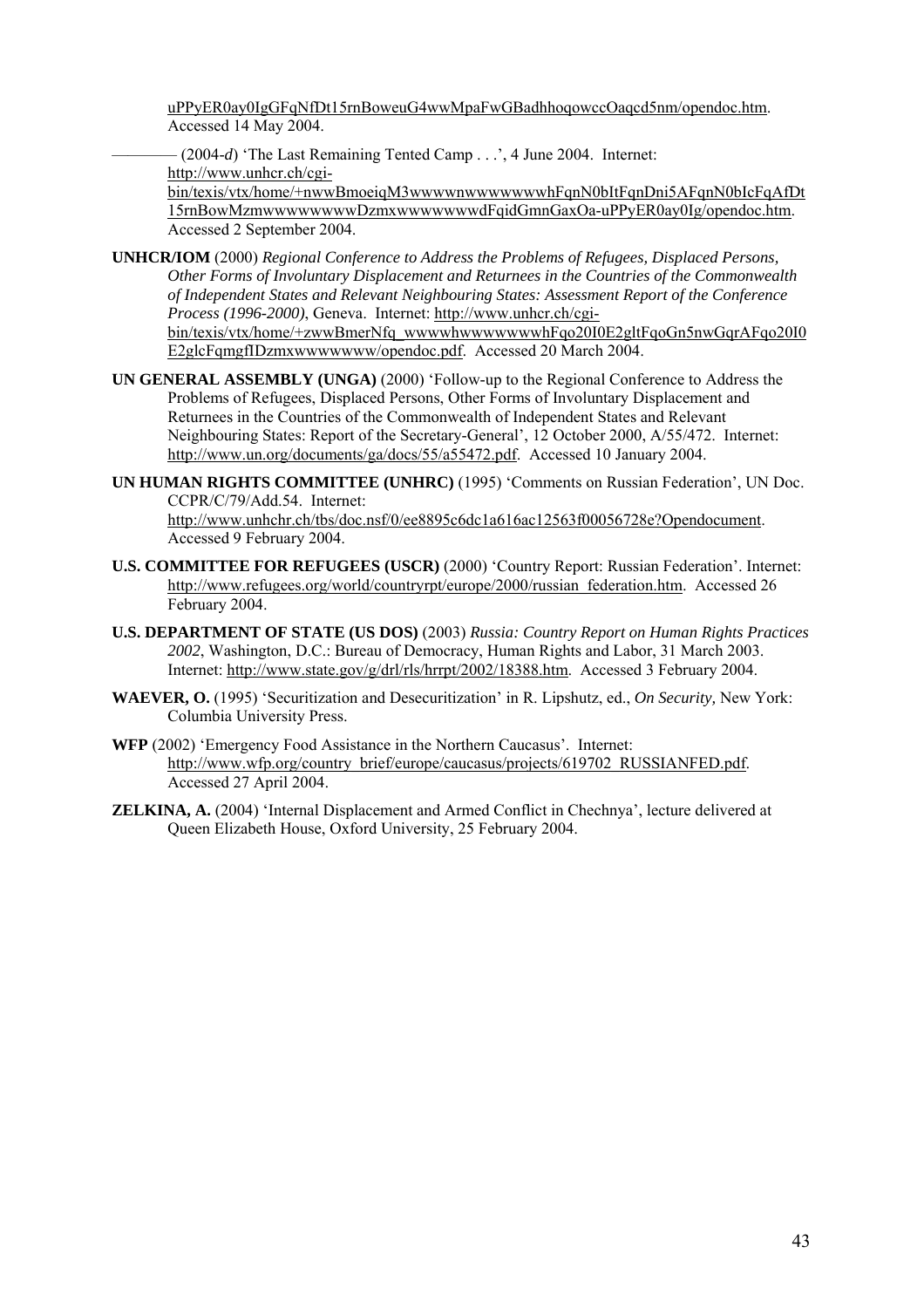| Organization                       | <b>Convention</b>                                                                                                       | Date of ratification<br>or accession (a) |
|------------------------------------|-------------------------------------------------------------------------------------------------------------------------|------------------------------------------|
| <b>United Nations</b>              | Convention Relating to the Status of Refugees (CSR)<br>(1951)                                                           | 2 February 1993 (a)                      |
|                                    | Protocol to the CSR (1967)                                                                                              | 2 February 1993 (a)                      |
|                                    | Convention on the Prevention and Punishment of the<br>Crime of Genocide (1948)                                          | 3 May 1954                               |
|                                    | International Convention on the Elimination of All<br>Forms of Racial Discrimination (CERD) (1965)                      | 4 February 1969                          |
|                                    | International Covenant on Civil and Political Rights<br>(ICCPR) (1966)                                                  | 16 October 1973                          |
|                                    | Optional Protocol of the ICCPR (1966)                                                                                   | 1 October 1991 (a)                       |
|                                    | International Covenant on Economic, Social and<br>Cultural Rights (ICESCR) (1966)                                       | 16 October 1973                          |
|                                    | Convention on the Elimination of All Forms of<br>Discrimination Against Women (CEDAW) (1979)                            | 23 January 1981                          |
|                                    | Convention against Torture and Other Cruel, Inhuman<br>or Degrading Treatment or Punishment (1984)                      | 3 March 1987                             |
|                                    | Convention on the Rights of the Child (CRC) (1989)                                                                      | 16 August 1990                           |
| <b>Council of</b><br><b>Europe</b> | European Convention on Human Rights and<br>Fundamental Freedoms (ECHR) (1950)                                           | 5 May 1998                               |
|                                    | Protocol No. 4 to the ECHR                                                                                              | 5 May 1998                               |
|                                    | Protocol No. 5 to the ECHR                                                                                              | 5 May 1998                               |
|                                    | Protocol No. 7 to the ECHR                                                                                              | 5 May 1998                               |
|                                    | Protocol No. 11 to the ECHR                                                                                             | 5 May 1998                               |
|                                    | European Convention for the Prevention of Torture<br>and Inhuman or Degrading Treatment or Punishment<br>$(CPT)$ (1987) | 5 May 1998                               |
|                                    | Protocol No. 1 to the CPT                                                                                               | 5 May 1998                               |
|                                    | Protocol No. 2 to the CPT                                                                                               | 5 May 1998                               |
|                                    | Framework Convention on National Minorities (1995)                                                                      | 21 August 1998                           |

# <span id="page-46-0"></span>**APPENDIX 1: Human Rights Treaties to Which the Russian Federation Is a Party[37](#page-46-1)**

 $\overline{a}$ 

<span id="page-46-1"></span> $37$  Reprinted from UNHCR (2000: 13).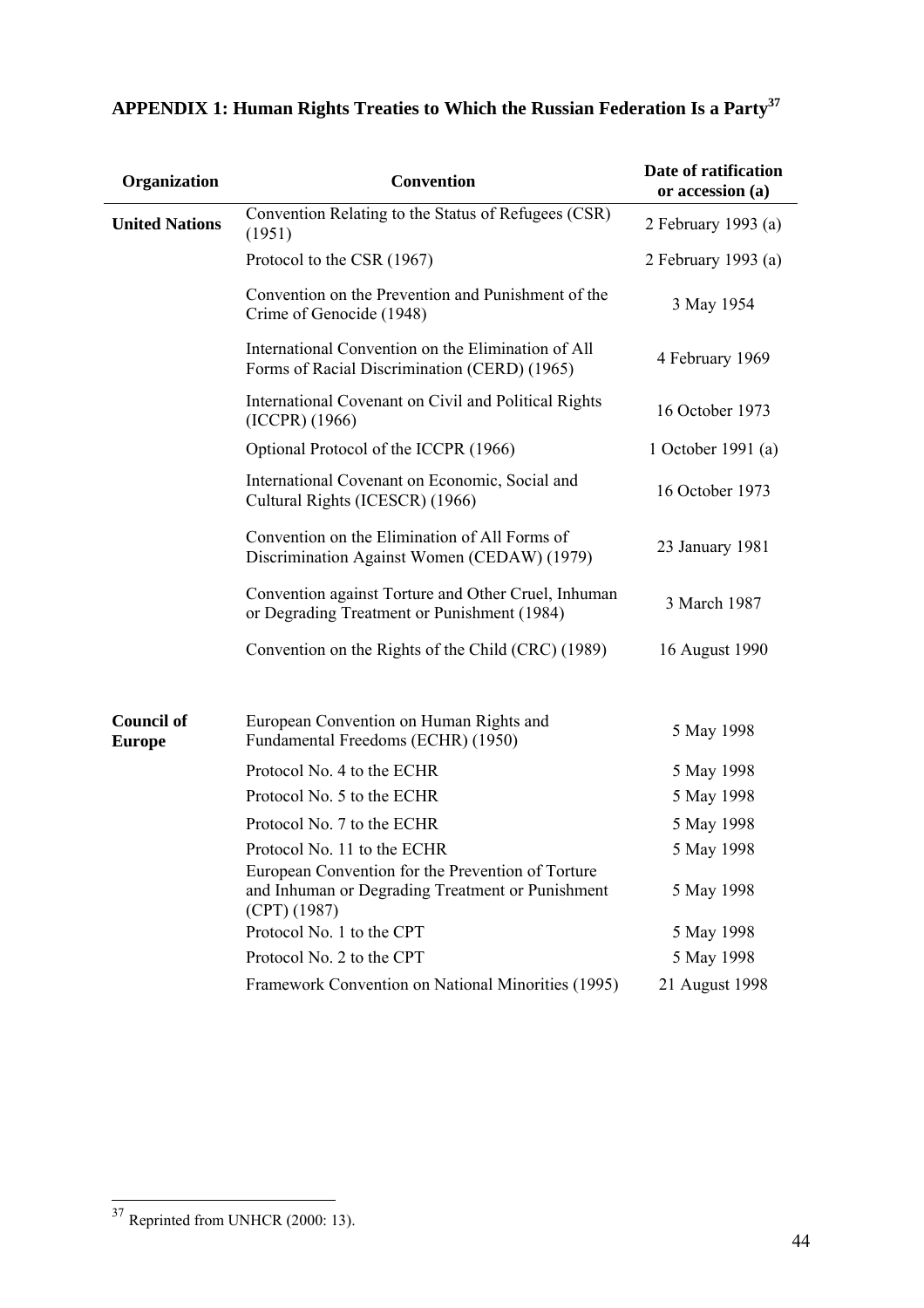## <span id="page-47-0"></span>**APPENDIX 2: Russian Legislation**

Memorial maintains an excellent searchable, hyperlinked database of federal and regional normative acts as well as court rulings [\(http://refugees.memo.ru/site/LAW.nsf](http://refugees.memo.ru/site/LAW.nsf)). Additionally, federal acts and laws are available at the Russian government website

([http://www.government.gov.ru/normdocs/index.html?he\\_id=511](http://www.government.gov.ru/normdocs/index.html?he_id=511)) and Moscow city acts and laws are available at the Moscow city government website ([http://www.mos.ru/cgi-](http://www.mos.ru/cgi-bin/pbl_web?vid=1&osn_id=0&subr_unom=2004&datedoc=0)

[bin/pbl\\_web?vid=1&osn\\_id=0&subr\\_unom=2004&datedoc=0\)](http://www.mos.ru/cgi-bin/pbl_web?vid=1&osn_id=0&subr_unom=2004&datedoc=0). The Ingush regional government maintains a very limited archive of presidential decrees ([http://www.ingushetia.ru/mt](http://www.ingushetia.ru/mt-docs/archives.html)[docs/archivefull.html\)](http://www.ingushetia.ru/mt-docs/archives.html).

All the above sources are in Russian only. For overviews of court rulings in English, please see the Council of Europe's report on residence registration (2001, section II) or Rubins (1998).

Below is a partial overview of the normative acts passed by the federal and Moscow city governments to which this paper refers, or which are particularly relevant to Chechen IDPs in Russia. For the sake of brevity, only the provisions which are most directly pertinent to the subject at hand are listed.

*Legal Acts of the Russian Federation*

## **Constitution of the Russian Federation.** 12 December 1993.

- Full text available in Russian at: [http://www.hro.org/docs/rlex/constit/index.htm.](http://www.hro.org/docs/rlex/constit/index.htm)
- English translation available at: [http://www.constitution.ru/en/10003000-01.htm.](http://www.constitution.ru/en/10003000-01.htm)

## **Law No. 5242-1.** 25 June 1993.

- Full title: 'On the Right of Citizens to Free Movement and Choice of Place of Residence within the Territory of the Russian Federation'.
- Original title: 'Закон Российской Федерации о праве граждан Российской Федерации на cвoбoдy пeредвижeния и выбop местa пребывания и жительства в пределax Российской Федерации'.
- Key provisions:
	- o Reiterates the Constitutional right to freedom of movement within the Federation and specifies the situations in which this right can be limited.
	- o Article 3 allows for residence registration, but cautions that:
		- Registration or its absence cannot serve as the basis for limiting or the condition for realizing the rights and freedoms of citizens foreseen in the Constitution of the Russian Federation, the laws of the Russian Federation, and the constitutions and laws of the constituent republics of the Russian Federation.

 $\begin{array}{ccccccc} \ast & \ast & \ast & \ast & \ast \end{array}$ 

(Pегистрация или отсутствие таковой не могут служить основанием ограничения или условием реализации прав и свобод граждан, предусмотренных Конституцией Российской Федерации, законами Российской Федерации, Конституциями и законами республик в составе Российской Федерации.)

• Full text available in Russian at: <http://refugees.memo.ru/site/LAW.nsf>.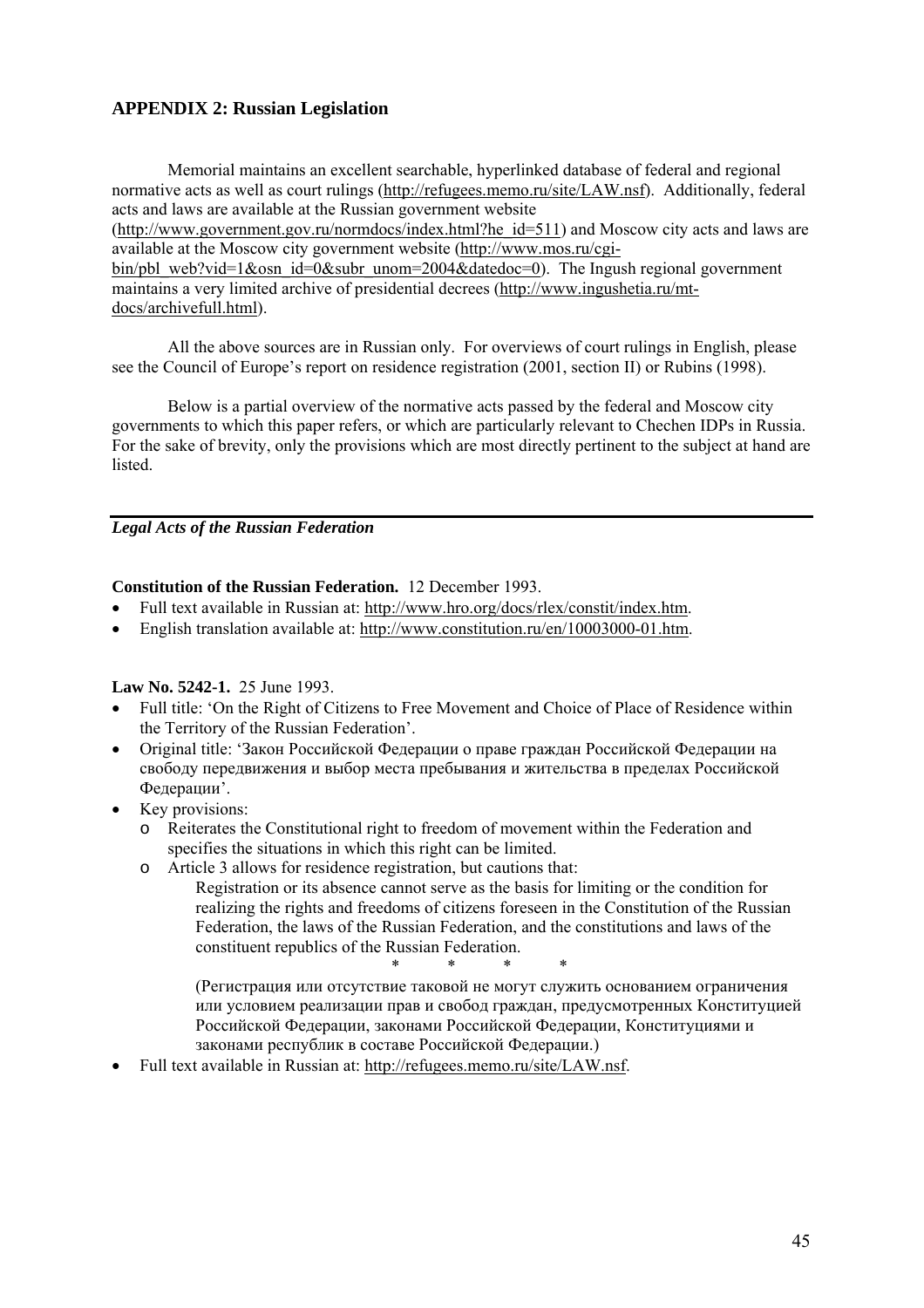#### **Law on Forced Migrants**.28 December 1995.

- ('Зaкoн Российской Федерации o вынужденныx переселенцax'.)
- Key provisions:
	- o Article 1 sets out the following definition of a Forced Migrant:

1. A forced migrant is a citizen of the Russian Federation who was forced to leave his place of [permanent] residence due to violence committed against him or members of his family or persecution in other forms, or due to a real danger of being subjected to persecution for reasons of race, nationality, religion, language or membership of some particular social group or political opinion, which grounds have served as reasons for hostile campaigns with regard to individual persons or groups of persons, [or] mass violations of public order.

2. According to the conditions foreseen in point 1, the following individuals shall be recognised as forced migrants:

1) a citizen of the Russian Federation who was forced to leave the place of his permanent residence on the territory of a foreign state and came to the Russian Federation;

2) a citizen of the Russian Federation who was forced to leave the place of his permanent residence on the territory of a subject of the Russian Federation and came to the territory of another subject of the Russian Federation.

3. A foreign citizen or a stateless person who is permanently residing on lawful grounds on the territory of the Russian Federation and has left his place of residence within the Russian Federation for the reasons foreseen in point 1 shall also be recognised as a forced migrant.

4. A former citizen of the USSR permanently residing in the territory of a republic which was formerly a constituent of the USSR, who has received refugee status in the Russian Federation and subsequently lost that status upon acquisition of citizenship in the Russian Federation, and who encountered obstacles to his settling in the Russian Federation before refugee status expired, shall also be recognised as a forced migrant.

\* \* \* \*

(1. Вынужденный переселенец - гражданин Российской Федерации, покинувший место жительства вследствие совершенного в отношении его или членов его семьи насилия или преследования в иных формах либо вследствие реальной опасности подвергнуться преследованию по признаку расовой или национальной принадлежности, вероисповедания, языка, а также по признаку принадлежности к определенной социальной группе или политических убеждений, ставших поводами для проведения враждебных кампаний в отношении конкретного лица или группы лиц, массовых нарушений общественного порядка.

2. По обстоятельствам, предусмотренным пунктом 1 настоящей статьи, вынужденным переселенцем признается:

1) гражданин Российской Федерации, вынужденный покинуть место жительства на территории иностранного государства и прибывший на территорию Российской Федерации;

2) гражданин Российской Федерации, вынужденный покинуть место жительства на территории одного субъекта Российской Федерации и прибывший на территорию другого субъекта Российской Федерации.

3. Вынужденным переселенцем также признается иностранный гражданин или лицо без гражданства, постоянно проживающие на законных основаниях на территории Российской Федерации и изменившие место жительства в пределах территории Российской Федерации по обстоятельствам, предусмотренным пунктом 1 настоящей статьи.

4. Вынужденным переселенцем признается также гражданин бывшего СССР, постоянно проживавший на территории республики, входившей в состав СССР, получивший статус беженца в Российской Федерации и утративший этот статус в связи с приобретением гражданства Российской Федерации, при наличии обстоятельств, препятствовавших данному лицу в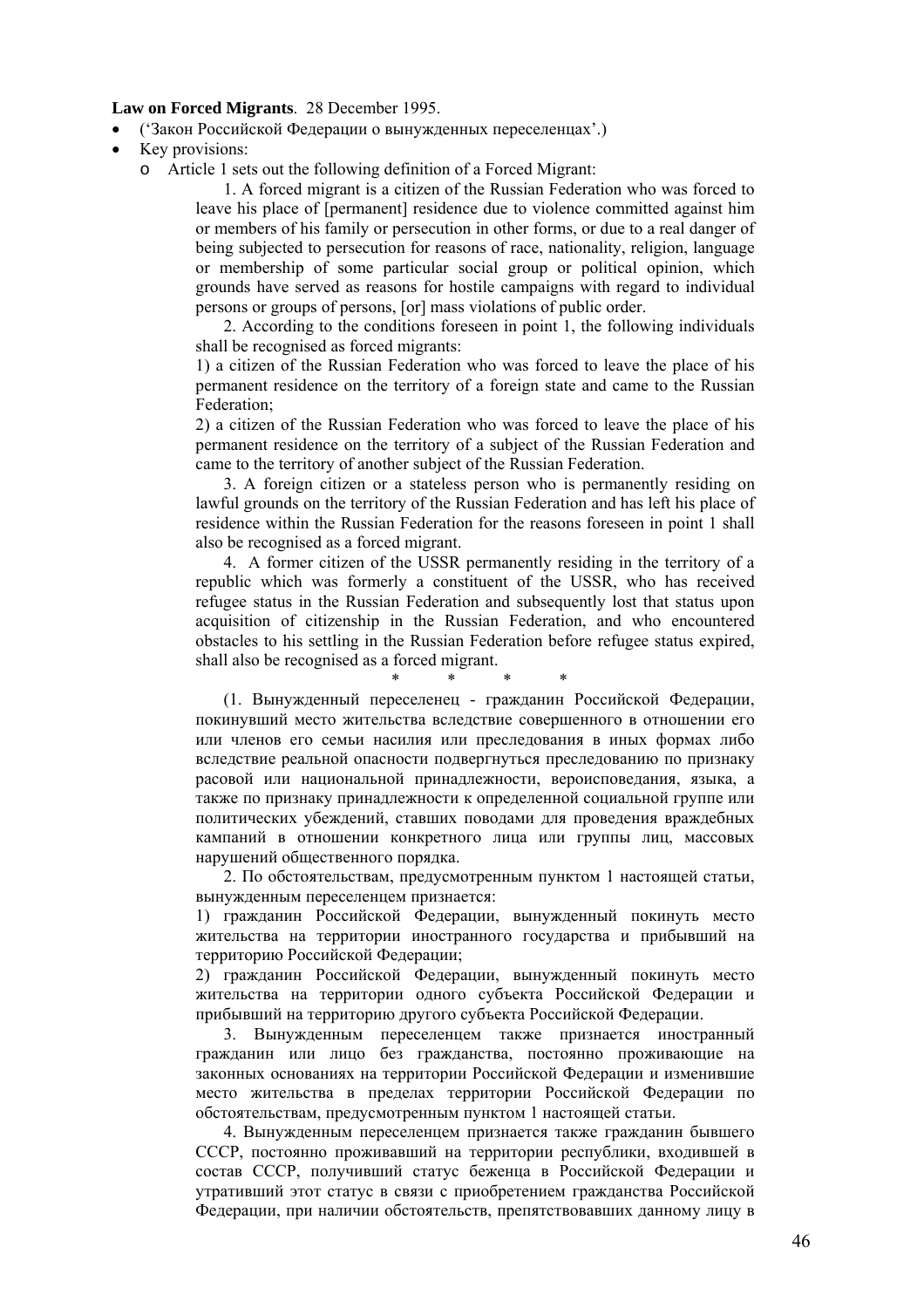период действия статуса беженца в обустройстве на территории Российской Федерации.)

o Article 3.4 states:

Upon a positive status determination, each individual applying for recognition as a forced migrant shall receive a certificate of the registration [i.e., acceptance and positive status determination] of his application. [. . .] The form of this certificate and the procedure for its issuance shall be established by the Government of the Russian Federation. This certificate shall be the basis for the granting of rights and the imposition of obligations foreseen in the present Law.

 $*$  \* \* \* \*

(При положительном решении вопроса о регистрации ходатайства каждому лицу, претендующему на признание вынужденным переселенцем, выдается или направляется свидетельство о регистрации его ходатайства. [. . .] Форма свидетельства и порядок его выдачи определяются Правительством Российской Федерации. Свидетельство является основанием для предоставления лицу прав и возложения на него обязанностей, предусмотренных настоящим Законом.)

o Similarly, Article 5.2 states:

[. . .] The decision to recognize an individual as a forced migrant shall be the basis for granting him the guarantees set forth in the present Law, federal law and other normative acts of the Russian Federation, as well as in the laws and normative acts of subjects of the Russian Federation.

 $*$  \* \* \* \* [. . .] Решение о признании лица вынужденным переселенцем является основанием для предоставления ему гарантий, установленных настоящим Законом, федеральными законами и иными нормативными правовыми актами Российской Федерации, а также законами и иными нормативными правовыми актами субъектов Российской Федерации.

o Article 6.1.1 codifies a right to choose one's residence:

A forced migrant has the right [. . .] freely to choose his own place of residence on the territory of the Russian Federation, including in one of the places of settlement offered to him by the territorial [regional] migration service. A forced migrant may, in accordance with the set procedure, reside with relatives or with other people, on the condition of their agreement to reside together, regardless of the size of the living space of those relatives or other people.

 $\begin{array}{ccccccc} \ast & \ast & \ast & \ast & \ast \end{array}$ 

(Вынужденный переселенец имеет право самостоятельно выбрать место жительства на территории Российской Федерации, в том числе в одном из населенных пунктов, предлагаемых ему территориальным органом миграционной службы. Вынужденный переселенец может в соответствии с установленным порядком проживать у родственников или у иных лиц при условии их согласия на совместное проживание независимо от размера занимаемой родственниками или иными лицами жилой площади.)

o Article 8.1 codifies a protection against forcible return:

A forced migrant can not be returned against his will to the territory (the settlement) which he left on the grounds foreseen in Point 1, Article 1 of the present Law. A forced migrant can not be resettled without his consent to another place.

\* \* \* \*

(Вынужденный переселенец не может быть возвращен против его воли на территорию (в населенный пункт), которую он покинул по обстоятельствам, предусмотренным пунктом 1 статьи 1 настоящего Закона. Вынужденный переселенец не может быть переселен без его согласия в другой населенный пункт.)

• Full text available in Russian at: [http://www.hro.org/docs/rlex/migrants/article1.htm.](http://www.hro.org/docs/rlex/migrants/article1.htm)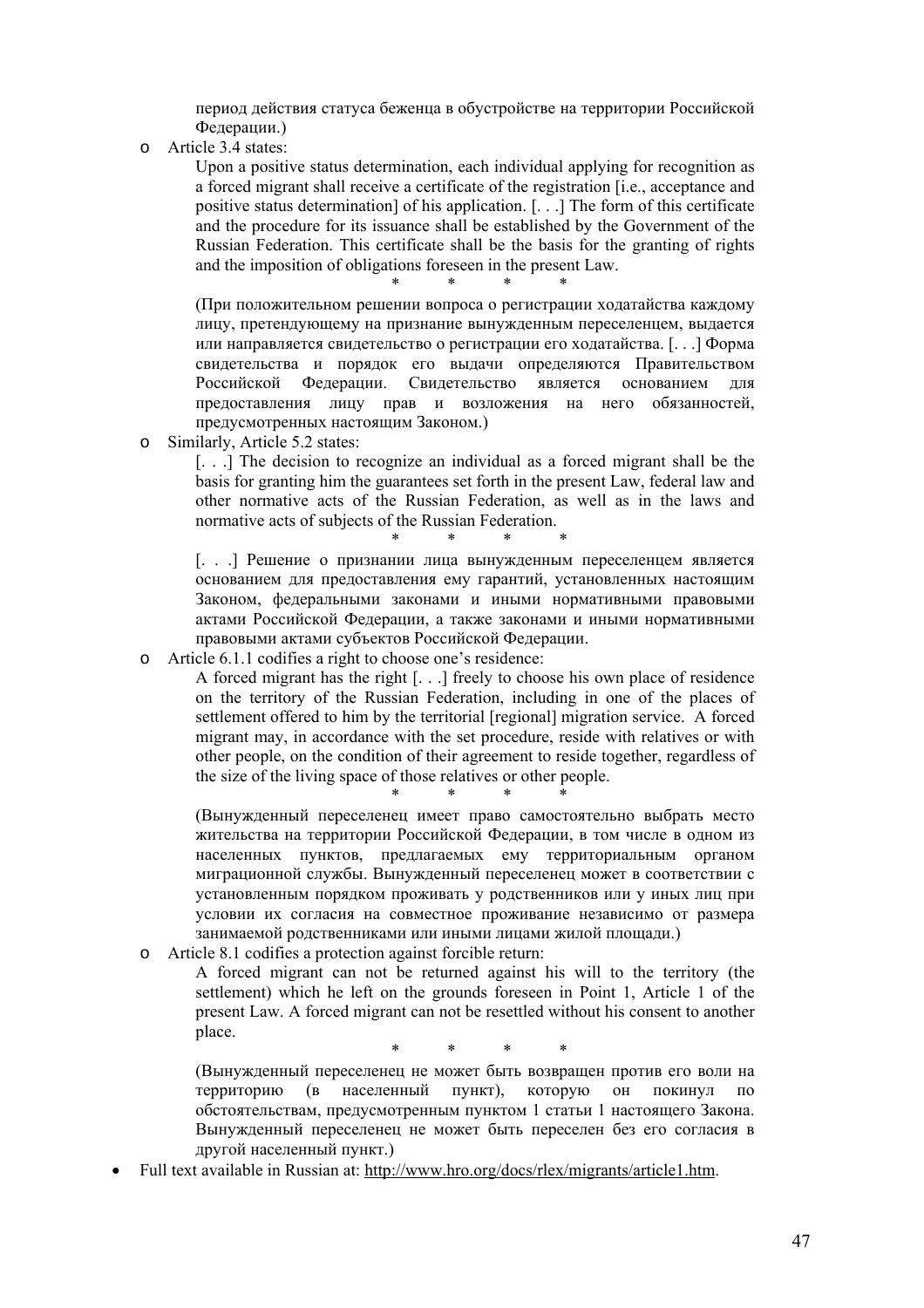• Unofficial English translation available at: [http://www.db.idpproject.org/Sites/idpSurvey.nsf/AllDocWeb/19679F2692B7EF0CC12568C500](http://www.db.idpproject.org/Sites/idpSurvey.nsf/AllDocWeb/19679F2692B7EF0CC12568C5005C7FB0/$file/LawForcedMigrants.pdf) [5C7FB0/\\$file/LawForcedMigrants.pdf.](http://www.db.idpproject.org/Sites/idpSurvey.nsf/AllDocWeb/19679F2692B7EF0CC12568C5005C7FB0/$file/LawForcedMigrants.pdf)

#### **Resolution No. 713.** 17 July 1995.

- Full title: 'Confirming the Rules of registration and de-registration of citizens of the Russian Federation in places of sojourn or residence within the territory of the Russian Federation, and an enumeration of the public officials responsible for registration'.
- Original title: Постановление Правительства РФ N 713 'Об утверждении Правил регистрации и снятия граждан Российской Федерации с регистрационного учета по месту пребывания и по месту жительства в пределах Российской Федерации и перечня должностных лиц, ответственных за регистрацию'.
- Key provisions:
	- o Sets out general guidelines for registration policy.
	- Article I.1 explains that 'registration is maintained in order to ensure the necessary conditions for citizens' realization of their rights and freedoms, as well as their fulfillment of their obligations towards other citizens, the government and society' ('pегистрационный учет устанавливается в целях обеспечения необходимых условий для реализации гражданами своих прав и свобод, а также исполнения ими обязанностей перед другими гражданами, государством и обществом'). It recognizes that registration should not interfere with Russian citizens' freedom of movement, as enshrined in Law 5242-1.
	- o Article II.10 initially included a stipulation that sojourn registration was valid for no more than 6 months. This was struck down by the Constitutional Court ruling of 1998 No 4-P. Point 6 of this ruling states:

According to Point 10 of the Rules, sojourn registration is valid for a period of no more than six months, and only in exceptional circumstances can it be extended by the organs of the registration service. This period is determined not by the will of the applicant, but at the discretion of the registration organs (the organs of the interior ministry or the local administration). This [clause's] introduction cannot be justified [. . .].

The establishment of a period of time, the expiration of which obliges the citizen to leave his place of sojourn, constitutes an interference of the [government] into citizens', residence and other rights [. . .] and violates the constitutional right of citizens to free choice of a place of residence and sojourn.

The period of time a citizen spends in one or another place should be established by the citizen himself. Its establishment by the government is inadmissible inasmuch as it entails a limitation on the citizen's realizing his free choice of a place of sojourn.

 $*$  \* \* \* \*

(В соответствии с пунктом 10 Правил регистрация граждан по месту пребывания осуществляется на срок не более шести месяцев, и лишь в исключительных случаях этот срок может быть продлен органом регистрационного учета. Тем самым срок временного пребывания поставлен в зависимость не от волеизъявления гражданина, а от усмотрения органов регистрационного учета (органов внутренних дел или местной администрации). Его введение не может быть оправдано [. . .] .

Установление срока, по истечении которого гражданин обязан покинуть место пребывания, является вмешательством органов исполнительной власти и других органов регистрационного учета в гражданские, жилищные и иные правоотношения, складывающиеся на основе согласия сторон, и ограничивает конституционное право граждан на свободу выбора места пребывания и жительства.

Срок нахождения в том или ином месте временного пребывания должен определяться самим гражданином. Его установление государством недопустимо, поскольку означает ограничение свободы волеизъявления при выборе места пребывания).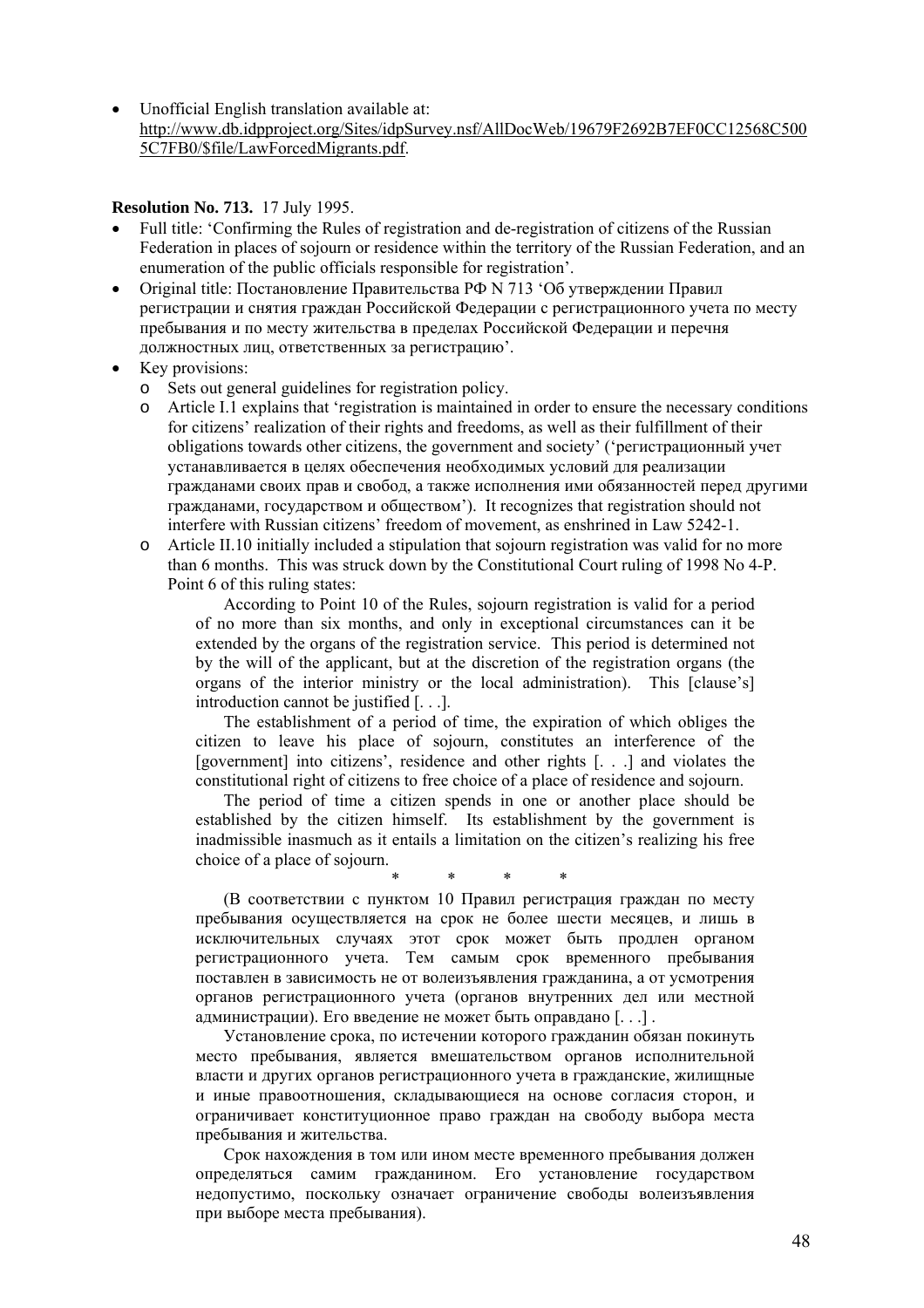- Has been amended on 23 April 1996, 14 February 1997, 16 March 2000, and 14 August 2002.
- Full text in Russian available at: [http://npa-gov.garweb.ru:8080/public/default.asp?no=10003761.](http://npa-gov.garweb.ru:8080/public/default.asp?no=10003761)

## **Resolution No. 828.** 8 July 1997.

- Full title: 'Confirming the provisions of the passport of the citizen of the Russian Federation, a sample form and a description of the passport of the citizen of the Russian Federation'.
- Original title: Постановление Правительства РФ N 713 'Об утверждении положения о пacпopтe гражданинa Российской Федерации, oбpaзцa блaнкa и oпиcaния пacпopтa гражданинa Российской Федерации'.
- Key provisions:
	- o Article II.10 states that citizens without a place of permanent residence may have passports issued or renewed by the local PVS bodies at their current place of sojourn.
- (Постановление Правительства РФ N 713 'Об утверждении пoлoжeния o пacпopтe гражданинa Российской Федерации, oбpaзцa блaнкa и oпиcaния пacпopтa гражданинa Российской Федерации'.)
- Full text in Russian available at: <http://refugees.memo.ru/site/LAW.nsf>.

## **Resolution No. 163.** 3 March 2001.

- Full title: 'On the financing expenditures for the maintenance and feeding of citizens who have temporarily left their places of permanent residence on the territory of the Chechen Republic and who are now located in points of temporary accommodation on the territory of the Russian Federation, and also on the payment for transportation and conveyance of baggage of appointed citizens to their places of permanent residence on the territory of the Chechen Republic in the year 2001'.
- Original title: Постановление Правительства РФ N 163 'О финансировании расходов на содержание и питание граждан, временно покинувших места постоянного проживания на территории Чеченской Республики и находящихся в местах временного размещения на территории Российской Федерации, а также на оплату проезда и провоза багажа указанных граждан к местам их проживания на территории Чеченской Республики в 2001 году'.
- Key provisions:
	- o Dedicates federal funds to pay for a range of financial assistance for people who have left Chechnya since 1 October 1999: reimbursements for rent in temporary accommodation centres, provision of bread and other food products, and reimbursement for the shipment of personal belongings back to people's permanent places of residence in Chechnya.
	- o Critically, this assistance only applies to citizens who are *both* 'registered with the regional migration organs' *and* 'registered with the organs of the [regional] interior ministry' ('зарегистрированных территориальными органами по вопросам миграции и прошедших регистрационный учет в органах внутренних дел').
- Amended in November 2002: see Resolution 797 below.
- Full text available in Russian at: <http://refugees.memo.ru/site/LAW.nsf>.

## **Resolution No. 797.** 2 November 2002.

- Full title: 'On the extension of Resolution No. 163 for the year 2003'.
- Original title: Постановление Правительства РФ N 797 'О продлении на 2003 год срока действия постановления Правительства Российской Федерации от 3 марта 2001 г. N 163'.
- Key provisions:
	- o Extends the provision of aid as set out in Resolution 163 for the following year, with some amendments. The most significant change is the allotment of up to 14 rubles a day for individuals who left the Ingush tent camps after 1 November 2002 in order to resume permanent residence in the private sector in Chechnya, to be used to defray the cost of rent. UNHCR is of the opinion that 'This latter provision (cash allowances) represents a substantial help in enhancing the possibility for IDPs to rent private accommodation and/or to indemnify host families. However, it may also be seen as an inducement for IDPs to return to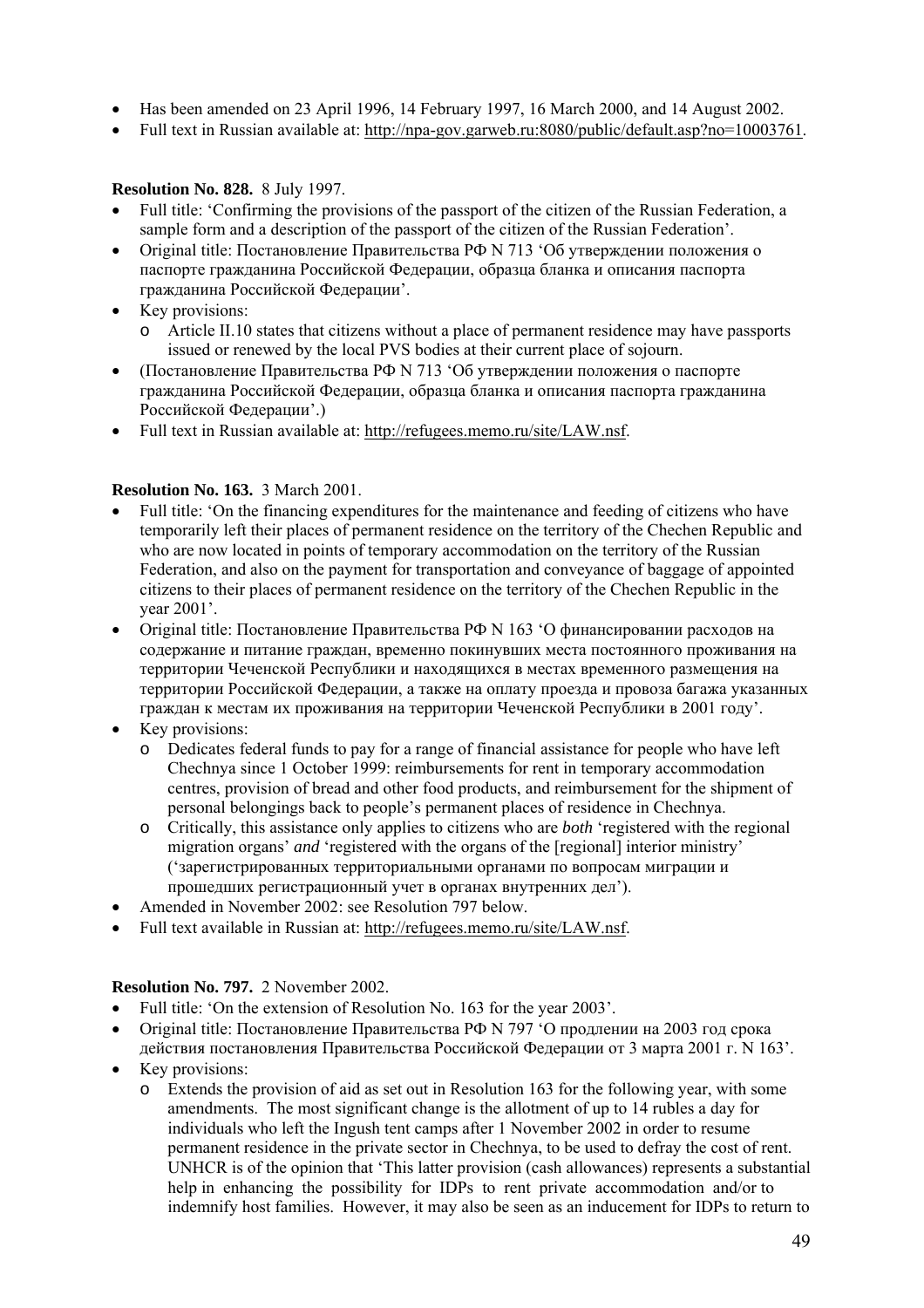Chechnya, since such cash allowances are not foreseen for IDPs staying with host families in Ingushetia [. . .] or elsewhere' (2003: 12-3).

• Full text available in Russian at: <http://refugees.memo.ru/site/LAW.nsf>.

## **Resolution No. 404.** 4 July 2003.

- Full title: 'On the order of the implementation of compensatory payments for the loss of housing and property as a result of the solution to the crisis in the Republic of Chechnya, suffered by citizens permanently residing on the territory of that Republic'.
- Original title: Постановление Правительства РФ от 4 июля 2003 г. N 404 'О порядке осуществления компенсационных выплат за утраченное жилье и имущество пострадавшим в результате разрешения кризиса в Чеченской Республике гражданам, постоянно проживающим на ее территории'.
- Key provisions:
	- o Sets out the details of compensation for destroyed housing and property, including who is entitled to compensation, how much, and for what kinds of property.
- Amended 3 September 2003 and 9 February 2004.
- Full text in Russian available at: <http://npa-gov.garweb.ru:8080/public/default.asp?no=2206995>.

## *Legal Acts of the Moscow City Government*

## **Resolution No. 241-PP.** 30 March 1999.

- Full title: 'Confirming the Rules of registration and deregistration of citizens of the Russian Federation in places of sojourn or residence in Moscow and Moscow *oblast'*'. (An earlier version of Moscow's Rules on Registration.)
- Original title: Постановление N 241-ПП 'Об утверждении Правил регистрации и снятия граждан Российской Федерации с регистрационного учета по месту пребывания и по месту жительства в Москве и Московской области'.
- Key provisions:
	- o Article 5 states that only children whose parents have obtained registration in the city will be admitted to Moscow schools. Later stricken down by decisions of the Supreme Court and Moscow City Court.
- Full text available in Russian at: [http://www.mos.ru/cgi](http://www.mos.ru/cgi-bin/pbl_web?vid=2&osn_id=0&id_rub=2046&news_unom=6830)[bin/pbl\\_web?vid=2&osn\\_id=0&id\\_rub=2046&news\\_unom=6830.](http://www.mos.ru/cgi-bin/pbl_web?vid=2&osn_id=0&id_rub=2046&news_unom=6830)

## **Order No. 1007-RM.** 13 September 1999.

- Full title: 'On the urgent measures for ensuring the procedure for registration of citizens, temporarily sojourning in Moscow city'.
- Original title: N 1007-PM 'О неотложных мерах по обеспечению порядка регистрации граждан, временно пребывающих в г.Москве'.
- Key provisions:
	- o Article 1.1 requires all temporary residents in Moscow who had arrived since 1 January to go to the PVS authorities within three days for mandatory re-registration, and authorizes the Moscow Interior Ministry (GUVD) to 'take such measures against violators of the Rules as are foreseen by the legislature, up to ejection to the violator's place of permanent residence' ('принимать к нарушителям Правил предусмотренные законодательством меры ответственности, вплоть до выдворения к месту постоянного проживания').
	- o Article 1.3 calls on the GUVD to

Within a week carry out checks on citizens' observance of the Rules of registration in the private sector, in dormitories, hotels, organizations and other places of sojourn, taking fully all the foreseen measures against violators,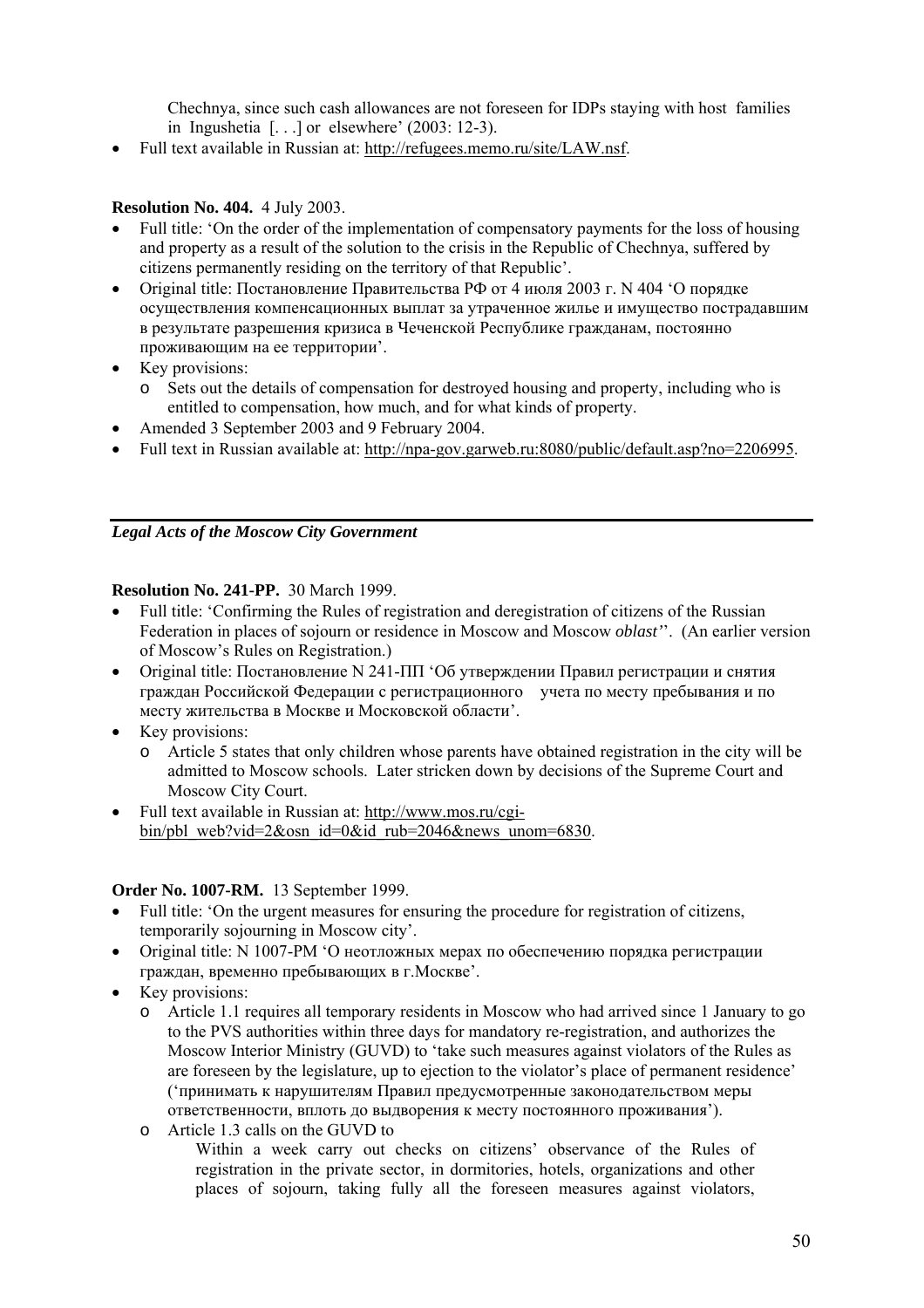including the public officials and owners of residential and non-residential premises.

\* \* \* \*

(В недельный срок провести проверки соблюдения Правил регистрационного учета граждан в жилом секторе, общежитиях, гостиницах, организациях и других местах пребывания граждан с принятием всей полноты предусмотренных мер к их нарушителям, в том числе к должностным лицам и собственникам жилых и нежилых помещений.)

- o Articles 2 and 3 call for a tightening of security of all forms of transport into the city: cargo lorries, passenger cars, airplanes, trains.
- Full text in Russian available at: <http://refugees.memo.ru/site/LAW.nsf>.
- Unofficial English translation available at: [http://www.amnestyusa.org/countries/russian\\_federation/document.do?id=63F63639FCAF524E8](http://www.amnestyusa.org/countries/russian_federation/document.do?id=63F63639FCAF524E8025690000692D5E) [025690000692D5E](http://www.amnestyusa.org/countries/russian_federation/document.do?id=63F63639FCAF524E8025690000692D5E) (Appendix 1).

## **Order No. 875.** 21 September 1999.

- Full title: 'Confirming the Temporary Procedure for removing persons persistently in violation of the rules of registration beyond the boundaries of Moscow city to the place of their permanent residence'.
- Original title: N 875-ПП 'Об утверждении Временного порядка перемещения лиц, злостно нарушающих правила регистрационного учета, за пределы города Москвы к месту их постоянного проживания'.
- Key provisions:
	- o Article 1 proposes: 'to strengthen the Temporary Procedure for removing persons persistently in violation of the rules of registration beyond the boundaries of Moscow city to their places of permanent residence' ('yтвердить Временный порядок перемещения лиц, злостно нарушающих правила регистрационного учета, за пределы города Москвы к месту их постоянного проживания'.)
	- o The appendix specifying the details of this Temporary Procedure authorize detention before expulsion, and state that expulsion is to occur at the individual's expense.
- Full text in Russian available at: <http://refugees.memo.ru/site/LAW.nsf>.
- Unofficial English translation available at: [http://www.amnestyusa.org/countries/russian\\_federation/document.do?id=63F63639FCAF524E8](http://www.amnestyusa.org/countries/russian_federation/document.do?id=63F63639FCAF524E8025690000692D5E) [025690000692D5E](http://www.amnestyusa.org/countries/russian_federation/document.do?id=63F63639FCAF524E8025690000692D5E) (Appendix 1).

## **Order No. 1057-RM.** 28 September 1999.

- Full title: 'On the temporary measures for the orderly processing of refugees and forced migrants sojourning in Moscow, as well as persons applying for recognition of such status'.
- Original title: Распоряжение N 1057-РМ  $^{\circ}$ О временных мерах по упорядочению работы с прибывающими в г.Москву беженцами и вынужденными переселенцами, а также с лицами, ходатайствующими о предоставлении такого статуса'.
- Key provisions:
	- o Article 1.1 declares that those who already have obtained Forced Migrant status in another subject of the Federation may not be registered on the MMS beneficiary list unless they also have local residence registration. Article 1.2 declares that those who come to Moscow in order to apply for Forced Migrant status with the MMS must prove that they are registered to live with 'close relatives' for at least six months before their Forced Migrant application will be reviewed. (This revived the 'close relatives' requirement of No. 121.)
	- o Justifies itself 'in connection with the sharp worsening of the situation in the city of Moscow, prompted by the series of terrorist acts which claimed the lives of a great number of victims among the population' ('в связи с резким обострением обстановки в городе Москве, вызванной серией террористических актов, повлекшей многочисленные жертвы среди населения'.)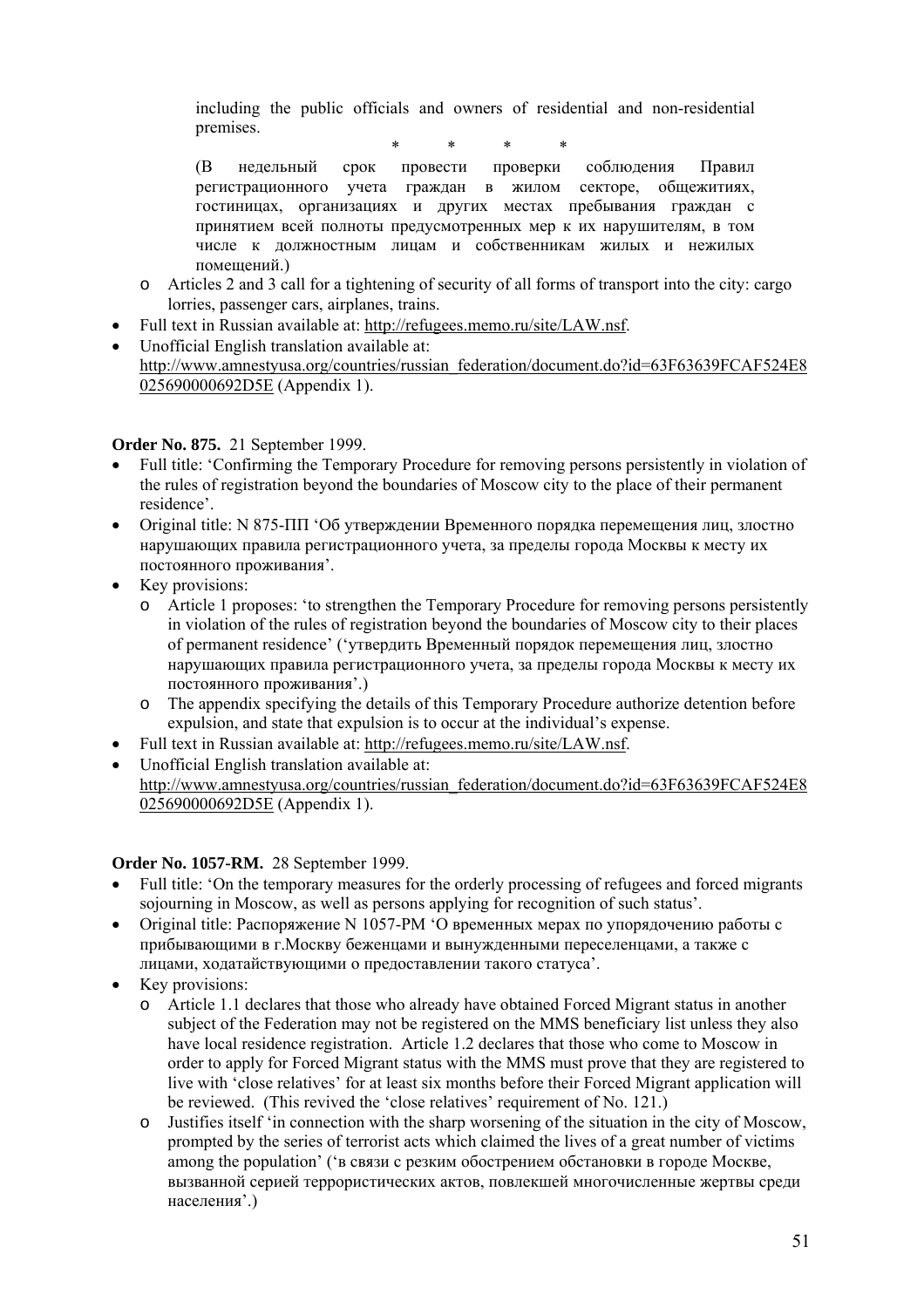- Full text available in Russian at: [http://www.mos.ru/cgi](http://www.mos.ru/cgi-bin/pbl_web?vid=2&osn_id=0&id_rub=2044&news_unom=8783)bin/pbl\_web?vid=2 $&$ osn\_id=0 $&$ id\_rub=2044 $&$ news\_unom=8783.
- Unofficial English translation available at: [http://www.amnestyusa.org/countries/russian\\_federation/document.do?id=63F63639FCAF524E8](http://www.amnestyusa.org/countries/russian_federation/document.do?id=63F63639FCAF524E8025690000692D5E) [025690000692D5E](http://www.amnestyusa.org/countries/russian_federation/document.do?id=63F63639FCAF524E8025690000692D5E) (Appendix 1).

## **Order No. 1289-RM.** 15 November 1999.

- Full title: 'On the changes and additions to the Order of the Mayor of Moscow of 28 September 1999 No. 1057-RM, "On the temporary measures for the regulation of processing of refugees and forced migrants sojourning in Moscow, as well as persons applying for recognition of such status'".
- Original title: Рacпopяжение N 1289-PM 'О внесении изменений и дополнений в распоряжение Мэра Москвы от 28.09.99 N 1057-РМ "О временных мерах по упорядочению работы с прибывающими в г.Москву беженцами и вынужденными переселенцами, а также с лицами, ходатайствующими о предоставлении такого статуса"'.
- Key provisions:
	- o Article 2 amends Article 1.2 of 1057 by removing the requirement of 'close relatives', but the applicant for Forced Migrant or refugee status still must have sojourn registration in Moscow for no less than 6 months.
- Full text in Russian available at: [http://www.mos.ru/cgi](http://www.mos.ru/cgi-bin/pbl_web?vid=2&osn_id=0&id_rub=2044&news_unom=9148)bin/pbl\_web?vid=2 $&$ osn\_id=0 $&$ id\_rub=2044 $&$ news\_unom=9148.

## **Resolution No. 707-PP.** 31 July 2001.

- Full title: 'On Moscow city's programme for the regulation of migration for 2002-2004'.
- Original title: Постановление  $N$  707- $\Pi\Pi$  ° О Московской городской программе регулирования миграции на 2002-2004 годы'.
- Key provisions:
	- o Sets out the MMS's agenda for the years of 2002-2004.
- Full text in Russian available at: [http://www.mos.ru/cgi](http://www.mos.ru/cgi-bin/pbl_web?vid=2&osn_id=0&id_rub=2044&news_unom=15458)[bin/pbl\\_web?vid=2&osn\\_id=0&id\\_rub=2044&news\\_unom=15458](http://www.mos.ru/cgi-bin/pbl_web?vid=2&osn_id=0&id_rub=2044&news_unom=15458).

## **Order No. 2-13-15/20.** 12 October 2001.

- Full title: Order of the Moscow Committee on Education 'On the procedure for admitting children to educational institutions'.
- Original title: 'О порядке приема детей в образовательные учреждения'.
- Key provisions:
	- o In accordance with the 2000 rulings of the Moscow City Court and the Supreme Court (striking down point 5 of the 1999 Rules of Registration stipulating that children whose parents are unregistered cannot be accepted to Moscow schools) this order acknowledges the illegality of conditioning access to education on residence registration.
	- o It goes on to state, however:
		- At the same time, taking into account the fact that underage citizens, or noncitizens sojourning on the territory of the Russian Federation on a legal basis, in accordance with Article 3 of the Law of the Russian Federation of 25 June 1993 No. 5242-1 "On the right of citizens of the Russian Federation to free movement, choice of place of sojourn and residence within the territory of the Russian Federation", are obligated to register in their place of sojourn or residence, we ask that upon admitting underage citizens to school whose parents have no registration, [school authorities] should inform the organs of the interior ministry of the fact.

\* \* \* \*

(В то же время, учитывая, что представители несовершеннолетних, будучи гражданами Российской Федерации или лицами, не имеющими